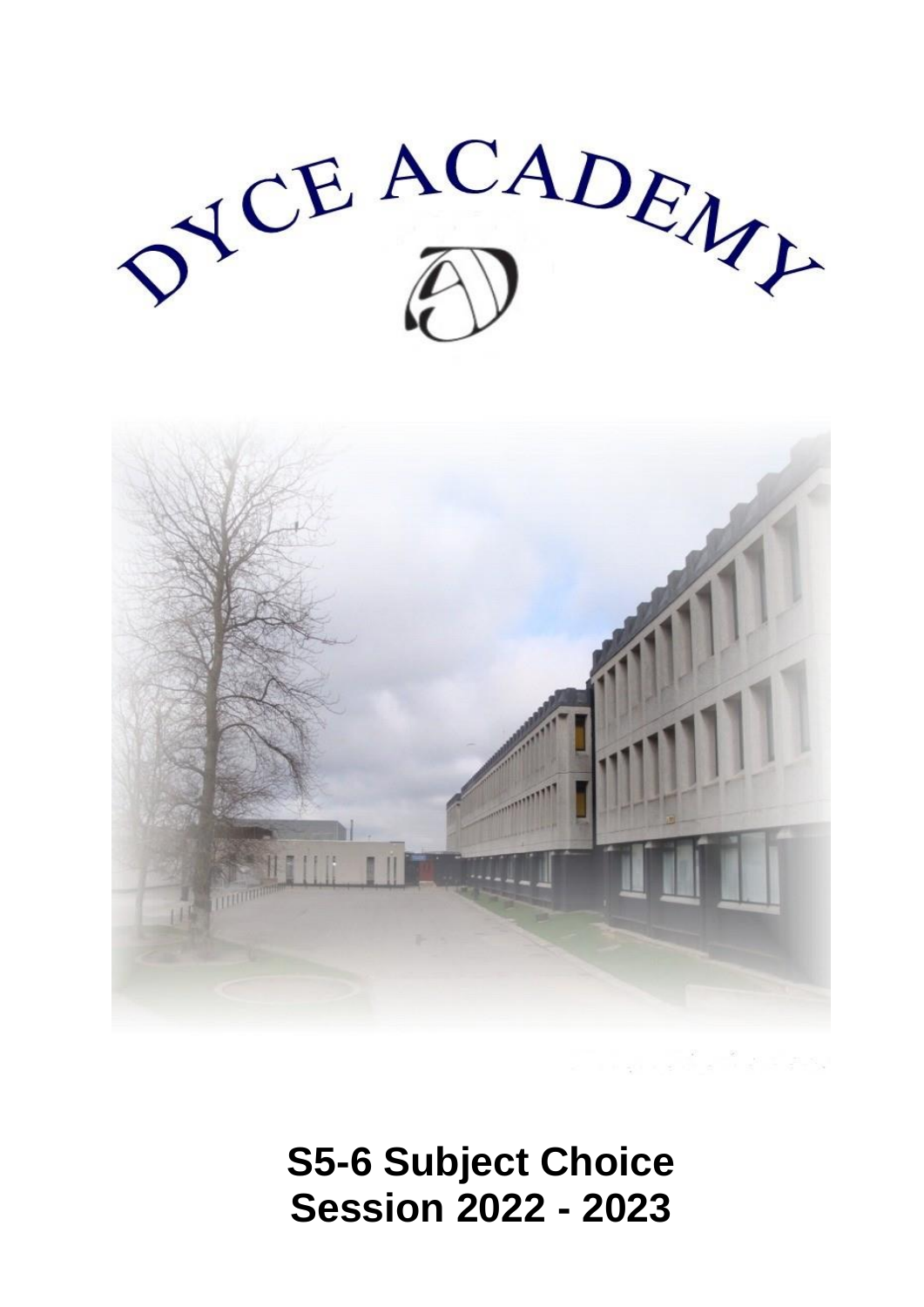# **S5-6 COURSE CHOICE – 2022-2023**

# **INTRODUCTION**

This booklet aims to supply you with the necessary information to help you choose courses for your fifth and sixth year at school. It is important that you read the booklet carefully. As you will discover, choosing courses in the senior year is a rather different procedure to the last time you had to choose courses at the end of third year.

This booklet contains information on the following:

- Your Learning Agreement with the school
- What factors to consider when choosing your courses
- What level of course you should choose within a department
- The course choice process
- What is meant by Young Person Status
- Which courses are offered by each department in the school

#### **Your Learning Agreement with the School**

Entry to the senior school involves a commitment on the part of students to a worthwhile timetable; to attend classes; to be on time and to apply themselves to their studies and the life of the school.

As such you will be asked to sign a Learning Agreement with the school on your return to S5/6. By signing the Learning Agreement, you accept the meaning of these conditions. It is important you realise this. The conditions may appear to be simple and obvious but their meaning is very important, particularly as you are in post-compulsory education.

If you break this agreement in any serious way, the school may review whether you should continue with your fifth or sixth year courses or if you should be asked to leave. It is in your best interests to take this contract between yourself and the school seriously.

The school will fulfil its part of the agreement by providing you with the opportunity to make the best use of your own talents and abilities. The agreement will work if you make the most of the opportunities that the school provides. You will be asked to sign the agreement for the following conditions:

#### Condition 1 – Attendance

- I will ensure that I attend school and all my classes unless I am medically unfit
- For unplanned absence (medical illness) I shall bring a note of explanation from my parents on the first day back
- A medical certificate is required for non-attendance at a Unit Assessment
- **For any absence other than medical I will seek permission from the school in advance**
- I will ensure that I am punctual to school in the mornings, afternoons and to all my classes
- If my attendance falls below 90% in any of my subjects, I may be withdrawn from presentation in the SQA examination in that particular subject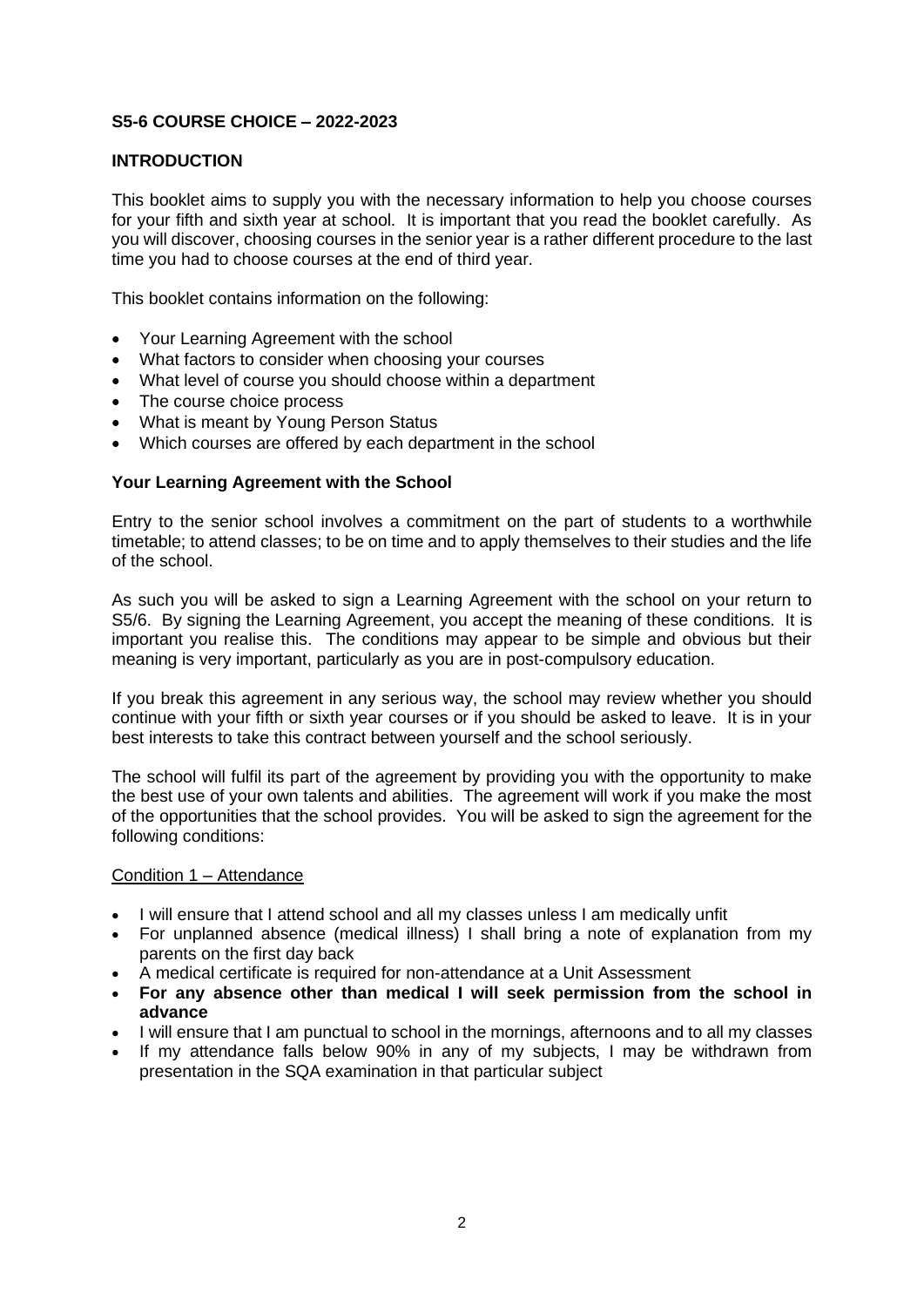# Condition 2 – Application to Study

- My study programme shall be 27 periods minimum for S5 and 23 periods minimum for S6
- I will ensure that I will do my best work at all times
- I will ensure that I bring to school all required books, resources etc for each of my subjects
- I will complete assigned homework accurately and promptly
- I will ensure that I meet deadlines for SQA folios, projects etc.
- I will ensure that I make sensible use of study time at school and at home
- If I fail to complete homework, meet deadlines without reasonable explanation or underachieve in any coursework or unit assessments I may be withdrawn from the presentation in the final SQA examination in that particular subject

# Condition 3 – Expectations of Behaviour and Learning

- As a member of the senior school, I will display a positive attitude to my learning and participation in classes
- I will pay attention in class and be respectful towards other pupils' learning
- In every other way I shall behave in a manner which is appropriate to a member of the senior school
- I will not undertake more than 10 hours paid employment per week, neither during the school day nor after 10.00 pm at night
- I will attend registration daily or as agreed with Guidance or the Depute Head Teacher in charge of S5/6

# **Young Person's Status**

Most students who return to school for fifth or sixth year will be in the 16–18 age group and will have chosen, rather than be compelled by law, to attend school. You will be beyond the stage of compulsory education, unless, because of your age, you are a Christmas Leaver. The school hopes that you will accept the change in status and responsibility in a sensible way.

The 'Education Scotland Act' (1981) makes you responsible for your own decisions when you are over the age of sixteen. The act gives your rights as a 'Young Person'. This means that the school does not deal directly with your parents regarding any decisions about your education. We deal directly with you! We obviously hope that you and your parents will discuss school and agree on the decisions that you make.

All fifth and sixth years, including those who are not yet sixteen, are treated as 'Young Persons' by the school. The school feels that it is fairer to treat all senior students in the same way.

The school is obliged to keep your parents/guardians informed of all major decisions regarding your education. They will be sent a copy of your timetable after the summer holidays and should there be any problems with your attendance, attitude to work or your behaviour we will inform them and ask for their assistance.

Parents/guardians will receive Report Cards and Progress Alerts where necessary. They will be invited to come to Parents' Consultation Meetings as in previous years.

If for any reason you want to attend a different school, you are free to do so subject to the constraints of the Education (Scotland) Act 1981 - 'The Parents Charter.'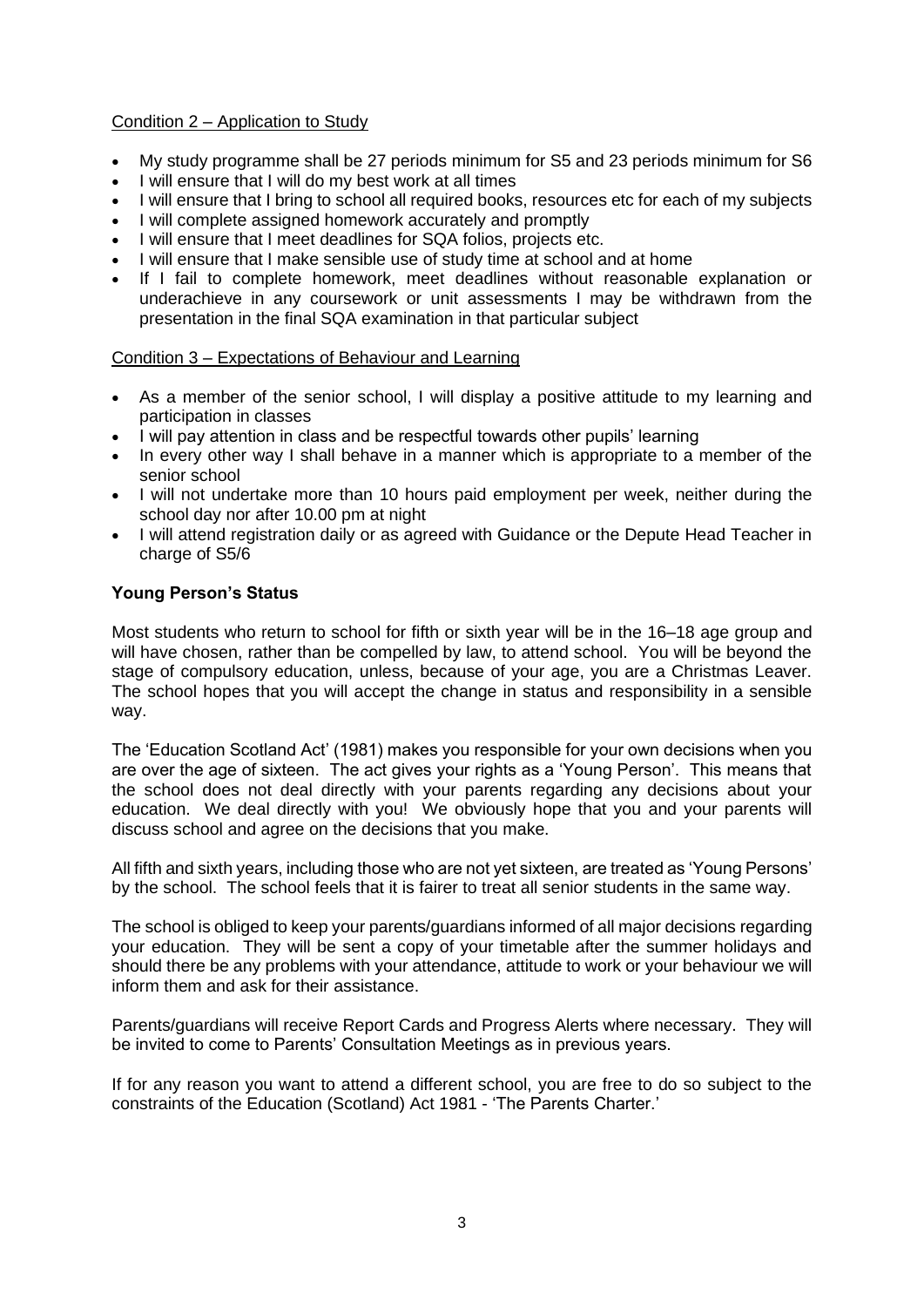# **The Course Choice Process**

Choosing your courses for fifth or sixth year is really a two-stage process.

You will be asked to start to consider the courses you may wish to take in mid-February. This may seem early but it is important for the following reasons. Firstly, it is important to start thinking about your future at school and to consider your long term career plans. You will have completed your estimate exams so should have a good idea of how you expect to do in the final examinations in May. Secondly, it helps the school plan the timetable for next session. An individual interview with your PT Pupil Support (Guidance) will be arranged to discuss your course choices.

A Course Choice Form will be issued in March to be completed online before the Easter holidays. Attached to the Course Choice Form will be a sheet to be signed by teachers confirming whether or not you have the entry qualifications for particular courses and if you are choosing the correct level of study.

Another interview may be arranged with your Guidance Teacher if there are concerns or problems with your course choice. It must be remembered that due to the constraints of timetabling and staffing it may be necessary for you to make revised choices in May.

New courses start early in June once the exams are over.

It may be that your definite choice will have to be reviewed when you return to school after the summer holidays. Your exam results might mean that amendments to your choice may be necessary.

#### **All fifth year students must select from 5 columns – 5 qualifications**

#### **All sixth year students must select from 5 columns – 4 qualifications, 1 vocational/interest course**

**All S6 students have the opportunity to negotiate a coherent and purposeful timetable**  aligned to future aspirations, which could include supporting departments and other personal development opportunities.

**All S6 students should plan to complete a full academic year**, in the understanding that dropping out of courses is recognised by many Universities as a negative indicator of student perseverance. **Students who drop below three academic subjects will be asked to consider an alternative to school.**

Use the contents of this booklet to help you find the courses that you are interested in following next year.

#### **Factors to Consider**

When you are making your choices there will be many factors for you to consider. The following questions are some of the main things you should think about as you consider your choices:

- What job, course, career am I aiming for?
- What are the entry requirements?
- How do I realistically expect to do in my examinations this year?
- If I have to return to school because of my age, what can I get out of this extra time?
- Do I plan to stay on for the whole year, until Christmas or for two more years?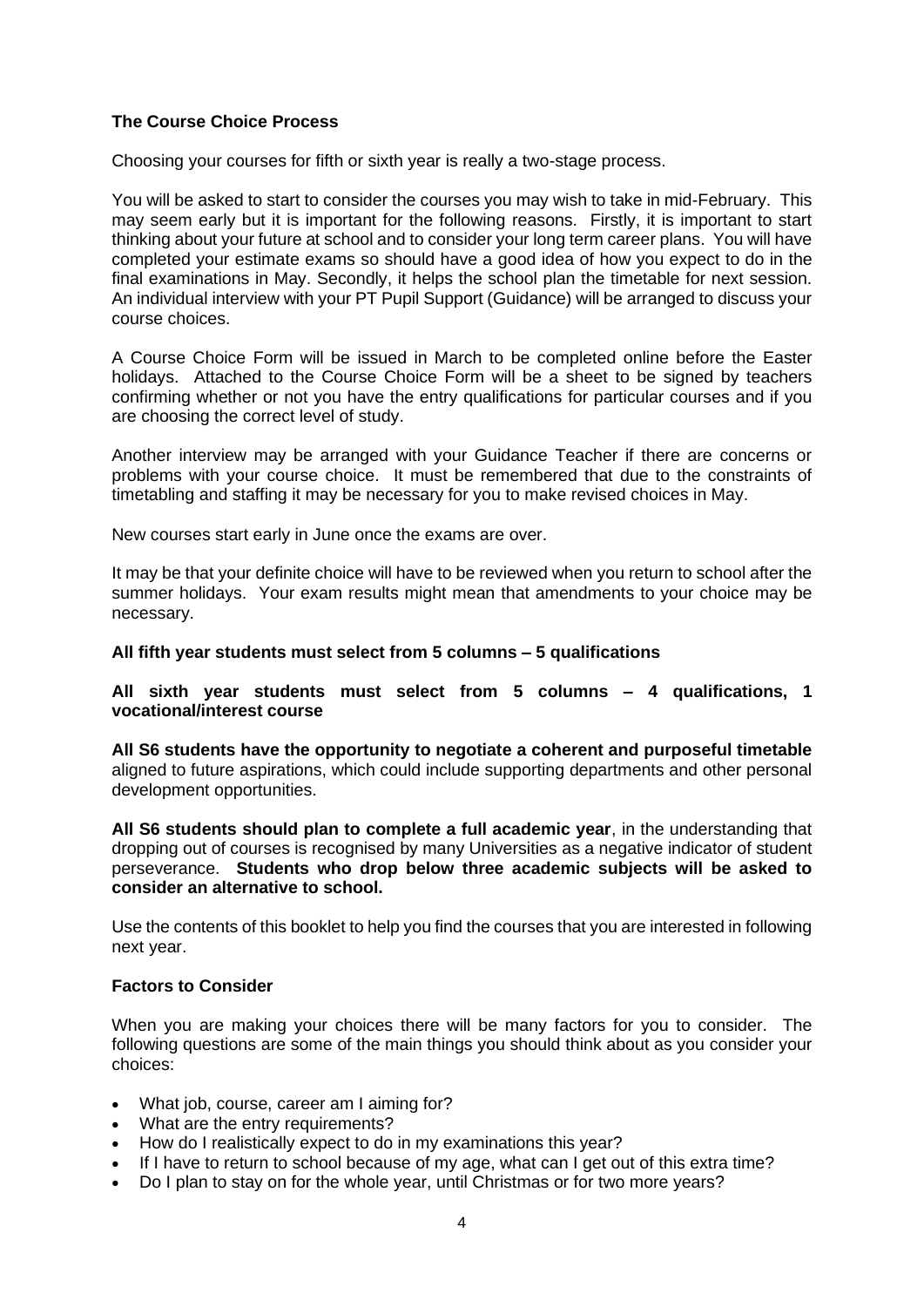- What advice have I been given by teachers, careers advisers and parents?
- Am I being realistic about my plans?

# **Entry Requirements for Advanced Higher Courses**

The Entry Requirement for Advanced Higher course is a pass at grades A-C at Higher in the relevant subject

#### **Entry Requirements for Higher Courses**

In order to support the best possible chance of success at Higher level the entry requirement for Higher courses is a pass at A or B at National 5 in the relevant subject.

A pass at National 5 C may be considered in certain circumstances. This will be dependent on consideration of the combination of subjects and levels you will be studying during the session, agreement with the relevant Faculty Head and negotiation with your PT Pupil Support (Guidance). Decisions will be reached to ensure the best possible chance of student success across all of their choices.

In some circumstances a student can access a Higher course in a subject they have not done at National 5 level. Entry is dependent on the grades achieved in related subjects at National 5, agreement with the relevant Faculty Head and negotiation with your PT Pupil Support (Guidance).



# **Typical Progression Routes**

#### **Choosing Course Levels**

- 1 **Advanced Higher** courses are for 6<sup>th</sup> year students who have achieved Higher Grade in that subject. They are very demanding courses which require a lot of self-motivation and a willingness to work independently. You should have achieved an A or B Grade at Higher.
- 2 **Higher** courses are for students who have achieved **National 5** in a National Qualifications course. It is important to be aware that Higher courses are a big step up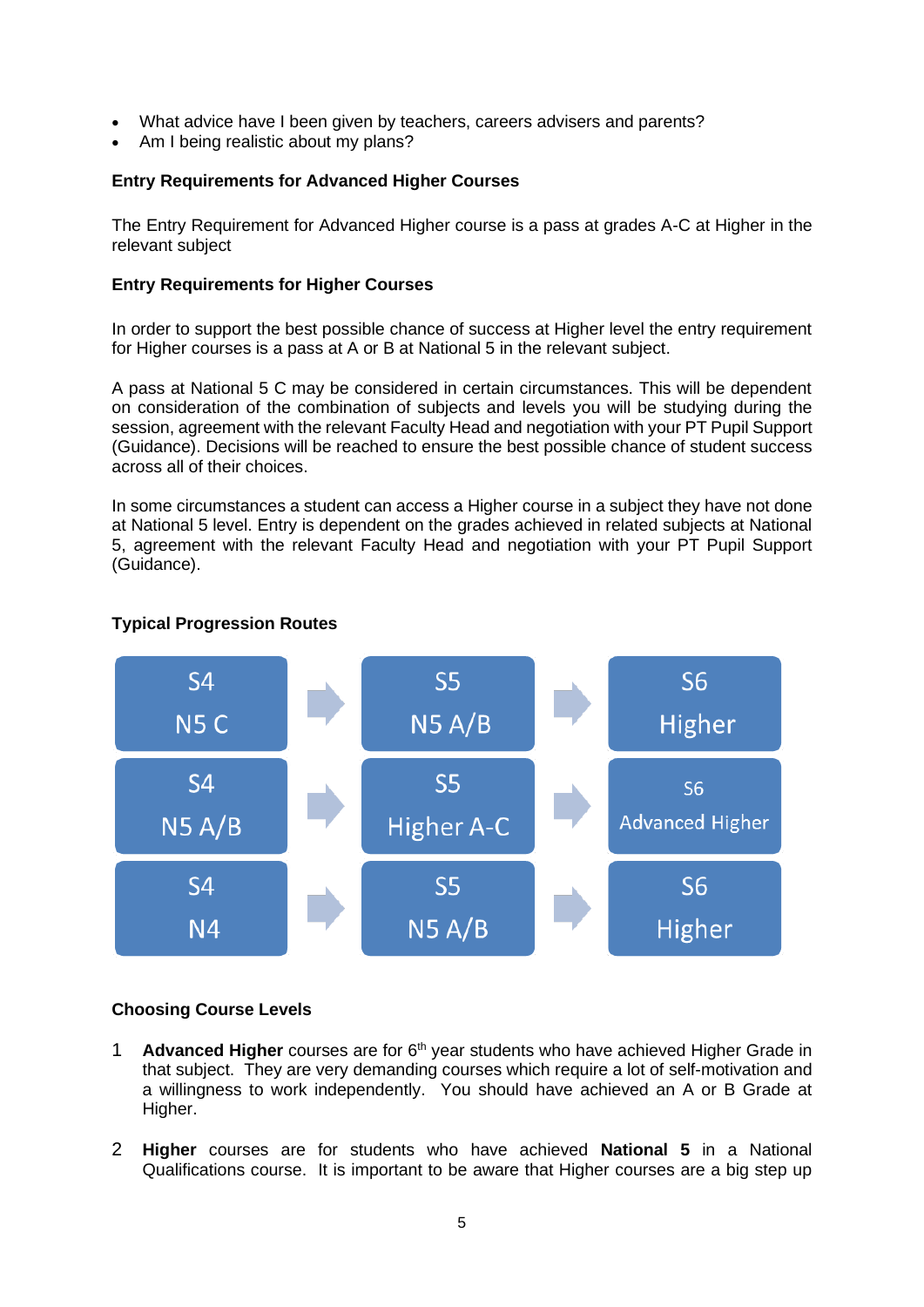from Nationals. Highers are one year courses starting in June with examinations the following May. When all of the holiday weeks and estimate exam periods are taken out of this time you are left with just over two full terms to complete the course work. The course is intensive and you must be prepared to work very hard indeed.

- 3 **National 5** courses are for students who achieve **National 4** in a National Qualifications course. If you successfully complete a National 5 course then you can proceed to take the Higher course in that subject. These courses are usually a suitable starting point if you have not studied the subject before.
- 4 **Free Standing National units** or course units from National Qualifications described above can be selected to complement subject choice. Many offer the chance to learn or develop useful practical skills such as word processing, sport and fitness, computing, woodwork, technical skills or artistic skills such as photography. Many students take these courses out of interest.

You will be asked to confirm with the Faculty Head of the Department as to whether or not you are choosing the right course at the right level.

#### **Assessment**

National Qualification courses are assessed with an end of year external examination and/or externally assessed coursework assessment. Dates for assessment throughout the course will be set by subject teachers. Students should aim to ensure a high standard of work and work ethic through the entire course.

#### **Tracking your Progress**

Your PT Pupil Support (Guidance) staff will be informed of any progress concerns from class teachers. They will contact your parents/guardians informing them of the situation.

Continued concerns may require you to be given some options. If a suitable course or space is available you will be given the opportunity to change level after discussion with your Guidance teacher. **No changes to your course should be made until you have gone through the appropriate channels - first Guidance, then Mrs Jamieson.**

Remember, if you are struggling, speak to staff and your Guidance Teacher. They are there to help you. Deal with the situations as they arise and don't put off problems until they become unnecessarily complicated. Very few students find the first few months easy.

In the Autumn term, your teachers will consult with you and negotiate your target grade for each subject. These grades will reflect what we feel you are capable of achieving. These target grades will be sent home on the first parental report.

Your progress will be monitored and reviewed throughout the session to ensure that you are supported. Progress Alert letters will be sent to your parents where necessary and there will be opportunities for discussion at the S5-6 Parents' Consultation Evening.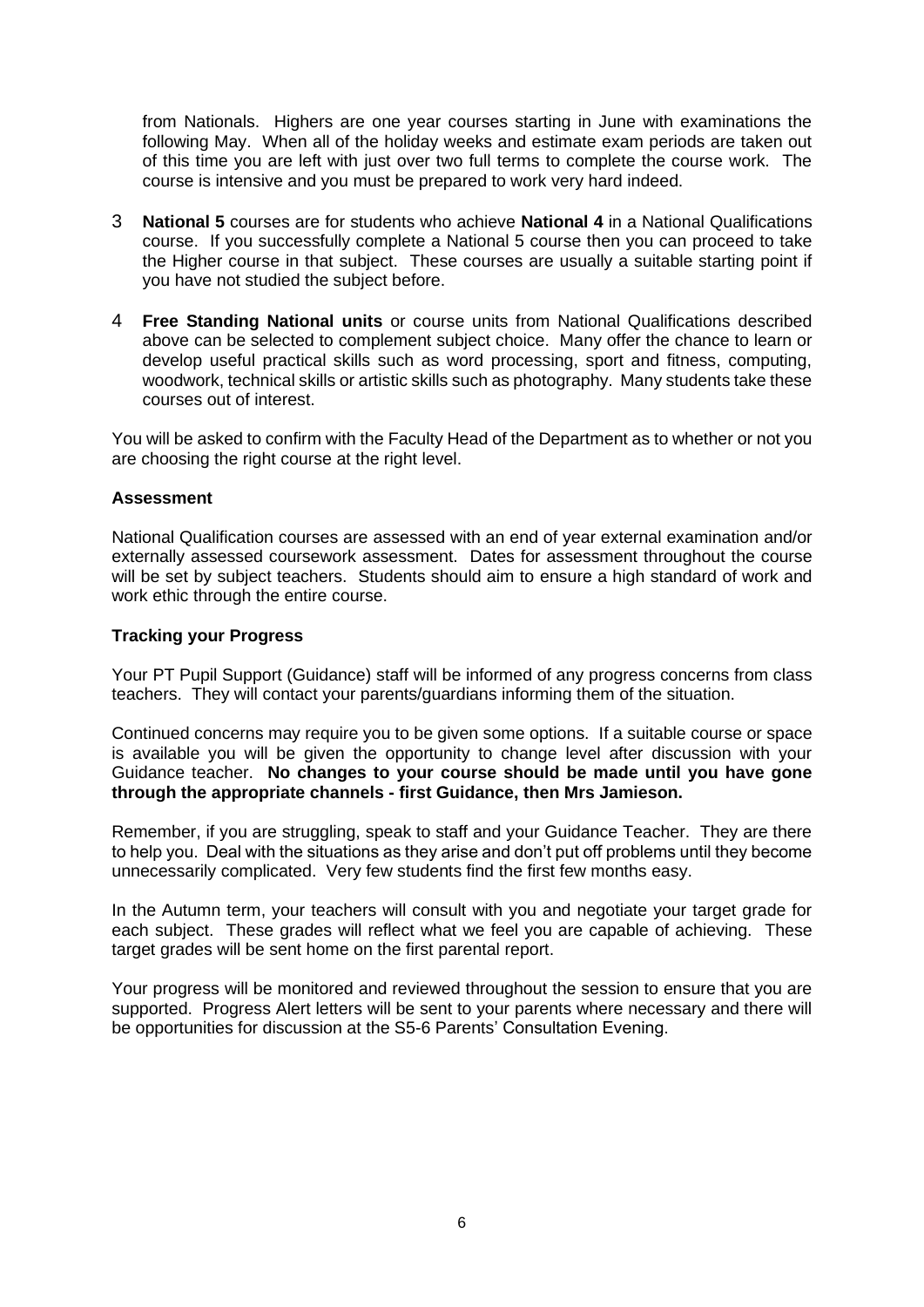# **Course Awards**

Successful completion of the mandatory units and/or coursework for each subject and success in the final SQA examination will determine the level of award. These range from Grade A to D. Grade D is for candidates who have achieved between 40% and 49%.

# **Core Skills**

Core Skills are essential if individuals are to meet both their personal needs and the needs of society. Individuals who can analyse and solve problems, communicate well, use information technology and work with others effectively. These individuals are well-equipped to assume the active, flexible and responsible role which modern workplaces need and society expects.

The certificate that you gain at the end of each examination year shall provide you with information on attainment in the following areas:

#### **Core Skills**

- Communication
- Numeracy
- ICT
- Problem Solving
- Working with Others

Core skills have been incorporated into National units and courses so they will be a normal part of teaching, learning and assessment. You will gain credit for achieving core skills at different levels and this will be recorded on your SQA certificate.

#### **Dyce Academy and Bucksburn Academy Link**

Dyce Academy and Bucksburn Academy have a long established and successful link that allows students at both schools a wider choice of course combinations than either school could provide on their own. In several subjects the departments at both schools share the teaching of the course. In other subjects, departments from each school rotate the level or subject offered. It is likely that at some point in your senior years you will be taught at Bucksburn Academy.

There is a free shuttle bus which runs between the two schools each period. The times of the shuttle are displayed in the S5-6 Common Room and noticeboards. Two buses operate in the morning to get students across for first period. Thereafter, one bus makes the run between the two schools at each break.

If a pupil misses the shuttle it is the pupil's responsibility to get themselves to Bucksburn Academy for class. It is not an acceptable reason for being absent to say that you missed the shuttle bus.

Communication regarding pupil progress is on-going between the two schools. Parents of pupils attending Bucksburn Academy as part of the link will receive communications from Bucksburn Academy including pupil reports and an invitation to Parent's Evening. Students attending Bucksburn Academy will also have target grades set for subjects studied.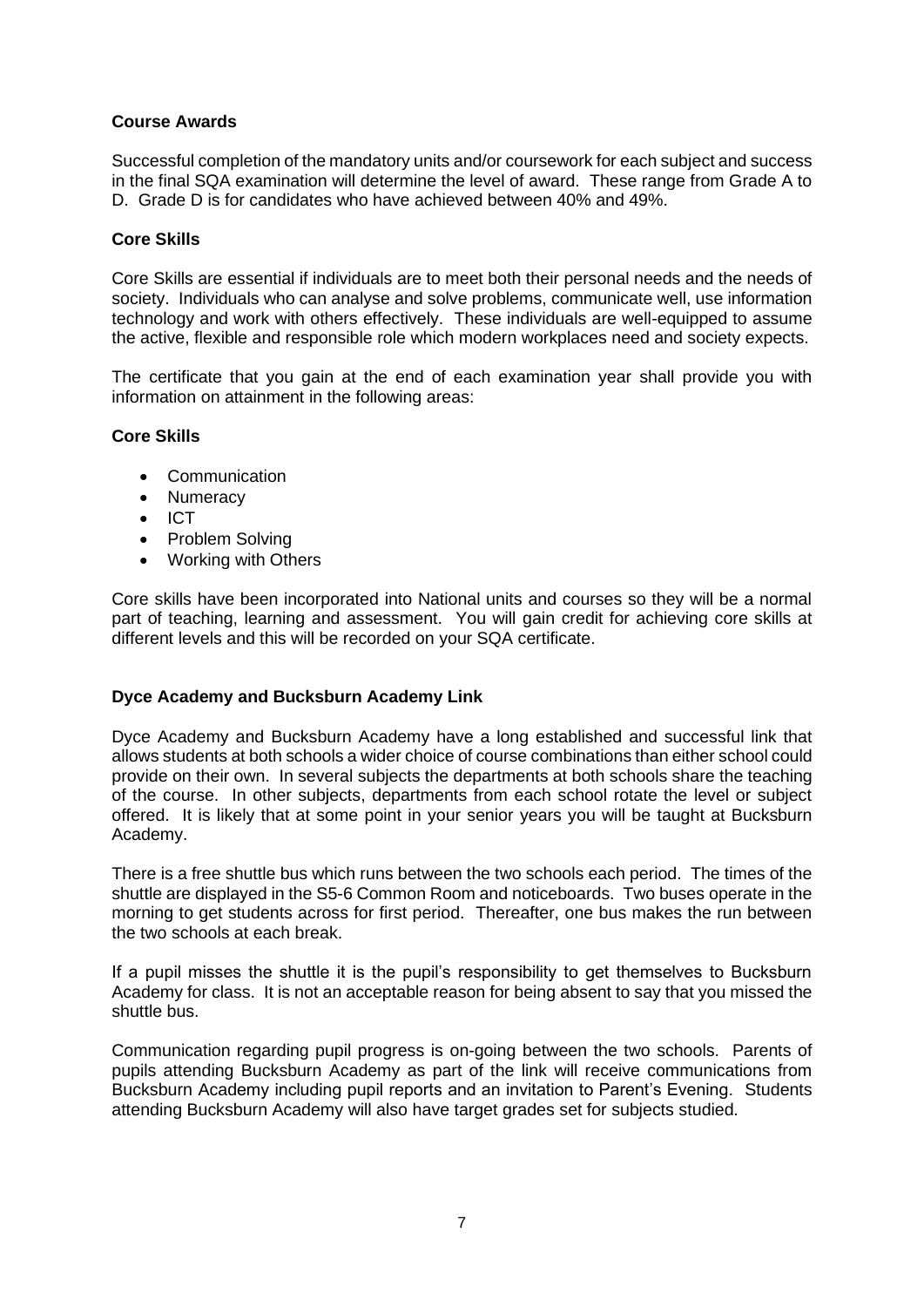#### **Aberdeen City Campus 2022-2023**

The Aberdeen City Campus aims to maximise the number of appropriate learning opportunities and experiences for the young people of Aberdeen. Pupils will be offered an enhanced choice of subjects that will increase their breadth of education further to that already on offer in their own school or school consortia. The City Campus provides greater diversification, including courses run by other educational training providers, to meet the needs of individuals in a changing educational environment.

An Aberdeen City Campus class is one that is open to pupils from all of the Secondary schools in the city.

Current partners in delivering the City Campus are –

- North East Scotland College
- The EAL (English as an Additional Language) Service
- Citymoves Dance Agency
- SHMU (Station House Media Unit)

City Campus courses are offered on Travel Afternoons:

Afternoon Pair 1: Monday and Wednesday Afternoon Pair 2: Tuesday and Thursday

#### Provision of Courses

Courses are provided at different SCQF levels to support the Senior Phase Curriculum.

#### Application Procedures

# Requires ACC City Campus Application to be completed – arrange with your Guidance **Teacher** 

\* Requires online NESCol Application to be completed – arrange with your Guidance Teacher

A Course Choice Booklet detailing Aberdeen City Campus Courses will be available from Guidance staff and on the school website.

#### Transport Procedures

Students will travel to the courses on the travel afternoons using public transport. The classes in Aberdeen Grammar School, Harlaw Academy and the Aberdeen College's Gallowgate Campus can be reached with one bus journey as they are all located within the city centre. The pupils attending courses delivered in Aberdeen College's Altens Campus will need to make the journey using 2 different bus services.

Pupils taking part in the Aberdeen Senior School Campus which involves the delivery of courses at NESCol, Aberdeen Grammar School or Harlaw Academy will be required to complete an Aberdeen Senior School Campus Application form online and/or a NESCol School Links application form. Your Guidance teacher will help with this.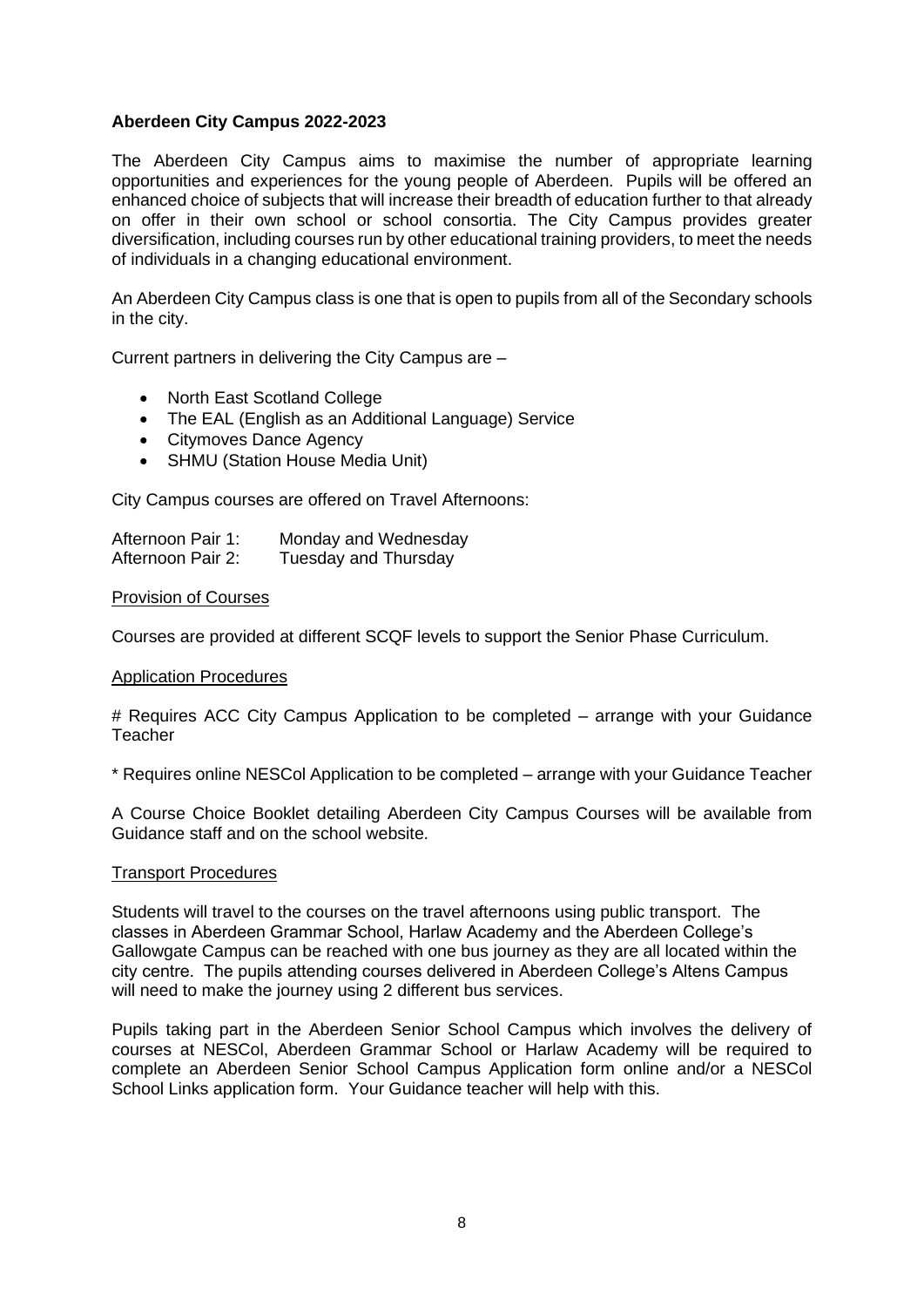| Travel Afternoon - Monday/Wednesday                       | Travel Afternoon - Tuesday/Thursday                          |
|-----------------------------------------------------------|--------------------------------------------------------------|
| AH Biology (St Machar)                                    | AH Biology (Harlaw)                                          |
| AH English (AGS)                                          | AH Chemistry (St Machar)                                     |
| AH French (Harlaw)                                        | AH Drama (AGS)                                               |
| AH History (AGS)                                          | AH French (Hazlehead)                                        |
| AH Mandarin Chinese (Oldmachar)                           | AH Geography (Harlaw)                                        |
| AH Modern Studies (Harlaw)                                | AH History (AGS)                                             |
| AH Physics (AGS)                                          | AH Mathematics of Mechanics (Harlaw)                         |
|                                                           | AH Modern Studies (AGS)                                      |
| AS Level Moving Image Arts (SHMU, Woodside)               | AH Physics (Harlaw)                                          |
|                                                           |                                                              |
| H Computing Science (AGS)                                 | H Accounting (AGS)                                           |
| H Dance (Citymoves)                                       | H Administration (St Machar)                                 |
| H Drama (Harlaw)                                          | H Chemistry (St Machar)                                      |
| H French (Hazlehead)                                      | H ESOL (Harlaw)                                              |
| H Mandarin Chinese (Oldmachar)                            | H French (Harlaw)                                            |
|                                                           | H German (Hazlehead)                                         |
| NPA Level 6 Scientific Technologies (St Machar)           | H Graphic Communication (St Machar)                          |
|                                                           |                                                              |
| FA Children & Young People - 1 year -<br>(Lochside)       | FA Children & Young People - 1 year -<br>(St<br>Machar)      |
| FA Social Services & Healthcare - 1 year - (St<br>Machar) | FA Social Services & Healthcare - 1 year -<br>(St<br>Machar) |
|                                                           |                                                              |
| N5 Dance (Citymoves)                                      | N5 ESOL (Harlaw)                                             |
| N5 Mandarin Chinese (Oldmachar)                           |                                                              |
|                                                           | N3/4 Gaelic (Hazlehead)                                      |

In addition there are a range of courses provided by NESCol (North East Scotland College). These are detailed on your Course Choice Form and more information can be found here – <https://www.nescol.ac.uk/courses/?mode-of-study=school-links>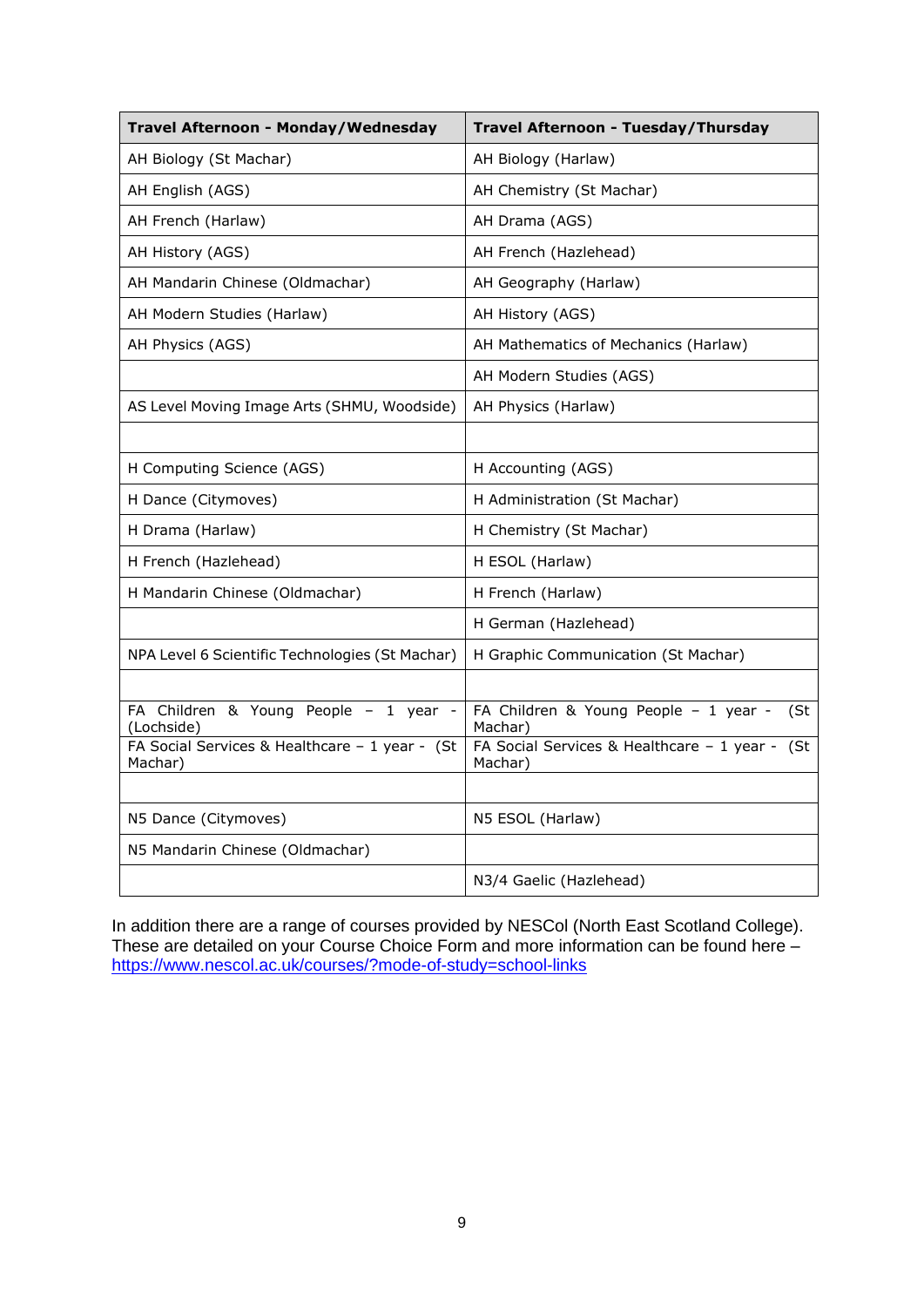# **Scholar**

Scholar is an electronic college provided by Heriot Watt University and financed by Aberdeen City Council. Those of you who study Higher or Advanced Higher courses in Mathematics, Information Systems, Chemistry, Physics, Biology, Business Management, Accounting, Spanish and French will be provided with a password that will allow you internet access to the program. The program provides students with extensive study support. The range of courses on offer is increased annually and this year also includes many N5 courses.

# **Careers and Further Education**

Careful thought should be given to important decisions that have to be made at this stage. Our Careers Adviser is in school one day each week to offer advice on work, training, further and higher education. Working closely with Guidance Staff, Senior Staff and appropriate classroom teachers she provides a valuable information service to provide help with career plans.

Competition for jobs and places on courses is becoming increasingly tougher. You must find out as much as you can about possible jobs or educational programmes to help you make your decisions. The school will do all it can to help you decide on your career. You can, through your Guidance teacher, request an appointment with the School Careers Adviser or you can telephone the Careers Office on 01224 285200 or Freephone 0800 454499.

If you have ambitions to continue studies after school and intend applying for a degree course, applications through UCAS must be completed before the end of November in your final year. It is important that you consult the appropriate prospectuses available online. Please remember that the entrance qualifications are a minimum and may not guarantee entry. For many college courses the earlier you apply the better chance you have of gaining consideration for entry. It is your responsibility to make sure applications are done in good time.

# **Educational Maintenance Allowance (EMA)**

This is a weekly payment worth up to £30 for students who are planning to continue in full time education.

You could get an EMA if you are aged between 16 and 18 and your household income is £24,421 or below (correct as of February 2022). This is paid direct to your bank account and is in addition to other supports and benefits provided by the government. It will not affect your parents' Child Benefit. It won't affect any money you earn from a part time job.

Further information on the EMA and on how to apply will be available before you finish fourth year from your Guidance teacher or Mrs Jamieson. Application packs will be available from the school office. More information is available from [www.m](http://www./)ygov.scot/ema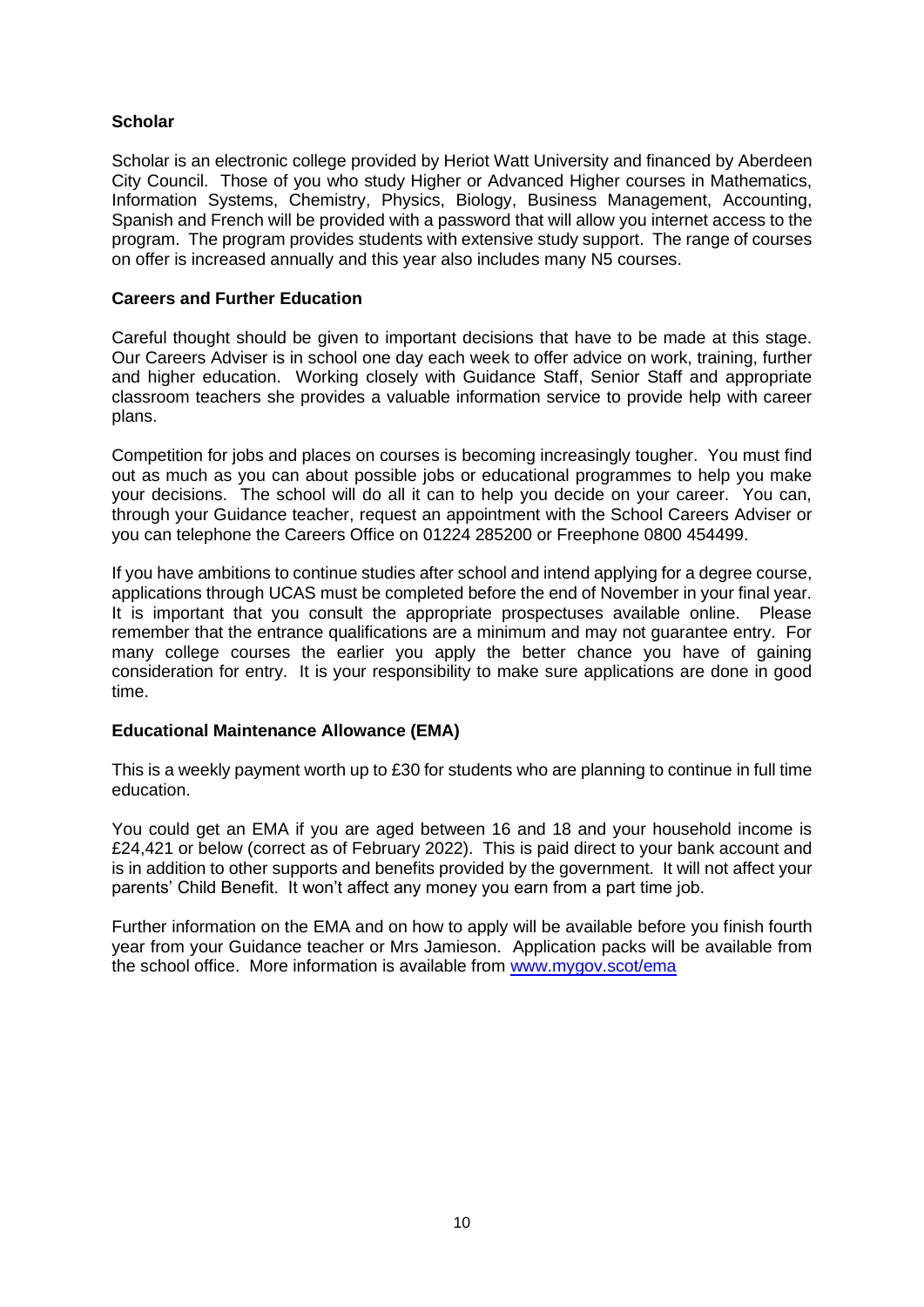# **PERSONAL AND SOCIAL EDUCATION (PSE)**

Each S5 and S6 student will attend Personal and Social Education classes lasting 60 minutes each week. Your own guidance teacher will be involved in the delivery of PSE and by maintaining regular contact throughout the year, important administrative, personal guidance and careers information can be passed on.

A programme has been designed to allow all students the opportunity to develop in various aspects of their lives, such as:

- the development of personal qualities, skills and relationships
- the development of self-esteem and confidence
- making informed choices about education at school or continuing education after they leave
- making informed choices about work and training
- developing responsible attitudes and behaviour
- their general well-being in and out of school

The programme builds on what has already been learned and covers a number of topics and issues relevant to young adults. Speakers are invited to give talks about various subjects such as Driving Skills, Sexual Health, Alcohol Awareness, Mental Health, Interview Techniques, Life at University and Student Finance.

The S5 course includes:

- Careers exploring different career routes and options at the end of S5
- Preparation for working life and how to cope with problems that may be encountered including personal safety
- Study skills
- Record of Achievement and Personal Statements
- Alcohol visiting speakers
- College Speaker
- Driving safety
- Health issues

The S6 course includes:

- Memory techniques and study skills
- Information about Further and Higher Education
- Applying for College and for University through UCAS
- **Student Finance and Budgeting**
- Writing/Updating of Personal Statements
- Interview techniques
- Sexual health
- **Personal Safety**
- Independent Living
- Stress Management
- Health Choices
- Equal Opportunities

At the end of each year students are given the opportunity to evaluate the programme and make suggestions for any improvements or additions.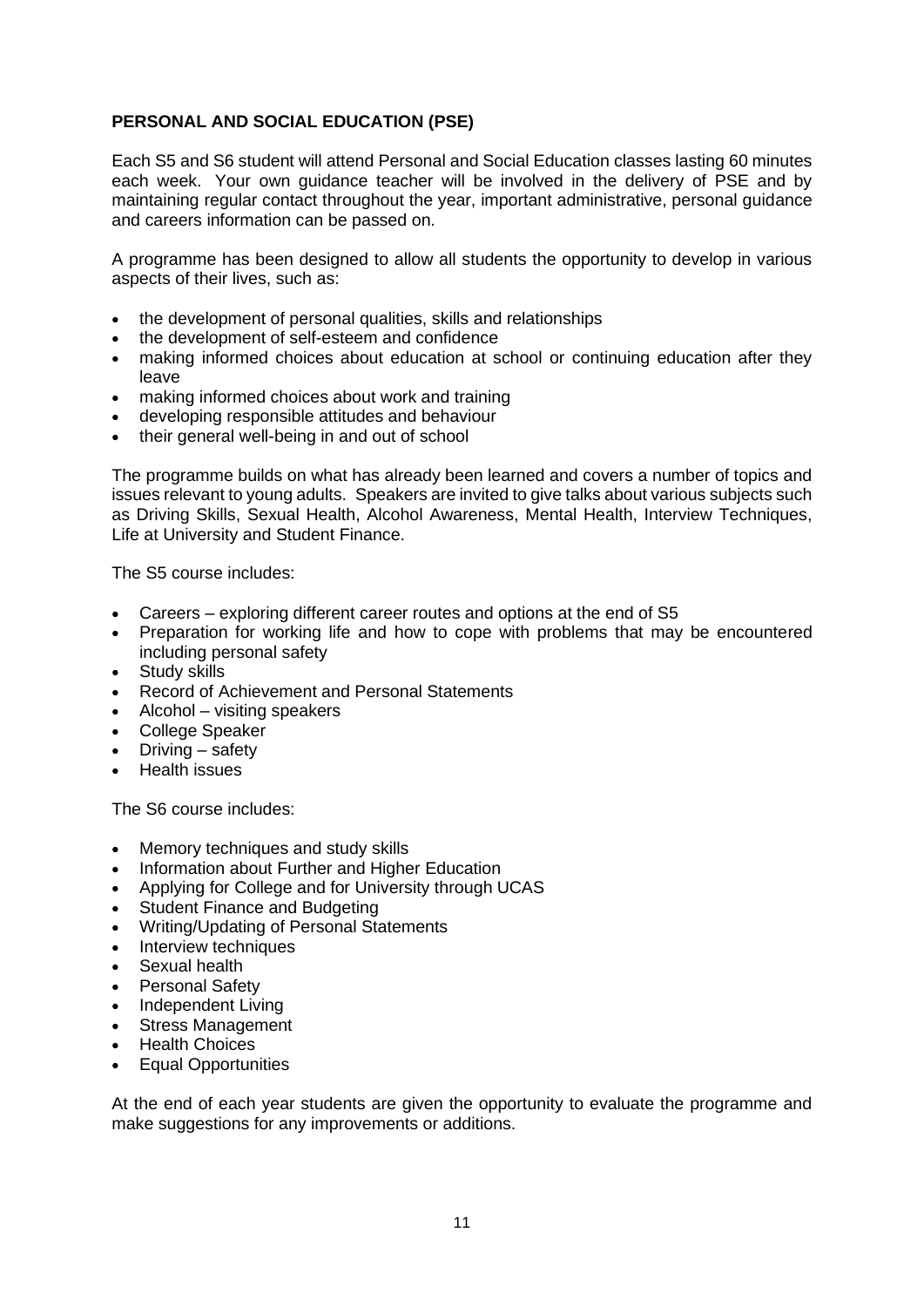#### **PHYSICAL EDUCATION**

**All S5 and S6 students are expected to participate in 60 minutes of recreational PE per week.** This will appear on your timetable and is not part of the course choice process. Information on Core PE is available later in this booklet under the Physical Education Department entries.

#### **COURSES AVAILABLE**

The rest of this booklet contains details of the courses that might be offered by each department. It is important that you read these details carefully so that you know what you are taking on and to ensure that you are choosing courses you can cope with.

If you would like to know any more about any of the courses then you should speak to the Faculty Head/Principal Teacher of the department concerned.

Information is arranged alphabetically by department.

**It is important to remember that if numbers are very low a course may not be viable, so will not run. As a result you may be required to amend your course choice. Your Guidance Teacher will discuss this with you.**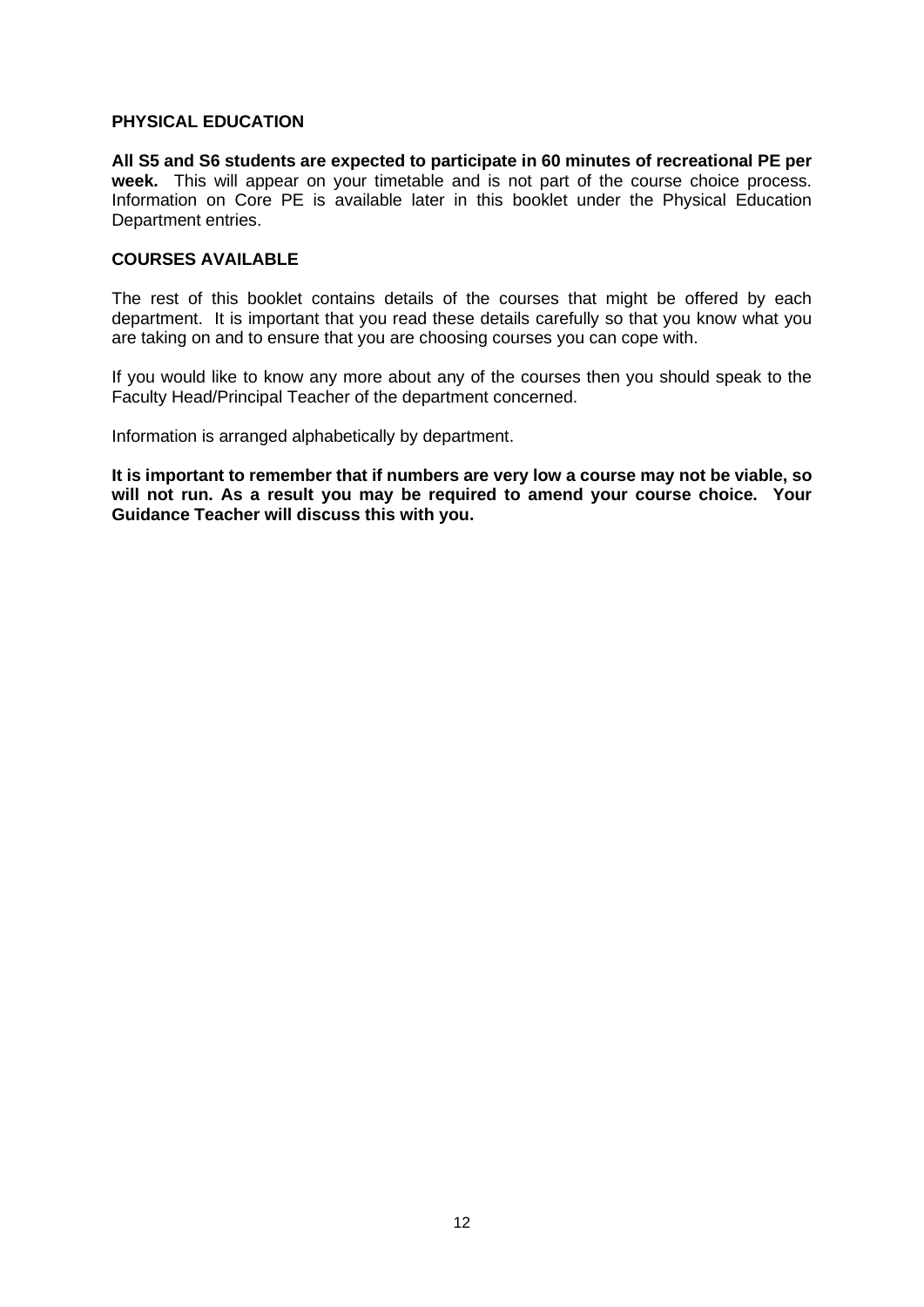# **ART AND DESIGN**

# **ART & DESIGN – NATIONAL 5 AND HIGHER**

# *Purpose of course:*

The course provides opportunities for learners to be inspired and creatively challenged as they explore how to visually represent and communicate their personal thoughts, ideas and feelings through their work.

# *Course details: Assessment*

**Expressive Folio: 100 Marks** (externally marked by the SQA.)

This folio helps learners to develop their personal thoughts and ideas in visual form with a critical understanding of artists' working practices and the social and cultural influences affecting their work. They will select stimuli and produce investigative drawings. They will explore **one line** of development using of a range of materials, techniques and/or technology in 2D and/or 3D formats. A final outcome will be produced.

**Design Folio: 100 Marks** (externally marked by the SQA.)

In this folio learners will plan, research and develop creative design work in response to a design brief. They will develop their problems solving and critical thinking skills as they consider complex design opportunities, and work to resolve design issues and constraints. They will develop critical understanding of designers' working practices and the social and cultural influences affecting their work. They will explore **one line** of development using of a range of materials, techniques and/or technology in 2D and/or 3D formats. A final solution will be produced.

**Question paper** (externally marked by the SQA.)

This focuses on the pupils' knowledge and understanding of artists' and designers' work and practice and completes the external assessment.

**National 5**: 1 Hour 30 Mins. (50 marks) **Higher:** 2 hour (60 marks)

# *Progression:*

Both courses are designed to provide progression to the Higher and Advanced Higher course respectively.

# **Entry Requirements**

- **National 5**: National 4 Art and Design Course relevant component Units
- **Higher:** Learners will normally be expected to have attained skills, knowledge and understanding required by the experience gained through the National 5 Art and Design course or relevant component units. **It is strongly advisable that pupils who intend to undertake this course have achieved an A at National 5 Art & Design and acquired** (or intend to undertake) **English at Higher level.**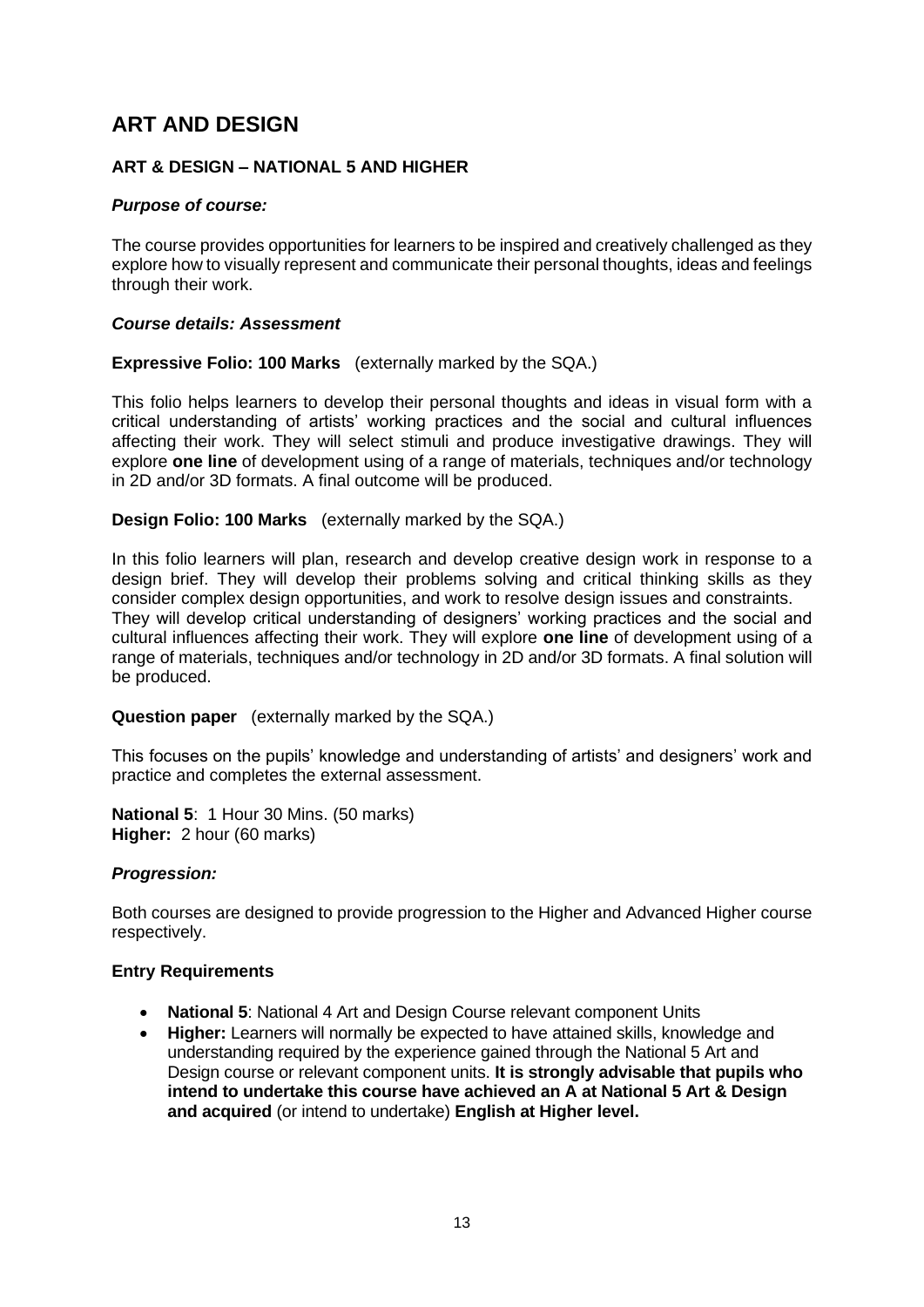# **PHOTOGRAPHY – HIGHER**

The course encourages learners to be inspired and challenged by visually representing their personal thoughts and ideas through the medium of photography.

#### **Entry Requirements**

Learners will normally be expected to have attained skills, knowledge and understanding required by the experience gained through relevant photography units, S3 photography course, NPA Photography, National 5 Art and Design course or relevant component units. It is advisable that pupils should have acquired (or intend to undertake) English at National 5 or **preferably** Higher level. It would be beneficial for pupils who intend to undertake the course, if they had regular access to either a Bridge or DSLR camera.

#### **Course details**

Learners will develop knowledge and understanding of image formation, camera controls, exposure and composition to use creatively for photographic effect.

They will explore and experiment with a variety of photographic techniques, technology and processes, and use their understanding and knowledge of the work of photographers when considering their own personal, creative approaches to photography.

#### **Assessment**

**Practical Folio**: External course assessment will be externally marked by the SQA. This will contain evidence of research and investigation, development of photographic approaches and techniques with production of 12 final images and a 500 word evaluation based on personal judgements. The project will have a total of **100 marks**

**Question Paper (1 Hour) - 30 Marks**: Multiple choice and extended response questions

# **Progression**

The course or its units may provide progression to other qualifications in Photography, Art and Design or related areas, further study, employment and/or training.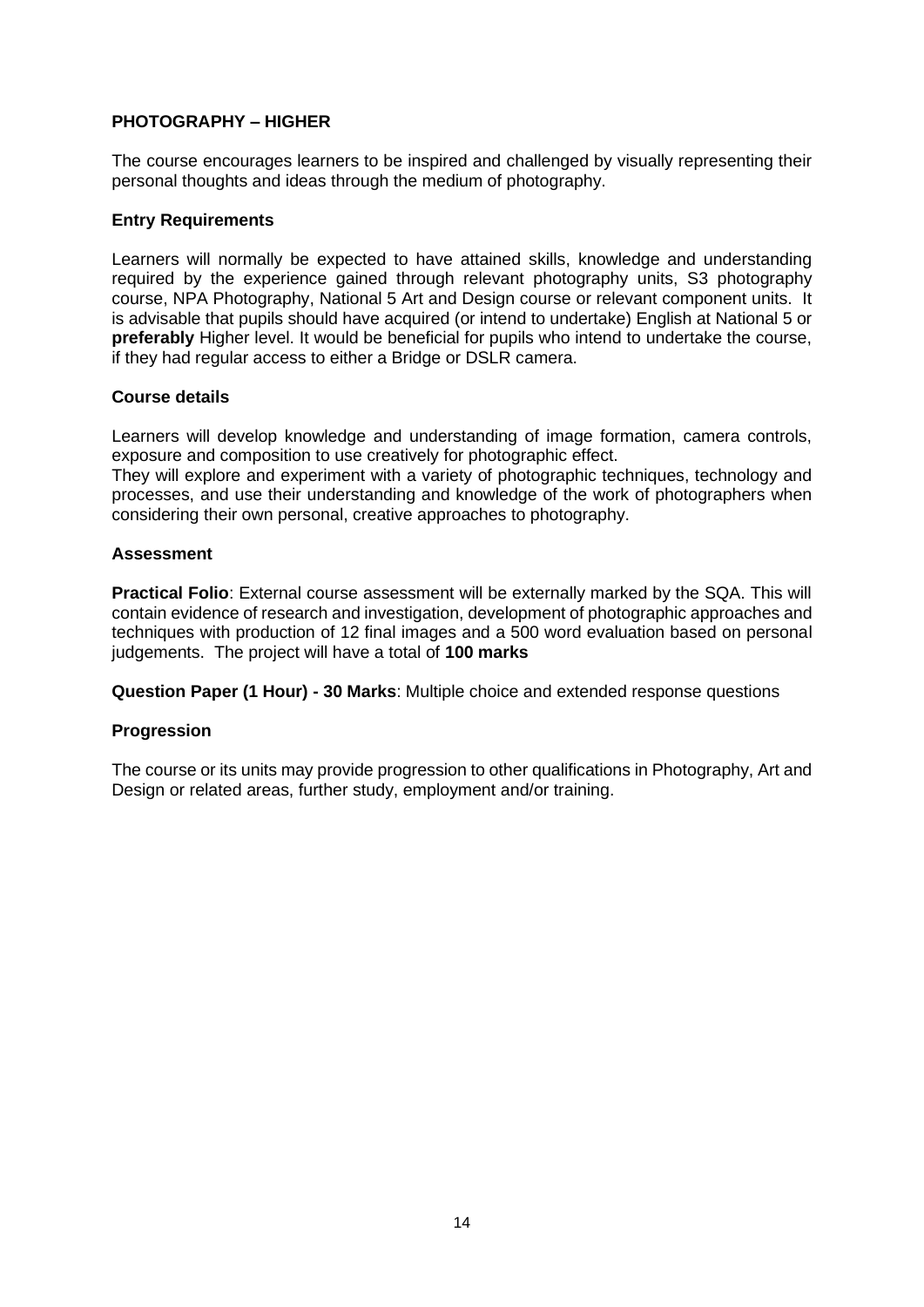# **ART & DESIGN – ADVANCED HIGHER**

This course if offered to pupils who have achieved the Higher and Design course with an **A** or **B** pass and whom teaching staff agree would be suitable to undertake the course in terms of work ethic, commitment and ability.

#### *Course Details:*

#### *Practical Folio:*

Learners will choose either an Expressive or Design route through the course, which involves selecting an area of personal study with relevant stimuli. Investigative research will be the starting point to further develop their ideas in more detail using a variety of approaches and demonstrating skill and understanding of materials / media and technique. They will produce a written critical analysis (up to 2000 words) on an artist(s) /designer(s) linked to their practical work. A minimum of 8 A1 / maximum of 16 A1 *(Equivalent)* sheets are required for the practical folio. A final 400 word evaluation is required.

#### *Assessment:*

Practical Folio externally assessed by the SQA and is worth 100 marks Critical analysis: 30 marks Practical Folio: 60 Marks Evaluation: 10 Marks

#### *Progression:*

The practical work produced may be used as the basis for a portfolio and further study at an Art based College / University. The higher order thinking skills required for this course are transferable and valued in many different subject areas.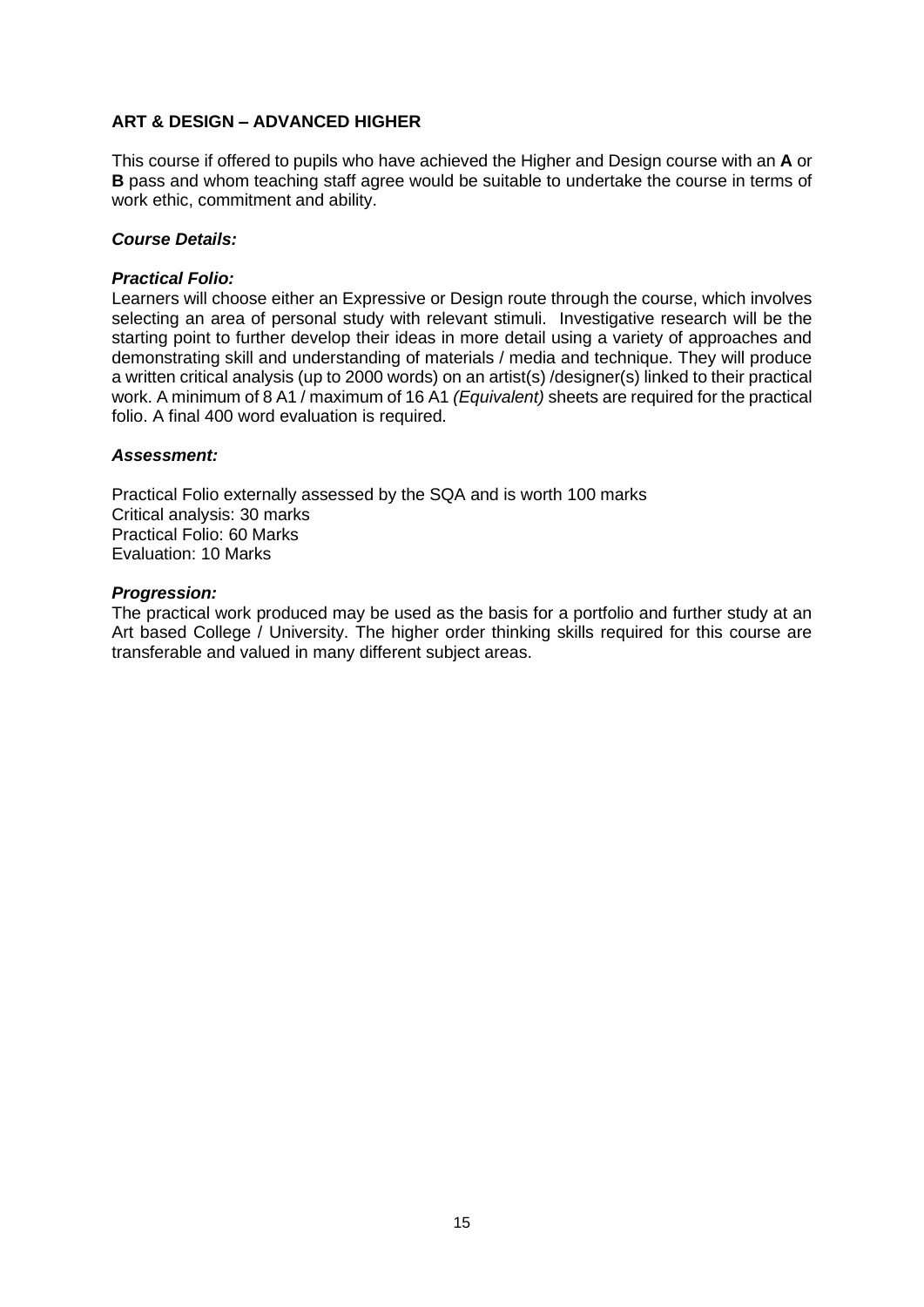# **NPA (NATIONAL PROGRESSION AWARD) ART AND DESIGN LEVEL 5**

# *Purpose of course:*

This award provides opportunities for project based delivery, which can help learners to progressively build and develop key skills in Art and Design.

#### *Course Details:*

#### **Unit 1: Drawing skills**

The specific aim of the NPA in drawing skills at level 5 is to provide a structured award that creates opportunities for candidates to investigate, develop and refine drawing skills using a wide range of materials, techniques and subject matter.

#### **Unit 2: Visual Communication**

The specific aim of the NPA in visual communication at level 5 is to provide a structured award that creates opportunities for candidates to investigate, experiment and problem solve with traditional and digital media, as part of the design process.

#### **Unit 3: Painting**

The specific aim of the NPA in painting at level 5 is to provide a structured award that creates opportunities for candidates to investigate, develop and refine painting skills, as well as to acquire a basic understanding of colour theory. Practical and theoretical skills and understanding are developed by using a range of subject matter and a variety of materials and techniques.

#### *Assessment:*

**All units** are **internally assessed** against unit requirements – assessed on a unit – by – unit basis or combined – **assessed** on a **pass/fail** within centres.

#### *Progression:*

This course is designed to provide progression to the National 5, Higher and Advanced Higher courses respectively.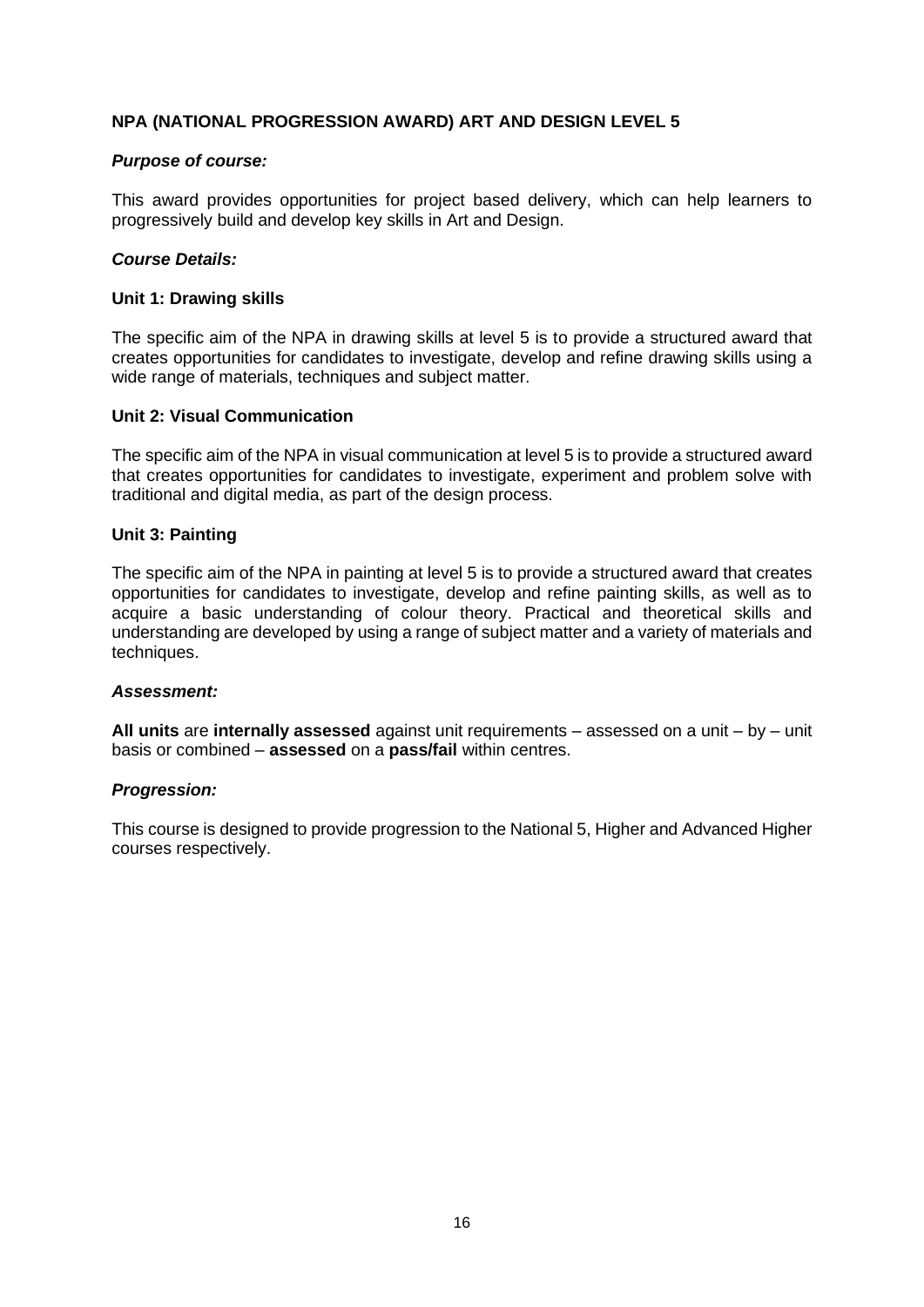# **BUSINESS EDUCATION**

# **NPA COMPUTER GAMES DEVELOPMENT - LEVEL 5**

This course will provide you with the skills, knowledge and understanding to create computer games using appropriate programming language.

Computer Games Design is a growing sector and the knowledge and skills gained by undertaking this qualification can help pupils gain insight into this fast paced and exciting industry. This qualification may the start of a journey which leads to eventual employment in this industry. The NPA in Computer Games Development qualification also provides a range of vocational skills and life skills such as computer programming and problem solving skills.

This course is particularly suited to learners who wish to progress to Higher National Certificate (HNC)/Higher National Diploma (HND) in Computer Games Development.

# **Entry Requirements**

While it is important that you discuss your choice with a member of the Enterprise and ICT Faculty, you will be expected to have attained a C for National 5 Computer Science. **If you have no previous Computing Science experience but are expecting or have a C for National 5 Maths, you may still be capable of studying at this level but you must discuss this with a member of the Faculty staff first.**

#### **Course Details**

The course consists of 3 Mandatory units.

# **Course Structure:**

#### **Computer Games: Design**

This unit focusses on teaching pupils the skills to plan and design computer games using different game genres and platforms.

#### **Computer Games: Media Assets**

The purpose of this unit is to provide learners with a deeper understanding of the different types of media assets required for developing a computer game. Learners will develop knowledge and skills that will allow them to identify a range of legitimate methods for acquiring media assets and learn how to plan and produce media assets for use in a game development environment.

#### **Computer Games: Development**

The purpose of this unit is to allow learners to gain knowledge and acquire routine skills in developing a computer game using a game development tool or coding, importing appropriate media assets and testing and evaluation of the completed game.

#### **Assessment**

You will be assessed at the end of every unit. Assessment will be mainly of a practical nature. There is no examination at the end of the year for this qualification.

# **Progression**

Further qualifications such as H Computing Science.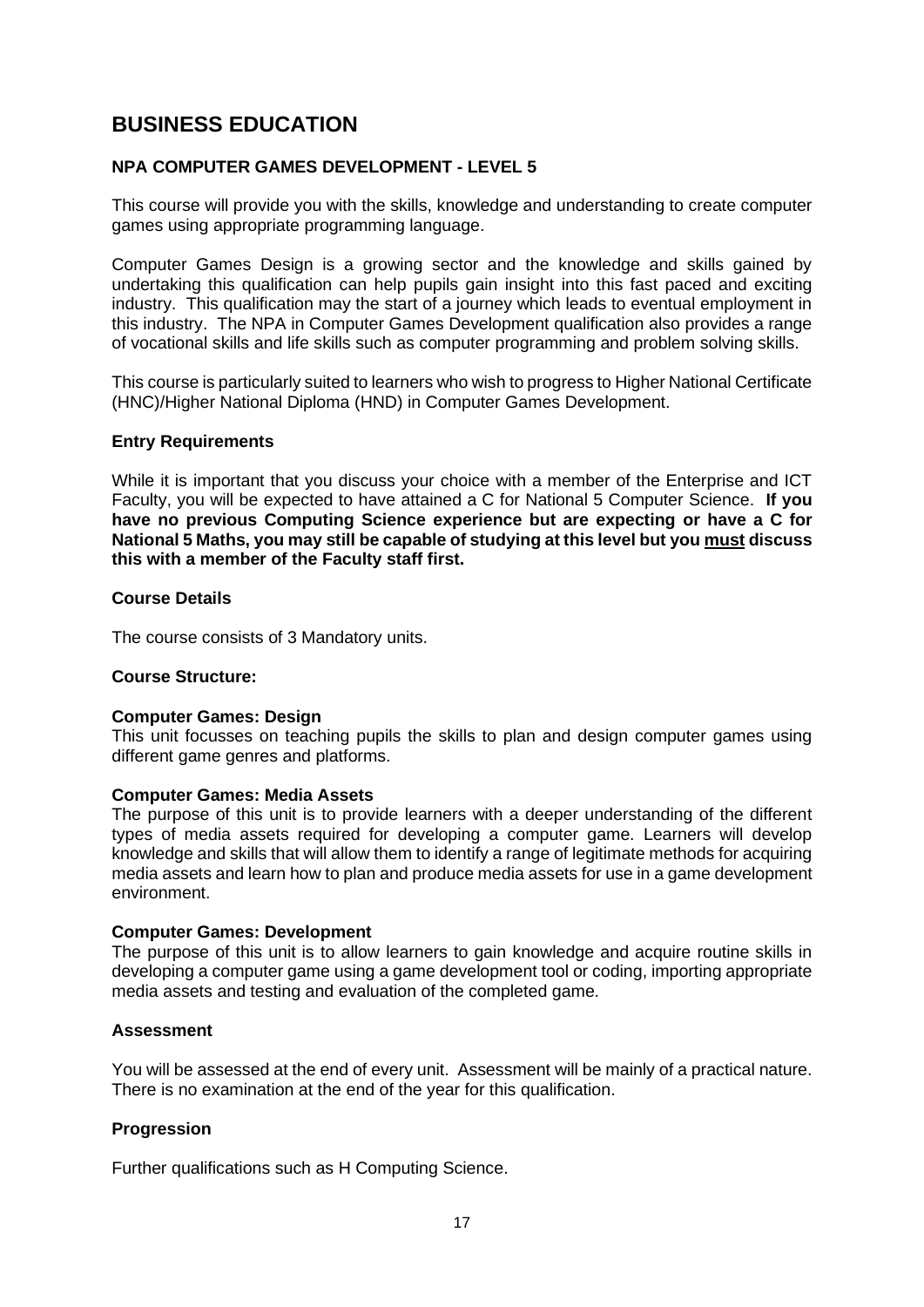# **COMPUTING SCIENCE – HIGHER**

This course is designed to provide progression for pupils obtaining the National 5 qualification in Computing Science.

# **Why study Computing Science?**

Computing Science is vital to everyday life — socially, technologically and economically. Computing is embedded in the world around us, from systems and devices in our homes and places of work, to how we access education, entertainment, transportation and communication. Understanding computational processes and thinking is also vital to many other fields including science, economics, business and industry.

While many students will want to become computing professionals, all will benefit from the development of these foundational skills and the underpinning knowledge necessary to meet the needs of society today and for the future.

The course aims to enable you to:

- Develop a range of computing and computational thinking skills, including: skills in analysis and problem-solving, design and modelling as well as developing, implementing and testing digital solutions across a range of contemporary contexts.
- Extend and apply knowledge and understanding of advanced computing concepts and processes, and the ability to apply this to a range of digital solutions with some complex aspects; and an awareness of the impact of computing technologies on the environment or society.
- Develop awareness of current trends in computing technologies and their impact in transforming and influencing our environment and society.
- Communicate advanced computing concepts and explain computational behaviour clearly and concisely, using appropriate terminology.

Related to these aims, and underlying the study of computing science, are a number of unifying themes, including technological progress and trends, the relationship between software, hardware and system performance, and information representation and transfer as a core component of any computation. These are used to explore a variety of specialist areas through practical and investigative tasks.

# **Entry Requirements**

Pupils would normally be expected to have successfully completed Computing Science at National 5, attaining or expecting to attain a B or above. Any pupil who attains or is expected to attain a C in may be recommended to take this course over 2 and complete the units only in S5.

# **Course Details**

The higher course has **four** Units.

# Software Design and Development

The focus of this unit will be on developing skills and understanding of:

• Development methodologies, analysis & design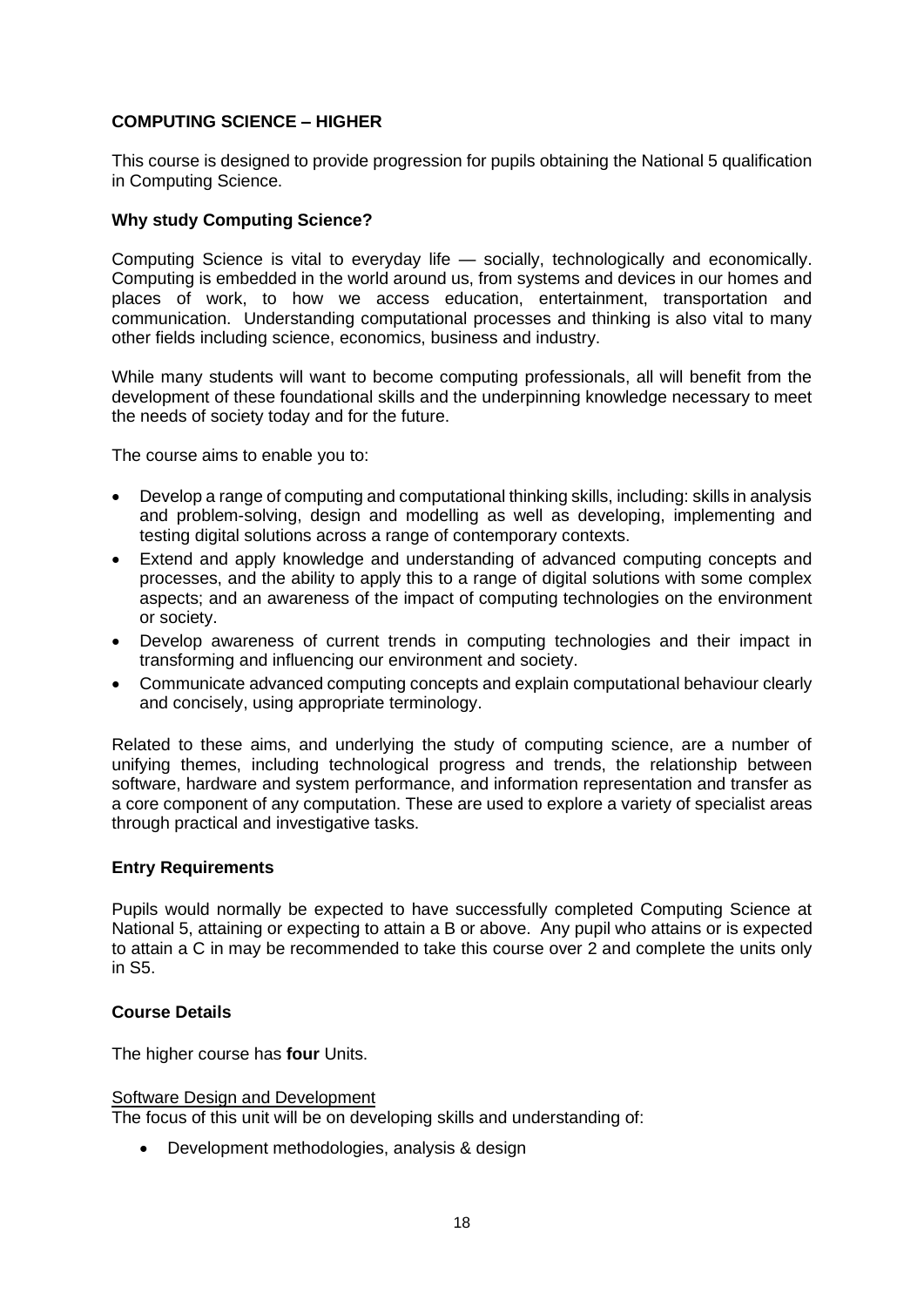- Implementation data types and structures, computational constructs, algorithm specification
- Testing & evaluation

# Computer Systems

The focus of this unit will be on developing skills and understanding of:

- Data representation
- Computer structure
- Environmental impact
- Security risks and precautions

# Database Design and Development

The focus of this unit will be on developing skills and understanding of:

- Analysis of functional requirements
- Design of a database solution
- Implementation, testing and evaluation of a database solution

# Web Design and Development

The focus of this unit will be on developing skills and understanding of:

- Analysis of functional requirements
- Design a multi-level website
- Implementation of a website using HTML, CSS and Javascript
- Testing and evaluation of websites

# **Assessment**

This course is assessed through a 110 mark external exam (69% of the marks) and a 50 mark course assessment (31% of the marks).

The 2 hour 30 minute exam will have two sections and is worth 110 marks: section 1 (25 marks); section 2 (85 marks) and will focus on problem solving and will be predominantly skillsbased. Candidates will be assessed on the skills of analysis, design, testing and evaluation as well as skills of reading, understanding and explaining code.

The assignment will have 50 marks and will consist of a series of small, individual tasks that candidates can work through independently over the 8 hours allowed for completion. The assignment and will assess learners' skills in analysing a problem, designing a solution to the problem, implementing a solution to the problem, and testing and reporting on that solution.

# **Progression**

- Further qualifications in the Enterprise and ICT Faculty such as Higher Administration & IT
- Continuing onto a further or Higher education course eg HNC/HND/Degree courses in a Computing related discipline
- A range of employment, apprenticeships or other training opportunities involving Computing technology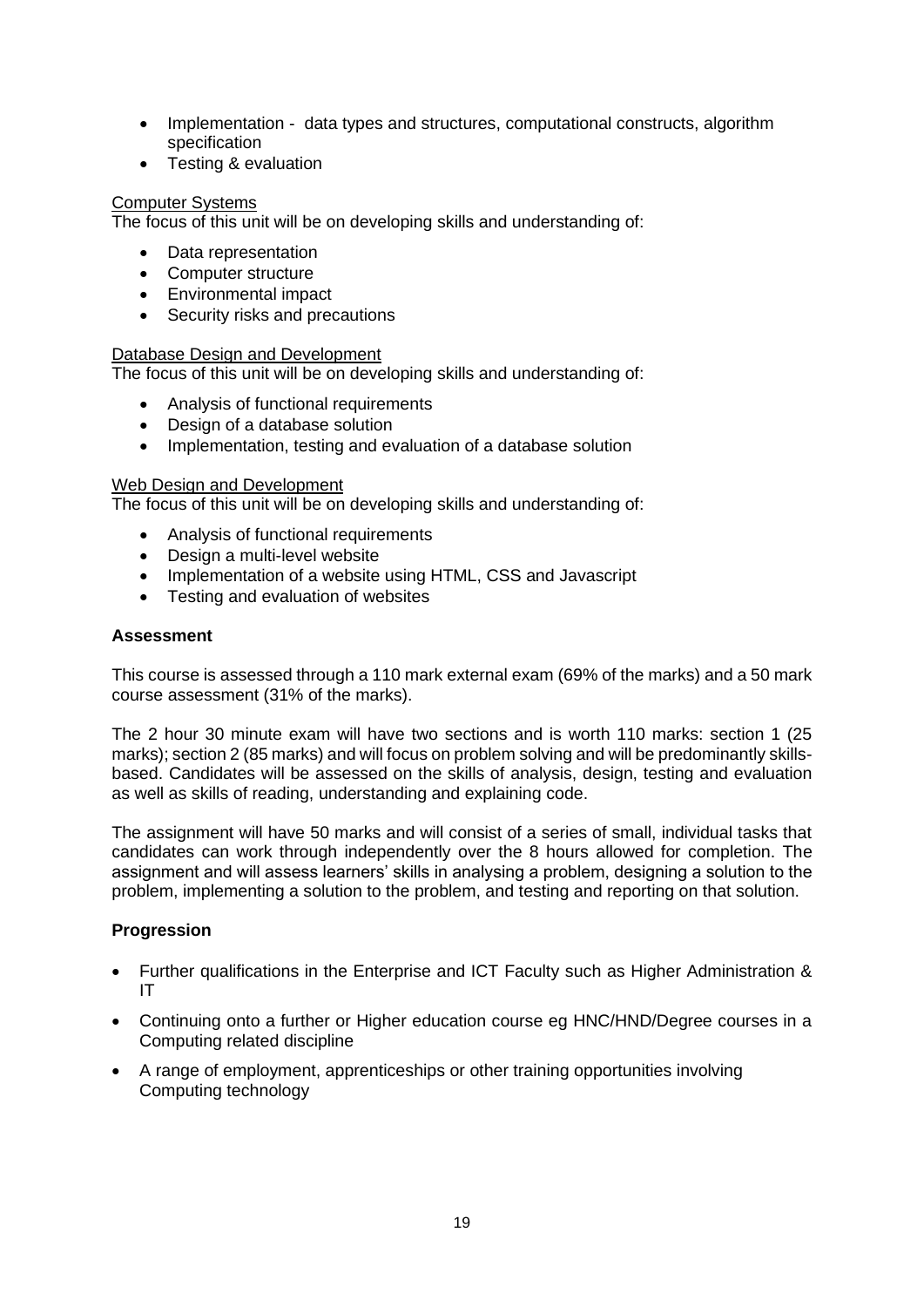#### **BUSINESS MANAGEMENT - HIGHER**

Business plays an important role in society. We all rely on businesses to create wealth, prosperity, jobs and choices. Therefore, it is essential for society to have effective businesses and business managers if they are to sustain this role. The purpose of the Course is to highlight the ways in which organisations operate and the steps they take to achieve their strategic goals. This purpose will be achieved by combining theoretical and practical aspects of learning through the use of real-life business contexts. The skills, knowledge and understanding will be embedded in current business theory and practice and reflect the integrated nature of organisations, their functions and their decision-making processes.

A main feature of this Course is the development of enterprising and employability skills. You will be able to understand and make use of business information to interpret and report on overall business performance in a range of contexts. The Course therefore includes the study of organisations in the private, public and voluntary sectors, explores the important impact businesses have on everyday life, thereby giving you experiences which are topical and developing skills for learning, life and work that will be of instant use in the workplace. It is notable that a number of University and College courses include Business related modules and prior knowledge may be assumed and will be useful.

# **Entry Requirements**

Pupils will have passed or are expecting to attain a B in National 5 Business Management and attained National 5 English.

Any pupil who attains, or is expected to attain a C in National 5 Business Management will be recommended to take this course over 2 years and complete the units only in S5. This advice applies also to S5 pupils who did not study the subject in S4.

S6 students may attempt this level without prior knowledge but would need to have passed National 5 English or be attempting Higher.

#### **Course Details**

The course consists of 3 units -

#### Understanding Business

You will extend your understanding of the ways in which organisations in the private, public and third sectors operate, carrying out activities that highlight the opportunities and constraints on these organisations in the pursuit of their strategic goals. This Unit also allows you to analyse and evaluate the impact that the external environment has on an organisation's activity, and to consider the implications of a range of external factors that affect an organisation's decision making.

You will be able to understand:

- the ways in which organisations satisfy customers' needs and contribute to generating wealth
- how opportunities and constraints impact upon business development
- key business theories and concepts, and knowledge of their application in familiar and unfamiliar contexts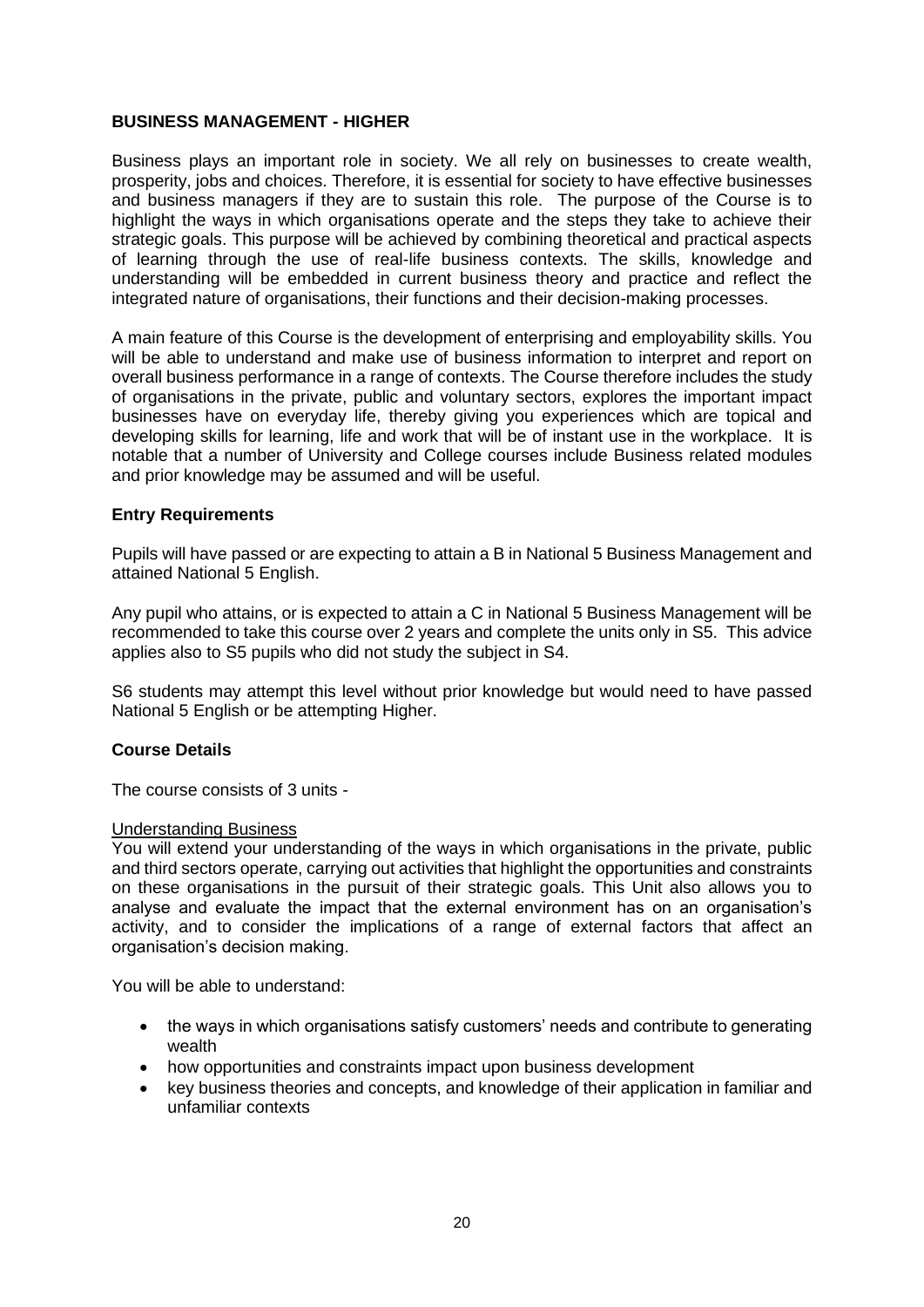# Management of People and Finance

You will develop skills and knowledge that will deepen your understanding and critical awareness of the issues facing organisations in the management of people and finance. You will carry out activities that will extend your grasp of relevant theories, concepts and procedures used in planning for an organisation's success, including leadership, motivation and finance. It also allows you to explain, analyse and evaluate relevant business information, in each of these contexts, relating to business structure and activity.

You will be able to show an:

- ability to analyse and evaluate relatively complex factors influencing both human resources and financial management and to suggest strategies for improved performance in these functional areas
- understanding of key business theories and concepts relating to human resource and financial management, and knowledge of their application in familiar and unfamiliar contexts

# Management of Marketing and Operations

You will deepen your understanding of the importance to organisations of having effective marketing and operations systems. You will carry out activities that will extend your grasp of relevant theories, concepts and procedures used by organisations in order to improve and/or maintain quality and competitiveness. It will provide you with a firm grasp of the importance of satisfying both internal and external customers' needs, along with a critical awareness of the issues facing organisations in relation to marketing and operations.

You will be able to show an:

- ability to analyse and evaluate relatively complex factors influencing the management of marketing and operations and suggest strategies for improved performance in these functional areas
- understanding of key business theories and concepts relating to marketing and operations management, and knowledge of their application in familiar and unfamiliar contexts

# **Assessment**

The final course assessment is a combination of a Business Management question paper and a business-related assignment.

#### **Question Paper – 90 Marks**

The question paper will require demonstration of a breadth of knowledge, understanding and skills accumulated from across the Course. The paper will consist of, a case study and a series of extended response questions, take 2 hours 45 Minutes and accounts for 75% of the overall grade.

# **Assignment – 30 Marks**

The business-related assignment will extend business management knowledge, analytical, evaluative and decision making skills and will be sufficiently open and flexible to allow for personalisation and choice. Assignment research will be done in class time but pupils may also conduct research in their own time. The assignment is an independent piece of work with no assistance or advice from the teacher allowed. The assignment report write-up will be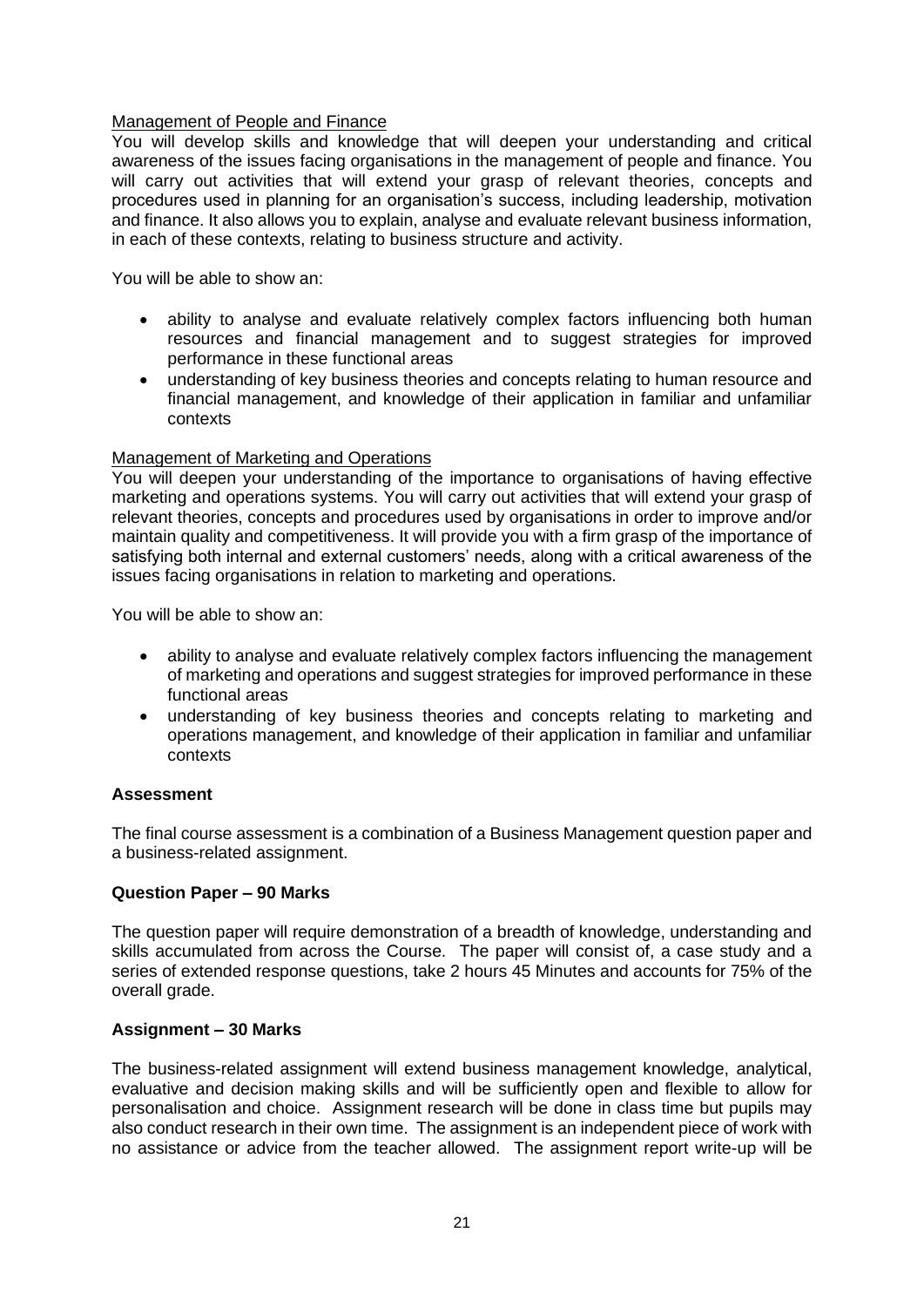conducted under a high degree of supervision and control and accounts for 25% of the overall grade.

The assignment requires you to make decisions by applying relevant business concepts and theories to the context of the assignment, solve problems by applying relatively complex business ideas and concepts relevant to the context of the assignment, draw conclusions from business data, concepts and evidence from a range of sources and communicate business reasoning and conclusions with clarity

# **Progression**

- Further qualifications in the Enterprise and ICT Faculty such as Higher Administration & IT and Higher Accounting
- HNC/D eg Business Administration
- Degree courses eg BA Business Management, BA Commerce
- A range of employment or training opportunities eg management trainee posts in retail or manufacturing organisations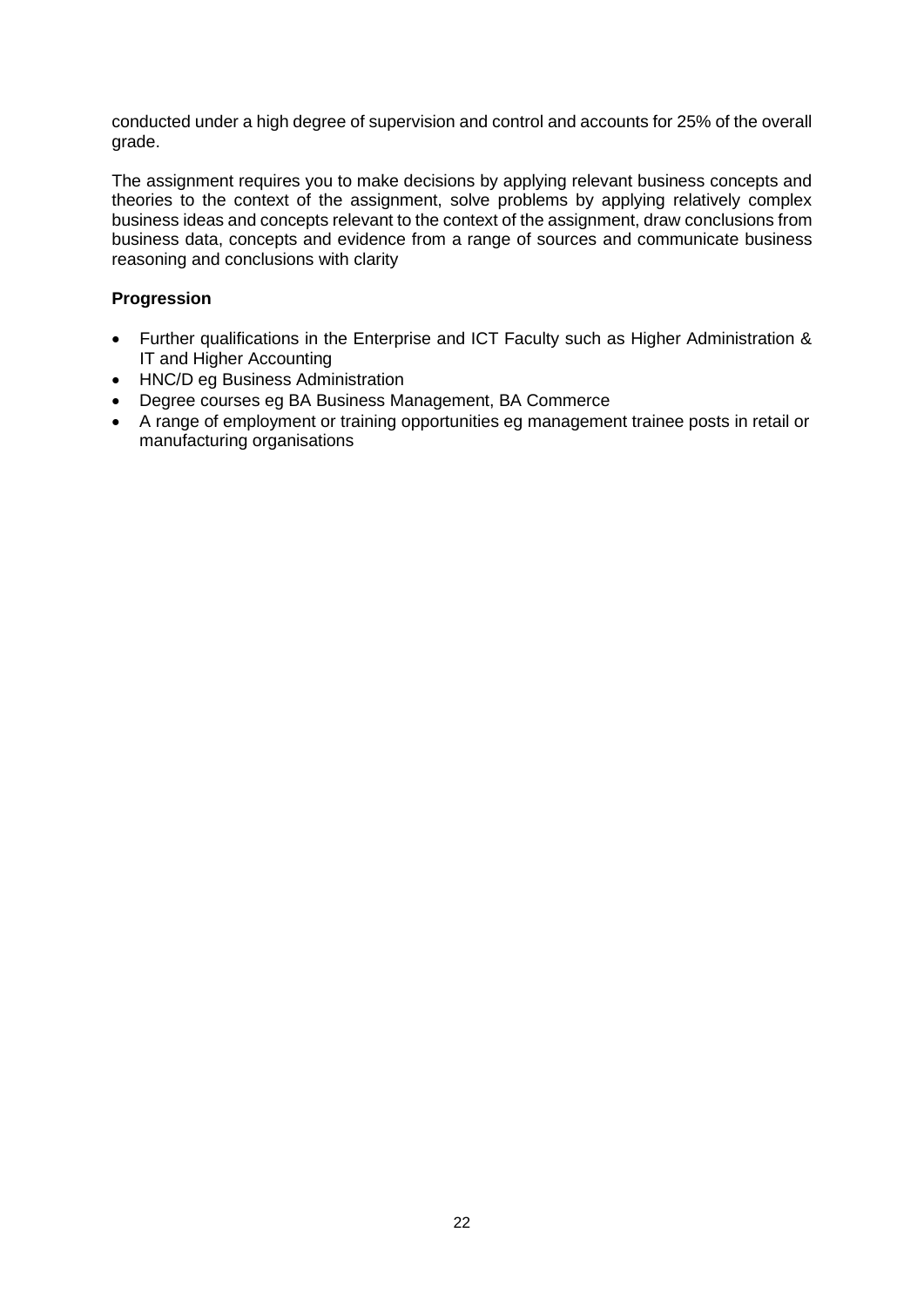# **ADMINISTRATION AND IT - HIGHER**

This course will enable you to understand the importance of administration and to use IT in administration-related contexts. The course will develop your advanced administrative and IT skills by using a range of software packages in an office environment. You will be able to develop your knowledge and understanding of administration in the workplace and to develop a range of advanced IT skills for processing and managing information. Furthermore, you will be able to develop a range of skills to communicate complex information effectively and to manage the organisation of events.

# **Entry Requirements**

The practical based element of the course assignment is very challenging and while it is important that you discuss your choice with a member of the Enterprise and ICT Faculty, you will be expected to have attained National 5 Administration and IT at B or National 5 Computing Science at B.

National 5 Maths would also be a distinct advantage due to the demanding complex formulae and calculations required in the Spreadsheet and Database elements.

Any pupil who attains or is expected to attain a C in National 5 Administration & IT will be recommended to take this course over 2 and complete the units only in S5. This course is not suitable for students attempting this subject for the first time who have no Administration or Computing background; **any pupil who would fall into this category should speak to Mrs Jessamine in the first instance**.

# **Course Details**

The course consists of 2 Units -

# *Administrative Theory and Practice (Higher)*

In this Unit, you will gain:

- knowledge and understanding of administration in the workplace and related aspects
- knowledge and understanding of effective teams and time and task management
- knowledge and understanding of the features of good customer care and the benefits of good, and consequences of poor, customer care

Applications in this Unit, you will be gain:

- skills using a range of complex functions of the following IT applications word processing, spreadsheets, databases – to solve problems in an administration-related context
- skills analysing, processing and managing information in order to create and edit relatively complex business documents
- advanced skills in using IT to communicate information with others in administrationrelated contexts
- knowledge and understanding of barriers to communication and ways of overcoming them
- knowledge and understanding of how to maintain the security and confidentiality of information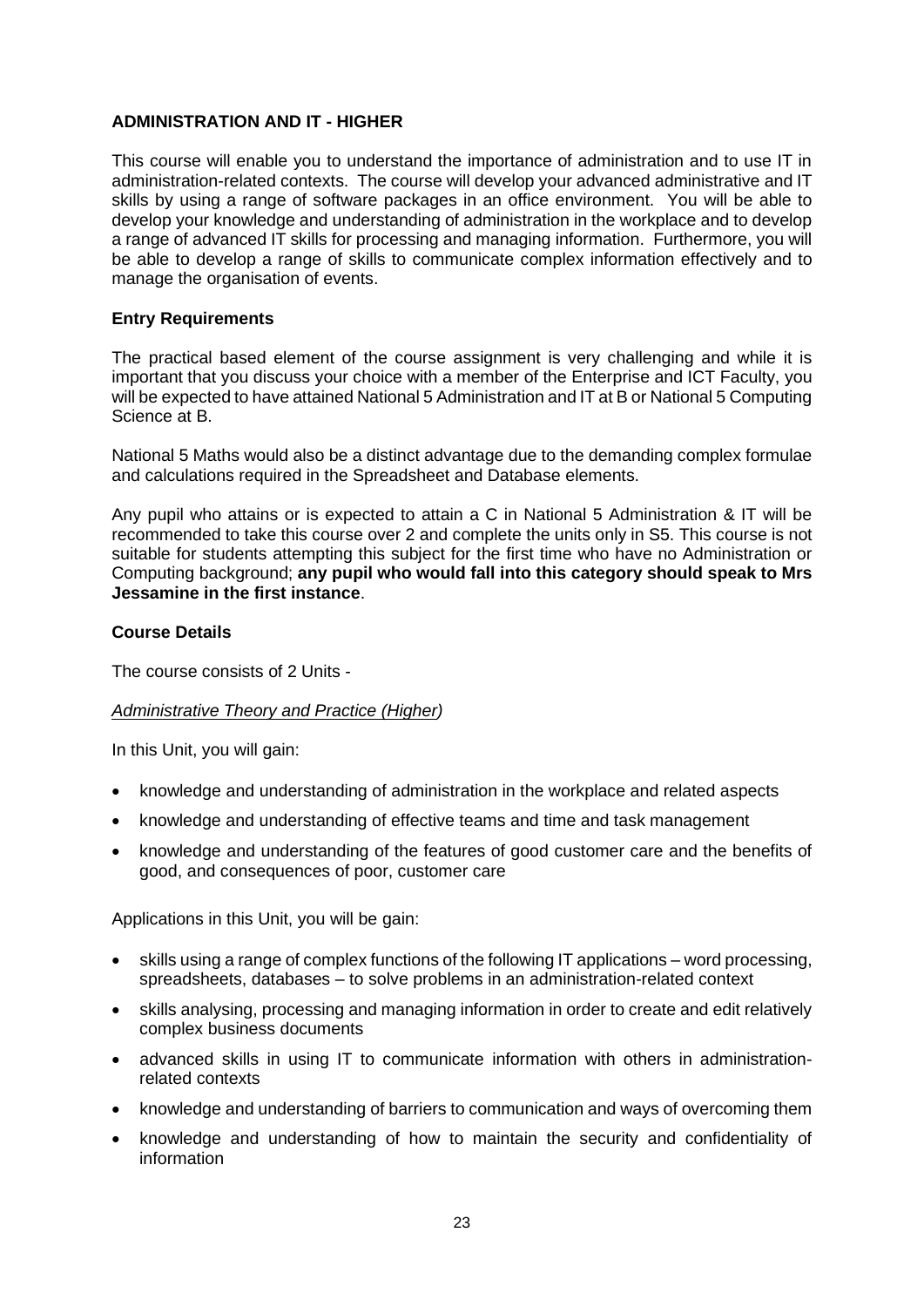# **Assessment**

You will also be assessed by a combination of a question paper worth 50 marks (42% of overall grade) and a practical based assignment worth 70 marks (58% of overall grade). Both of these are set and marked by the SQA.

The 2 hour practical assignment will be completed before the exam diet, in class but will be conducted under a high degree of supervision and control.

The question paper will be undertaken in the external examination diet and will last 1 hour 30 minutes.

#### **Progression**

- Further qualifications in the Enterprise and ICT Faculty such as Higher Business Management and Higher Accounting
- A range of HNC, HND and Degree courses in Administration, Business and Accounting
- A range of employment or training opportunities eg administrative posts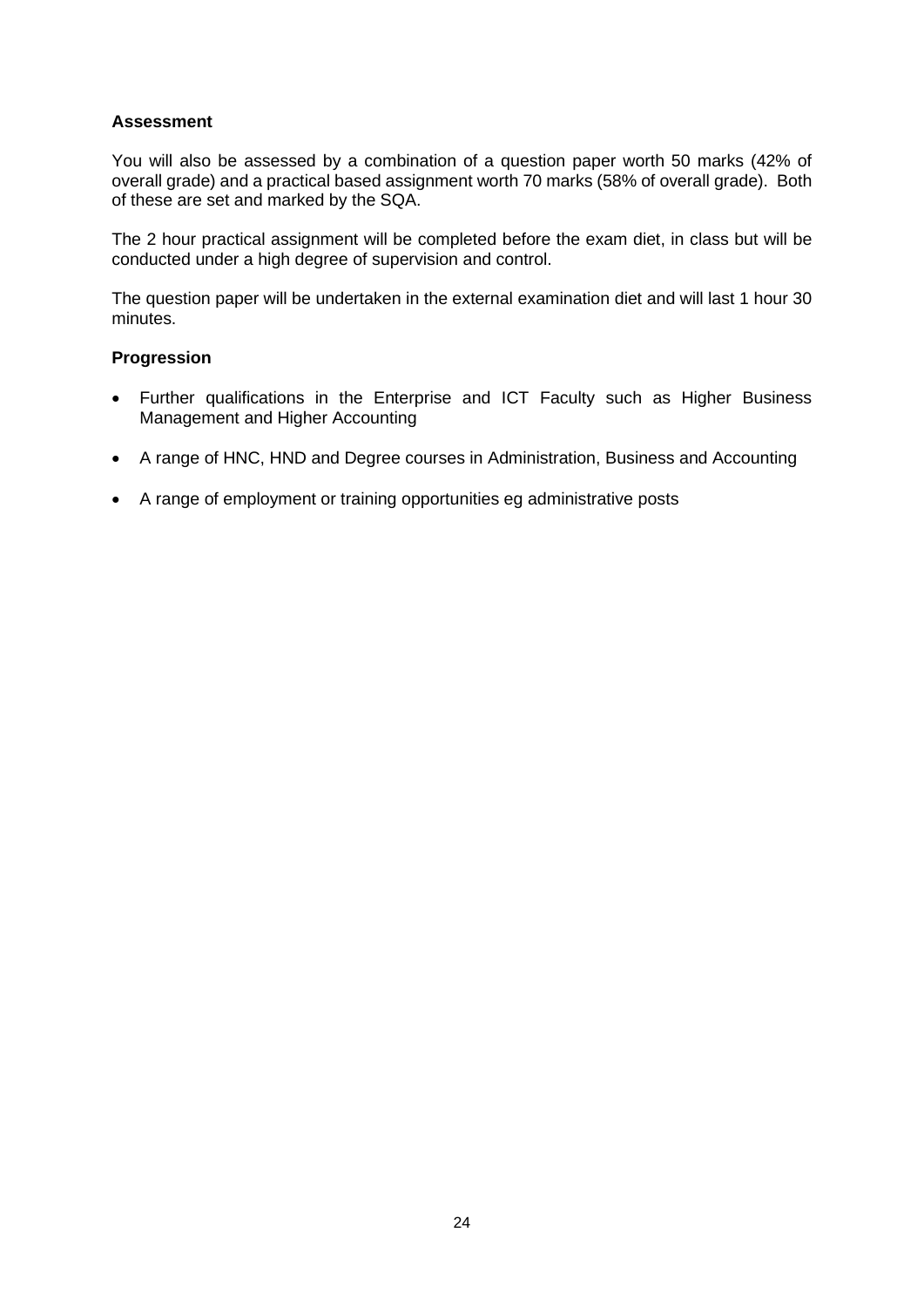# **ADMINISTRATION AND IT - NATIONAL 5**

#### **Course Description**

Administration and IT will build the skills and knowledge that would be used by decision makers or for supporting management in organisations. This course develops real life skills that are essential in every workplace by offering engaging, motivating and relevant learning experiences through a range of theory and practical activities relevant to the world of work.

This course develops real life skills that are essential in every workplace by offering engaging, motivating and relevant learning experiences through a range of theory and practical activities relevant to the world of work.

Coursework will involve you learning to gather information and use technology to prepare, present and communicate your findings efficiently and professionally. This will include understanding how modern technologies – web conferencing, blogging and social networking have impacted on the modern workplace. Emerging technologies will be incorporated so as to ensure that the content remains current and relevant.

This is a course which develops skills and knowledge that will be valuable for all pupils regardless of ability and future career. You will develop a very good standard of skills to benefit you immediately, whether in employment, Further or Higher education and in your personal lives.

A significant number of job vacancies today require the use or understanding of ICT applications and most employees are expected to perform some administration duties. Colleges and Universities will also assume that applicants are competent in a range of ICT applications in order to present and communicate coursework in an appropriate manner beyond simple word processing.

# **Entry Requirements**

Most pupils in S5 or S6 would be able to undertake this course although National 4 Mathematics would be an advantage due to the formulae and calculations in Spreadsheets.

# **Course StructurE**

#### **Administrative Theory in the Workplace**

- Learners will develop an understanding of key legislation affecting both organisations and employees
- The benefits to organisations of good customer care
- The skills, qualities and attributes required of administrators.
- Carrying out a range of administrative tasks required for organising and supporting events

#### **IT Applications**

- Developing learners' skills in IT, problem solving and organising and managing information to complete business tasks
- Using IT applications to create and edit business documents
- Emerging technologies may be incorporated so as to ensure that its content remains current and relevant Undertaking organisational tasks that would be required to support small scale projects and events
- Using IT for gathering and sharing information with others in administration-related contexts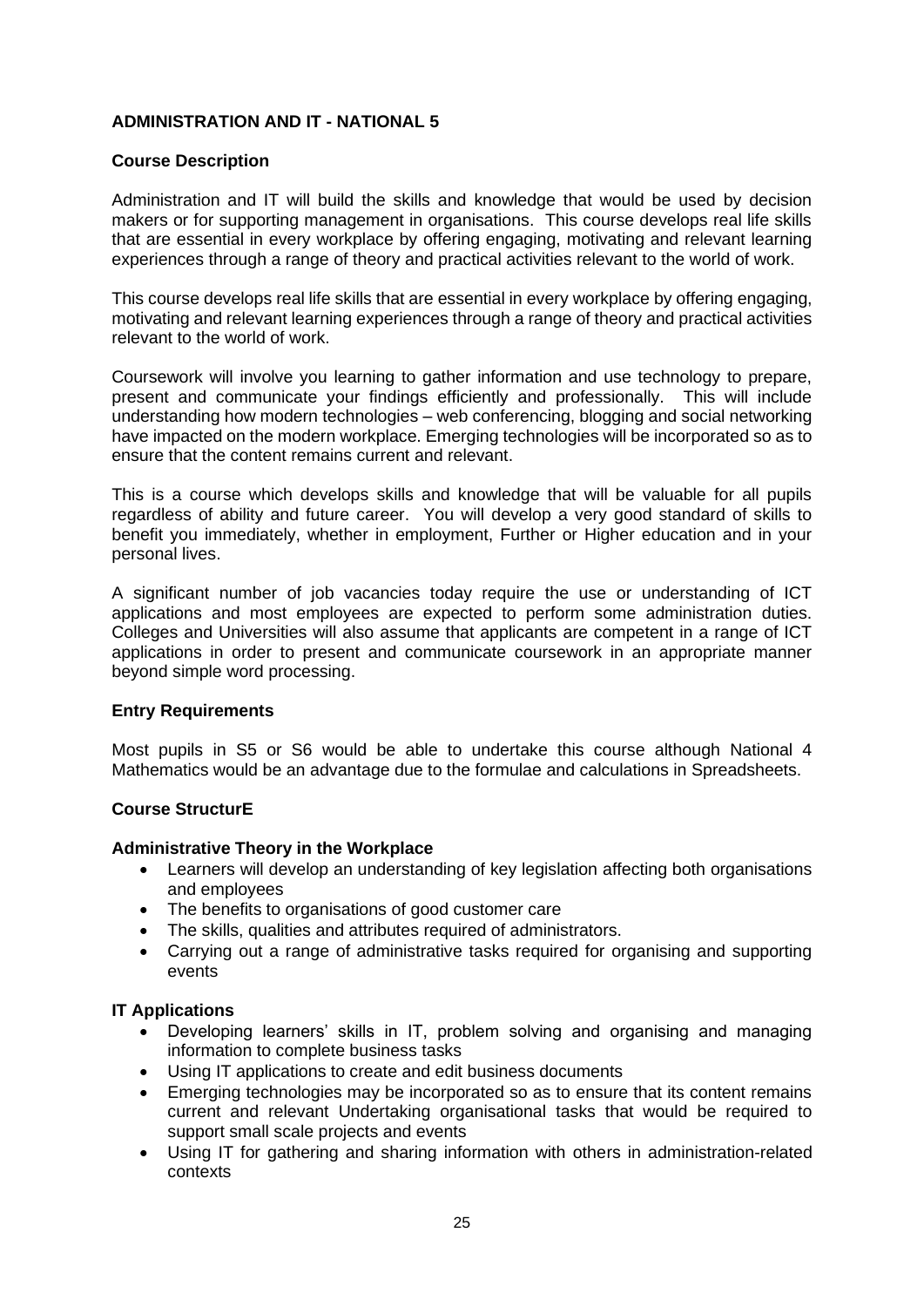- Developing an understanding of what constitutes a reliable source of information
- Identifying and using the most appropriate methods for gathering information
- Communicating information in the most effective, efficient and appropriate manner

# **Assessment**

National 5 is assessed by a 3 hour, 70 mark integrated practical and theory based assignment as well as a 2 hour 50 mark practical question paper focussing on Database and Spreadsheet skills with some theory questions.

#### **Progression**

Learners who attain National 5 could progress to Higher in S6. This qualification will equip learners with skills and knowledge that will allow them to use ICT more efficiently if continuing in education as well as making a valuable contribution to any employment. The Higher course is aimed at developing the administrative skills and knowledge used by managers and senior support staff in the workplace. Both levels of qualification will equip learners with skills and knowledge that will allow them to use ICT more effectively if continuing in education as well as making a valuable contribution to any employment.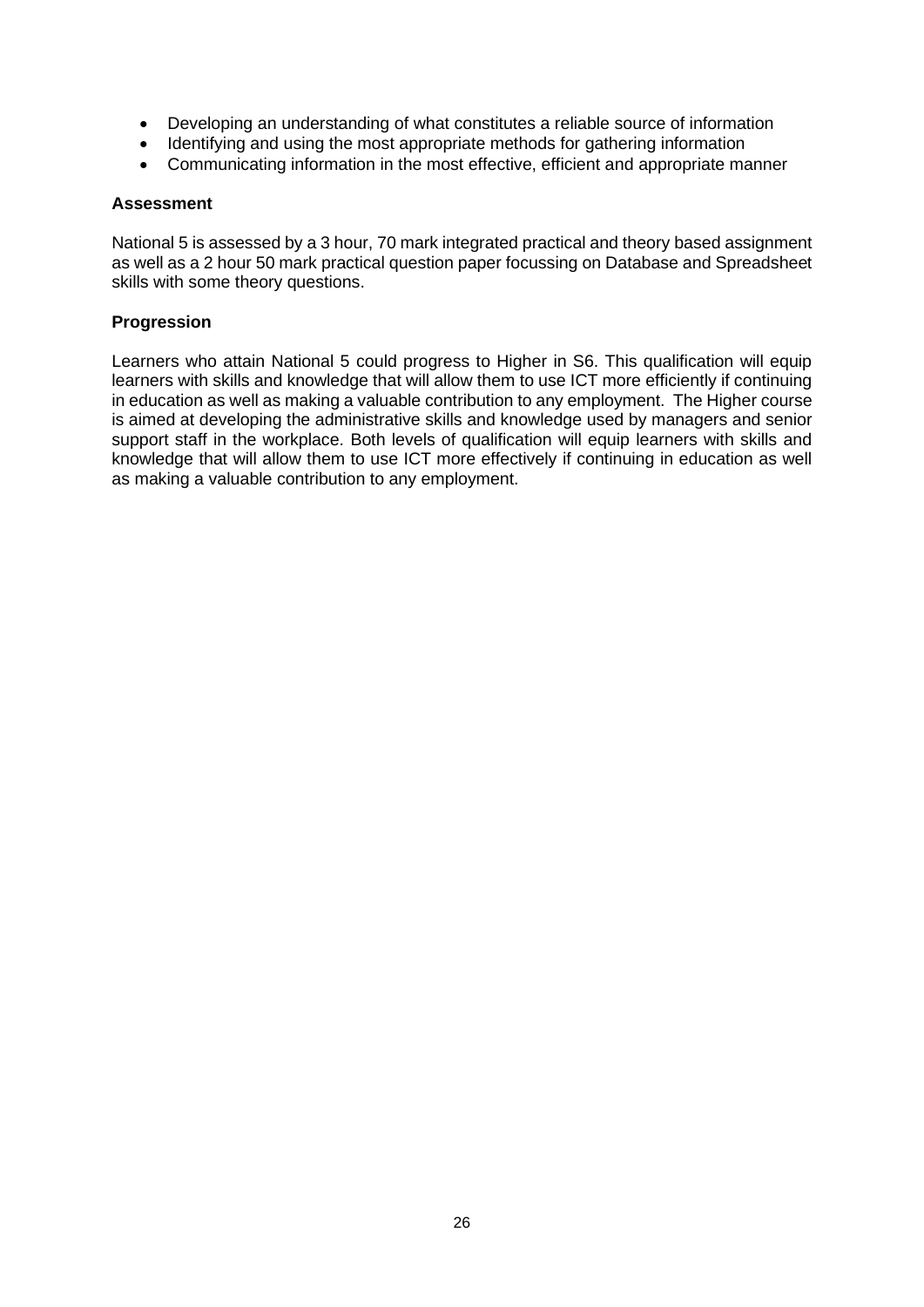# **DRAMA**

# **DRAMA – HIGHER**

In Higher Drama students use the knowledge and understanding gained in the National 5 course to create original work and performance from text while gaining a depth of understanding about professional theatre and production skills. Students become theatre makers, designers, directors and actors, gaining a deeper insight into the key transferable skills needed for employment in the 21<sup>st</sup> century (Problem solving, Creativity, Analytic thinking, Collaboration, Communication & Ethics, action, and accountability.) Opportunity to enhance these skills as well as literacy and numeracy skills are provided through essay composition and practical production skills.

# **Entry Requirements**

The entry requirement for this Course would be a pass at National 5 Drama or NPA Acting and Performance.

Pupils who have not completed the National course and have a pass in National 5 English at A or B and a strong interest in drama would also be considered.

# **Course Content**

Students explore Acting Skills, Directing Skills and Production Skills throughout the year.

Drama Skills: In this unit students learn how to create, develop and present an engaging piece of theatre to a live audience. They will develop complex skills in playwriting, design and directing whilst keeping a folio of work that reflects their practice.

Production Skills: Students will work with text from the point of view of an Actor, Designer and Director. They will develop critical skills in enhancing these areas and work towards a sharing of work to an audience that brings a script to life. Students will be asked to attend the theatre to help with this unit but also to prepare them for the writing examination.

# **Assessment**

Students sit two external examinations (one written and one practical).

Students will take part in a practical examination. They can choose to either be assessed as an Actor, Director or Designer. This is marked externally by the SQA by a visiting assessor. This is worth 60% of their overall mark and is assessed in March/April.

Students will sit a 2hr 30mins written paper. Part one will ask them to write a critical essay on a play text they have studied in class from the point of view of either an Actor, Director or Designer. Part Two will ask the student to write about their play text from a Production Skills point of view and Part Three will ask them to write an analytical essay on a production they have seen at the theatre, focussing on a set question by SQA. The Written paper is worth 40% of their overall mark and is assessed in May/June.

# **Progression**

Advanced Higher Drama or Further and Higher Education.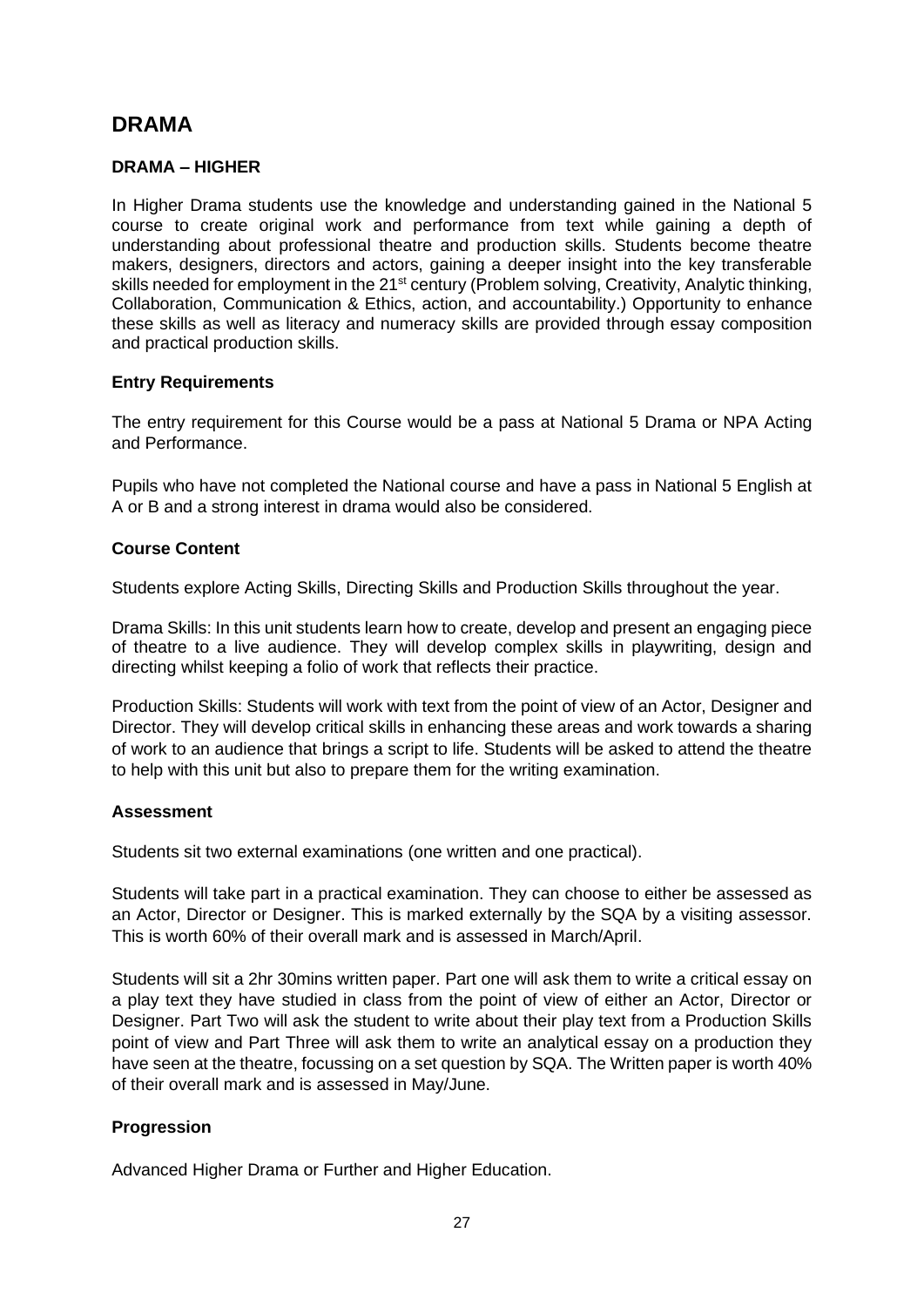# **ADVANCED HIGHER DRAMA**

The Advanced Higher Drama course builds on the work done in National 5 and Higher Drama by engaging pupils in enhanced application of Drama and Production Skills, and by allowing students to expand study of their choice of specialism. The course also develops extensive knowledge and understanding of 20th century/contemporary theatre theory and practice and builds students' academic research skills and theatrical repertoire to facilitate their transition into further study.

# **Entry Requirements**

A sound pass at Higher Drama or NPA Acting and Performance

Pupils who have not completed the National course and have a pass in National 5 English at A or B and a strong interest in drama would also be considered.

# **Course Content**

The first two units will focus on enhancing skills developed during National 5 and Higher courses and will require the students to engage in their own independent research of theatre practitioners. Teachers will lead discussion and direction of practical work, but also allow students to use time in class to lead practical workshops and explore their ideas and research further with assistance when needed. As much of the work is self-directed and independent of the classroom environment, students will be required to demonstrate an even more mature approach to learning and initiative. They will require an enquiring, critical and problem-solving approach to their learning and build on their own experience of the Higher course. As well as this they will need to choose their own area of specialism according to their specific interest. They will be using academic research and analysis skills and complete regular written and practical assignments throughout the course.

Regular evaluative discussions will take place between teachers and students on a predominantly informal basis.

# **Assessment**

**Practical Examination:** They can choose to either be assessed as an Actor, Director or Designer. This is marked externally by the SQA by a visiting assessor. This is worth 50% of their overall mark and is assessed in March/April.

**Dissertation:** Students will write a 4000 word essay that will be of interest to them looking at a performance related topic. This element carries **30 marks** and these are divided into three areas: A Analysing theory and performance examples that explore a chosen issue. B Synthesising by comparing and contrasting different ways the issue has been explored. C Expressing an argument developed as a through-line of opinion leading up to an evaluate conclusion. This is marked externally by the SQA

**Assignment:** Students will write a 20 mark essay and have 90 minutes to complete the assignment under controlled conditions. They will have an option of two questions. They will be able to use notes during the controlled write-up of the assignment.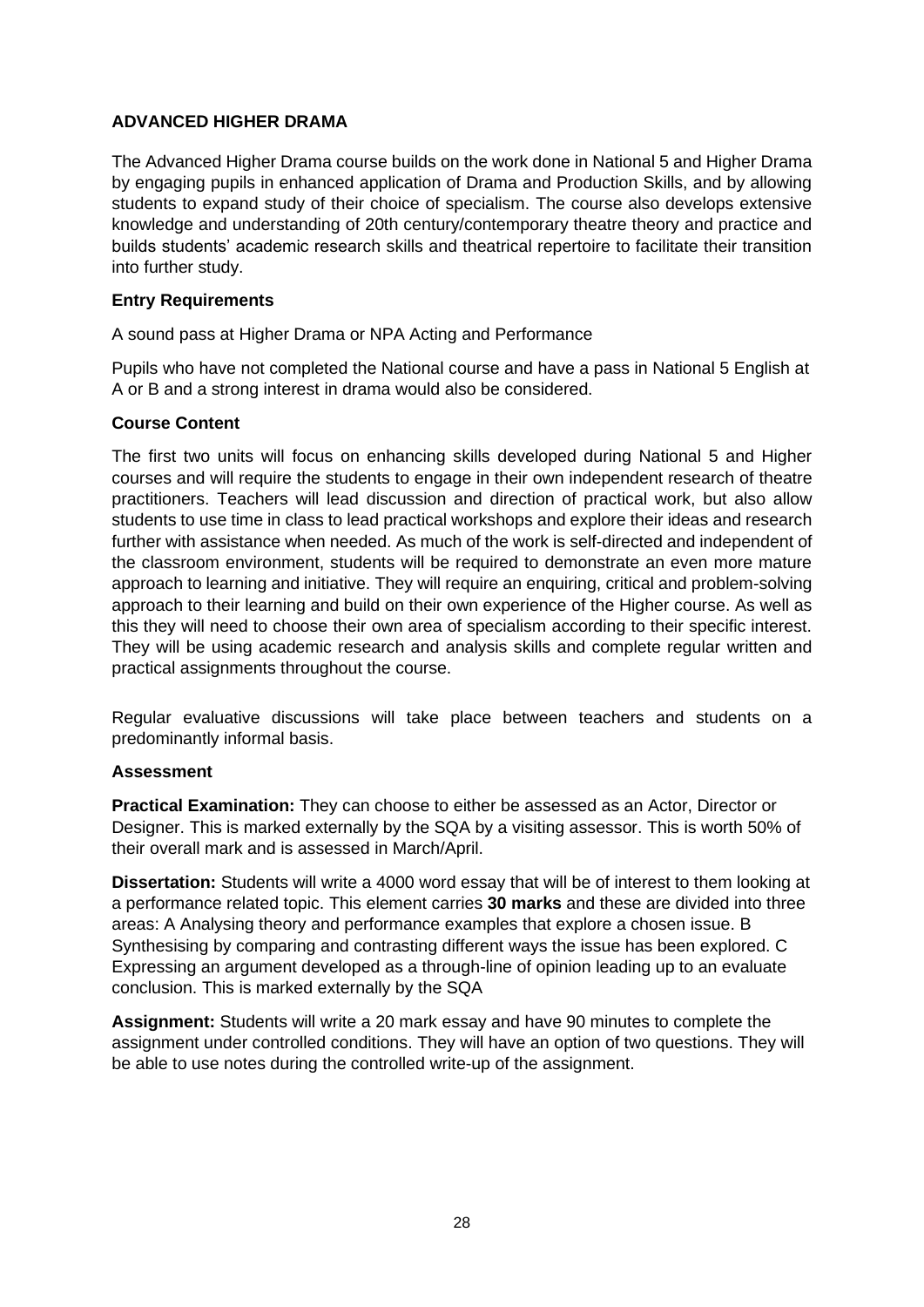# **ENGLISH**

The main purpose of the English course is to provide learners with the opportunity to develop the skills of listening and talking, reading and writing in order to understand and use language. As learners develop their literacy skills, they will be able to process information more easily, apply knowledge of language in practical and relevant contexts, and gain confidence to undertake new and more challenging tasks in a variety of situations. Building on literacy skills, the course develops understanding of the complexities of language, including through the study of a wide range of texts. The course develops high levels of analytical thinking and understanding of the impact of language. (SQA: Course Aims 2012)

# **Entry requirements and progression:**

- Advanced Higher: Pass at A or B Higher English.
- Higher English: National 5 pass A-C.
- National 5: Pass at National 4 or BGE level 4 D.

# **ADVANCED HIGHER ENGLISH (UNITS AND EXTERNAL ASSESSMENT)**

The Course aims to provide opportunities for learners to develop the ability to:

- critically analyse and evaluate a wide range of complex and sophisticated literary texts, as appropriate to purpose and audience
- apply critical, investigative and analytical skills to a literary topic of personal interest
- create a range of complex and sophisticated texts, as appropriate to different purposes and audiences

# *Analysis and Evaluation (Advanced Higher) – Mandatory Unit*

Learners will provide evidence of their ability to analyse and evaluate complex and sophisticated literary texts. The purpose of this Unit is to provide learners with opportunities to develop the skill of critically responding to complex and sophisticated literary texts by applying knowledge of the various ways by which meaning is created, and by understanding critical concepts and approaches. Learners will also develop independent learning skills by selecting materials for research into an aspect or aspects of literature, formulating relevant tasks and researching primary and secondary sources. (SQA Jan 2016)

# *English: Creation and Production (Advanced Higher) – Mandatory Unit*

Learners will provide evidence of their ability to produce complex and sophisticated writing, and to critically reflect on its development. The purpose of this Unit is to provide learners with the opportunity to extend and refine their writing skills through the production of different types of writing. Learners will use language creatively for a variety of purposes and in a variety of forms. Learners will develop a range of skills necessary for the deployment of language to create effect, and critically reflect on the development of their writing. (SQA Jan 2016)

# **Course Assessment**

- A question paper through which learners will write a critical response on Drama or Prose or Poetry.
- Candidates will also undertake a Textual Analysis of an unseen text of Drama extract or Prose extract or Poetry.
- Candidates will demonstrate an in-depth knowledge and understanding of complex and sophisticated literary texts.

and

- A portfolio which will contain two pieces of writing)
- An Added Value area of research (dissertation)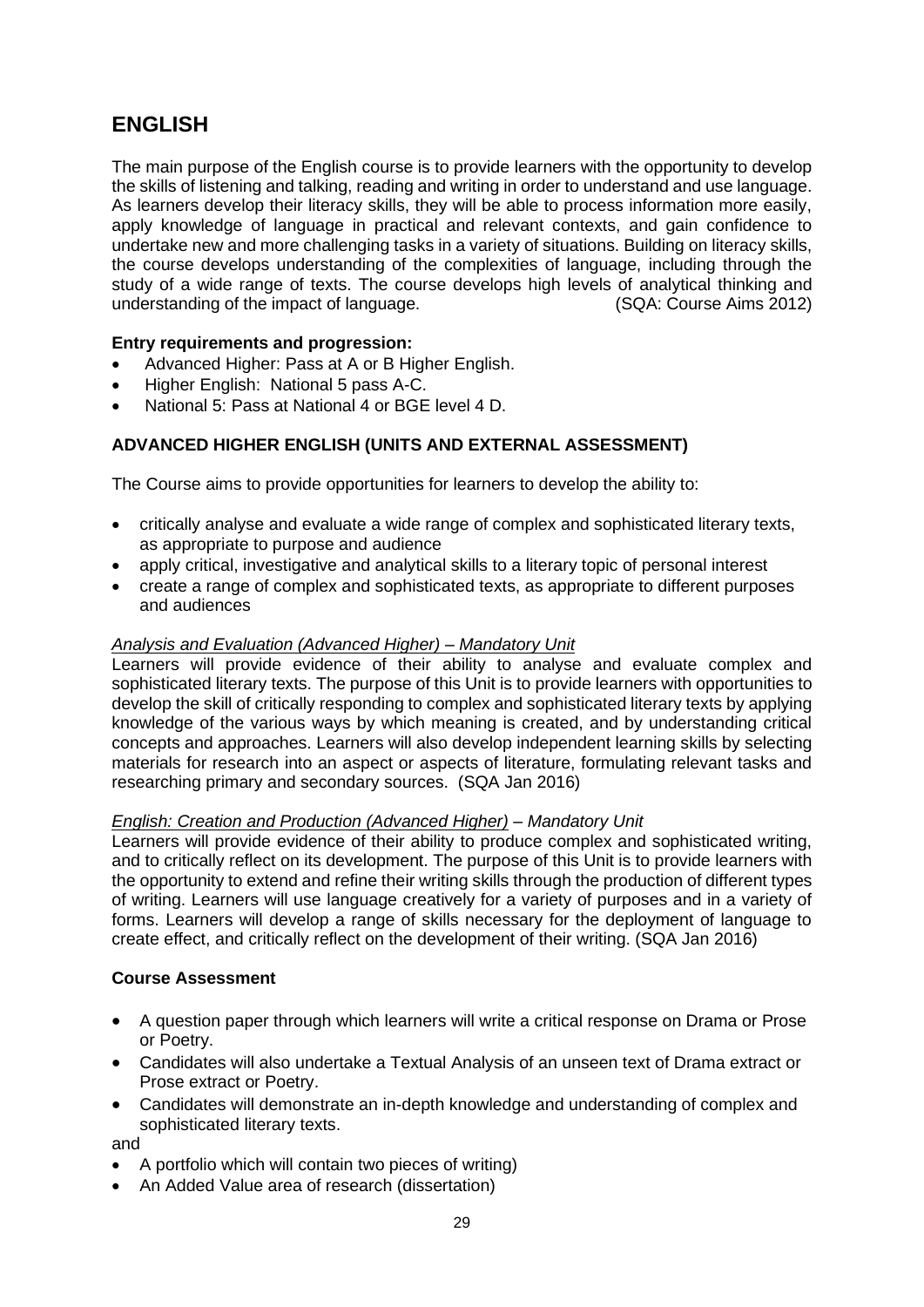# **HIGHER ENGLISH (INTERNAL AND EXTERNAL ASSESSMENT)**

As of 2018 the Higher English course is changing. The course will consist of 4 components:

**Component 1**: Question paper – Reading for Understanding, Analysis and Evaluation (30 marks)

**Component 2**: Question paper – Critical Reading (40 marks)

**Component 3**: Portfolio-writing (30 marks)

**Component 4: Performance-spoken language (achieved/not achieved)** 

#### **Course Assessment**

The course will be assessed by a writing folio and the external examinations.

#### **External Assessment**

- Reading for Understanding, Analysis and Evaluation examination paper (**Component 1)** (30 marks weighting). This style of examination in English used to be known as *Close Reading*.
- A Critical Reading examination paper (**Component 2)** that will have the following two sections:

 Part 1: Assessment on Scottish text (weighting 20 marks). Part 2: A Critical Essay (weighting 20 marks).

• Portfolio of Writing (**Component 3)**: initiated in school and completed during personal study time under controlled conditions and submitted to SQA for external assessment. (weighting 30 marks)

# **Internal Assessment**

- Performance: Spoken Language (**Component 4**): assessed in school as part of a group discussion or individual presentation where pupils will demonstrate skills in Talking and Listening by preparing and delivering significant detailed information, respond to questions and/or take account of the contributions of others.
- Assessment for Performance: Spoken Language is **Achieved/Not Achieved** and is assessed by the teacher with SQA external verification.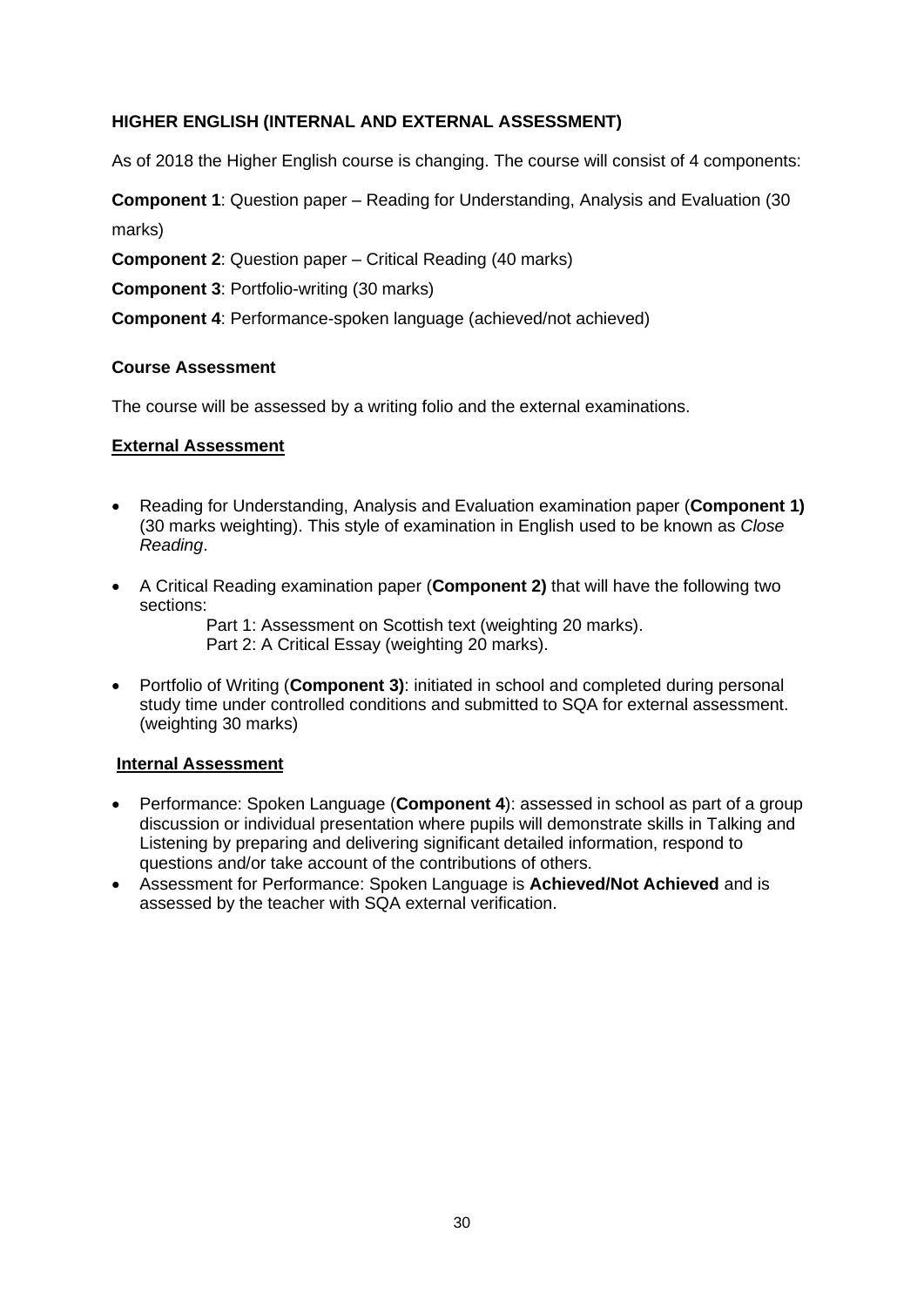# **NATIONAL 5 ENGLISH (INTERNAL AND EXTERNAL ASSESSMENT)**

The course consists of 4 components:

**Component 1**: Question paper – Reading for Understanding, Analysis and Evaluation (30 marks)

**Component 2**: Question paper – Critical Reading (40 marks)

**Component 3**: Portfolio-writing (30 marks)

**Component 4**: Performance-spoken language (achieved/not achieved)

# **Course Assessment**

The course will be assessed by a writing folio and the external examinations.

# **External Assessment**

- Reading for Understanding, Analysis and Evaluation examination paper (**Component 1)** (30 marks weighting). This style of examination in English used to be known as *Close Reading*.
- A Critical Reading examination paper (**Component 2)** that will have the following two sections:

 Part 1: Assessment on Scottish text (weighting 20 marks). Part 2: A Critical Essay (weighting 20 marks).

• Portfolio of Writing (**Component 3)**: initiated in school and completed during personal study time under controlled conditions and submitted to SQA for external assessment. (weighting 30 marks)

# **Internal Assessment**

- Performance: Spoken Language (**Component 4**): assessed in school as part of a group discussion or individual presentation where pupils will demonstrate skills in Talking and Listening by preparing and delivering significant detailed information, respond to questions and/or take account of the contributions of others.
- Assessment for Performance: Spoken Language is **Achieved/Not Achieved** and is assessed by the teacher with SQA external verification.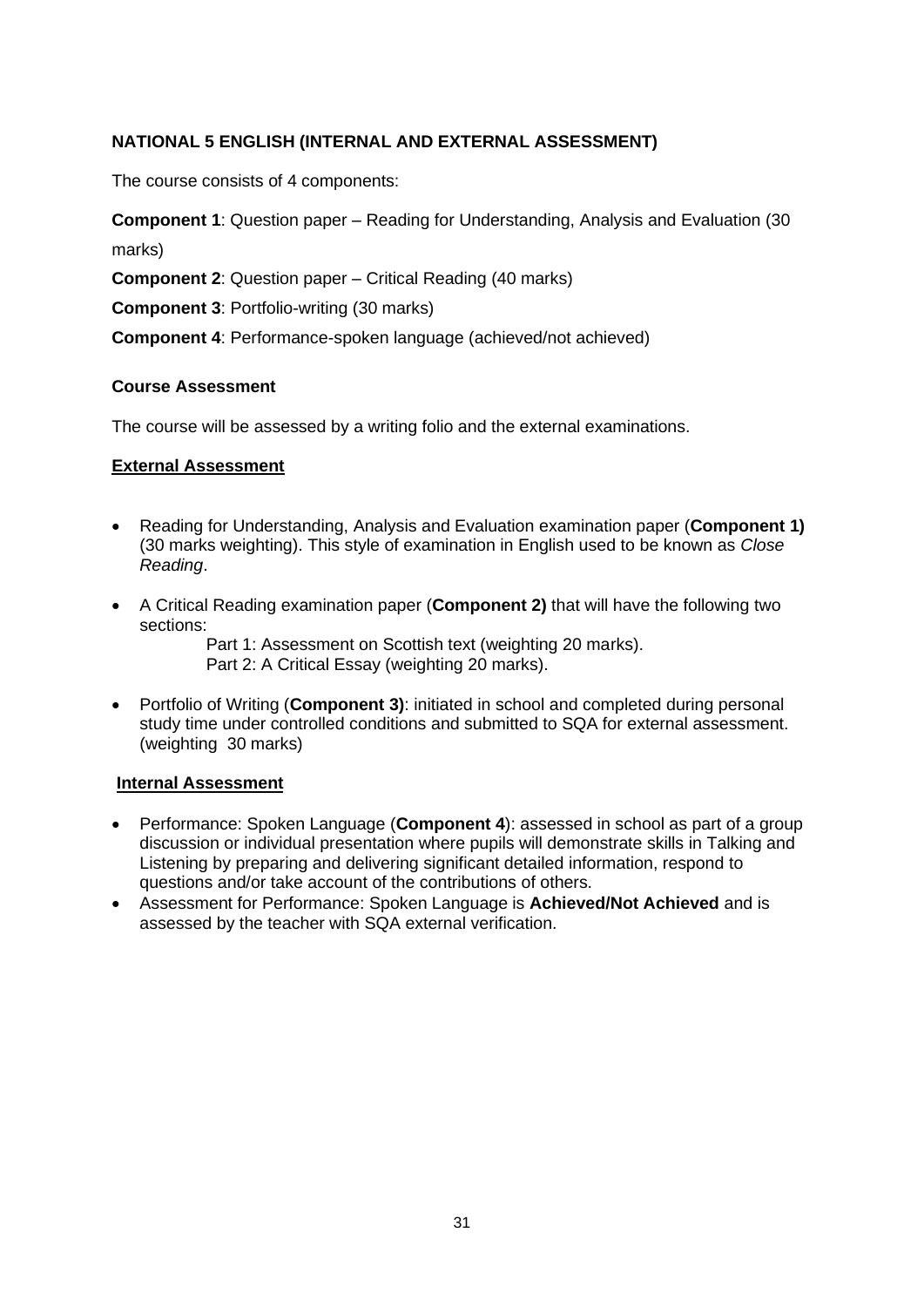# **NPA JOURNALISM (SCQF LEVEL 6)**

The National Progression Award in Journalism at SCQF level 6 is an introduction to journalism. The course is designed to focus on the key journalistic skills of research and writing with an emphasis on sourcing original content in an interview context.

Course Structure NPA Journalism consists of 4 units.

- **1. Media: Research and Interview Skills for Journalism**  This is a practical Unit in which pupils will have the opportunity to carry out secondary research and primary research in the form of an interview. Pupils will select an interviewee; organise and conduct an interview out with school.
- **2. Media - News Writing for Print**  Pupils will investigate the key components of news articles. Pupils will use this knowledge to conduct primary research and write their own news articles for the Dyce Update.
- **3. Media: Feature Writing** Pupils will investigate the key components of feature articles in newspapers and magazines. Pupils use this knowledge to research and produce a feature article.
- **4. Media: Page Layout and Design for Print** This is a practical Unit in which pupils will have the opportunity to plan and produce a magazine based on their feature articles.

This course is completed and assessed in class; therefore a high level of attendance is required.

The aim of this course is to prepare pupils for the world of work and there is an emphasis on meeting tight deadlines, resilience and working independently

**Entry requirements:** Pupils should have achieved a minimum qualification of English National 5 to be successful in this award.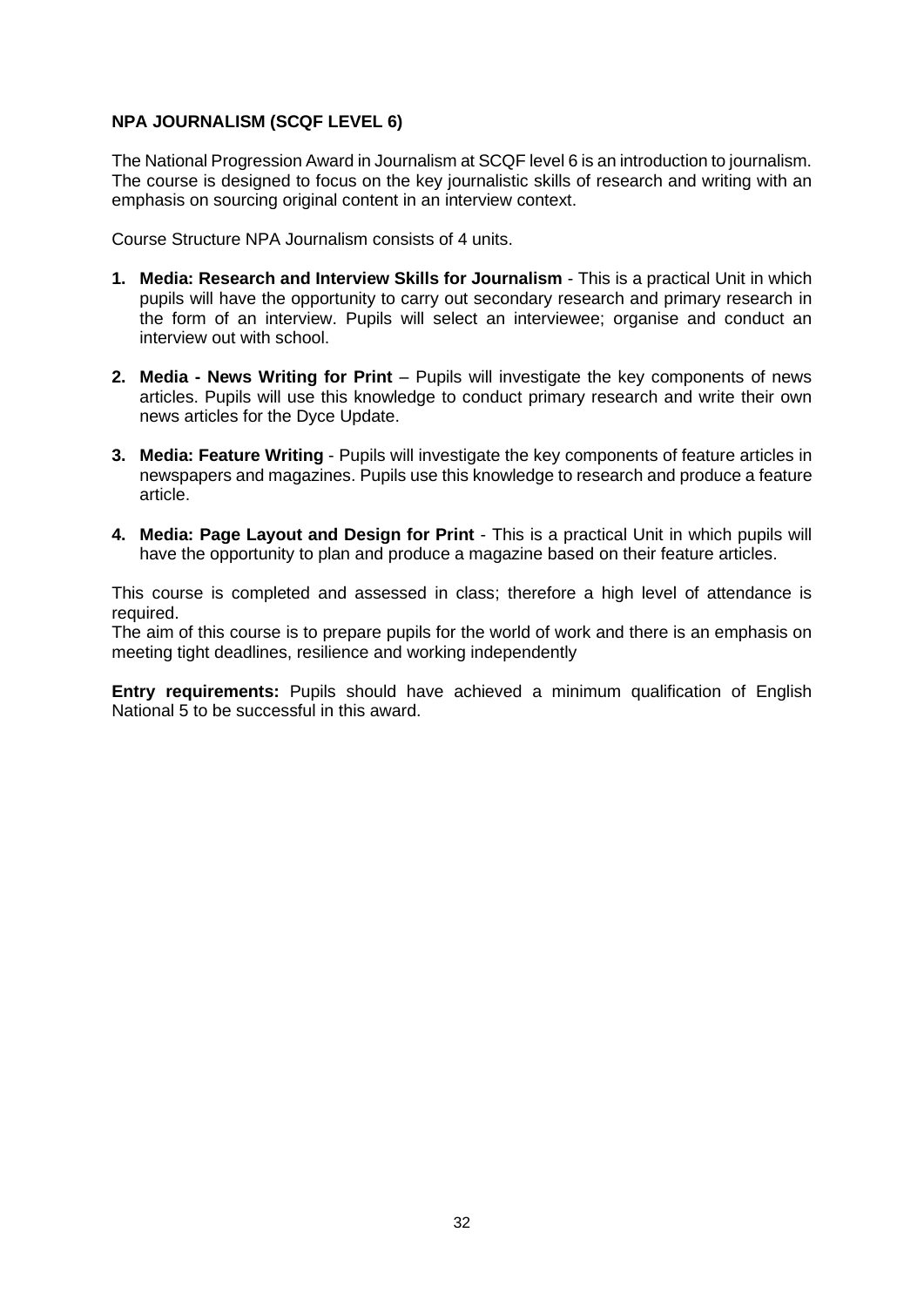# **HOME ECONOMICS**

# **HOSPITALITY: PRACTICAL COOKERY – NATIONAL 5**

Suitable for students who are interested in food and cooking and who enjoy being imaginative with food. It would be of particular value to those considering working in the food or hospitality industries or any student keen to further develop their creative culinary skills.

# **Entry Requirements**

Entry is at the discretion of the Home Economics Department. The course would be suitable for any student who has a genuine interest in food, cooking and a willingness to work hard.

# **Course Details**

The course is practical in nature allowing students to develop a range of cookery skills and food preparation techniques, as well as planning, organisational and time management skills. Students will acquire knowledge of ingredients, their uses, the importance of responsible sourcing of ingredients and of current dietary advice.

# **Assessment**

1 hour written Question paper Written Assignment Practical Exam – students will complete a two and a half hour practical exam, where they are required to produce a three course meal. The course is graded A to D.

# **Progression**

- National 5 Cake Decoration
- National Certificate or Degree courses related to Food Technology and Hospitality.
- A range of employment or training opportunities within the Hospitality and Food industry.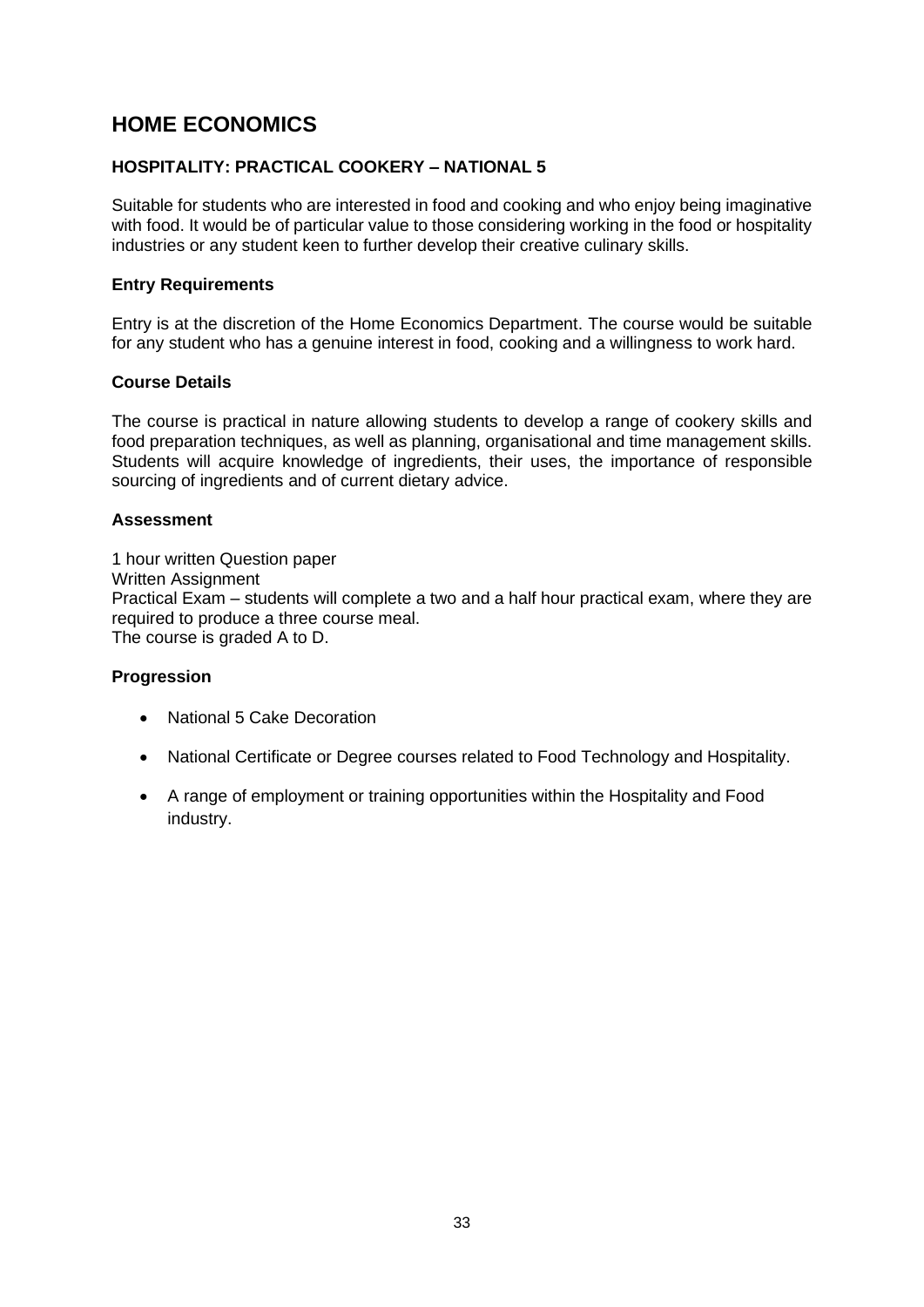# **HOSPITALITY: PRACTICAL CAKE CRAFT – NATIONAL 5**

Suitable for students with an interest in baking and cake decorating. Students will develop their creativity and technical skills through the production of special occasion cakes and baked products. The course is practical and experimental in nature allowing students to work with a variety of finishes and decorative techniques.

# **Entry Requirements**

- An interest in cake production and design
- A patient approach to acquire and develop new skills
- Willing to work to a high standard

# **Course Details**

The course aims to enable candidates to:

- Acquire knowledge and understanding of methods of cake production
- Develop knowledge and understanding of functional properties of ingredients used in cake production
- Develop technical skills in cake baking and cake finishing
- Follow safe and hygienic working practices
- Develop their knowledge and understanding of cake design and follow trends in cake
- Acquire and use organisational skills in the context of managing time and resources

# **Assessment**

The course assessment has three components:

Component 1: Question paper – which will assess knowledge and understanding Component 2: Assignment – written and design preparation for the final cake also end evaluations

Component 3: Practical activity – Producing and finishing a special occasion cake The course is graded A –D

# **Progression**

- National 5 Hospitality practical cookery
- National Certificate or Degree courses related to Food Technology and Hospitality.
- A range of employment or training opportunities within the Hospitality and Food industry.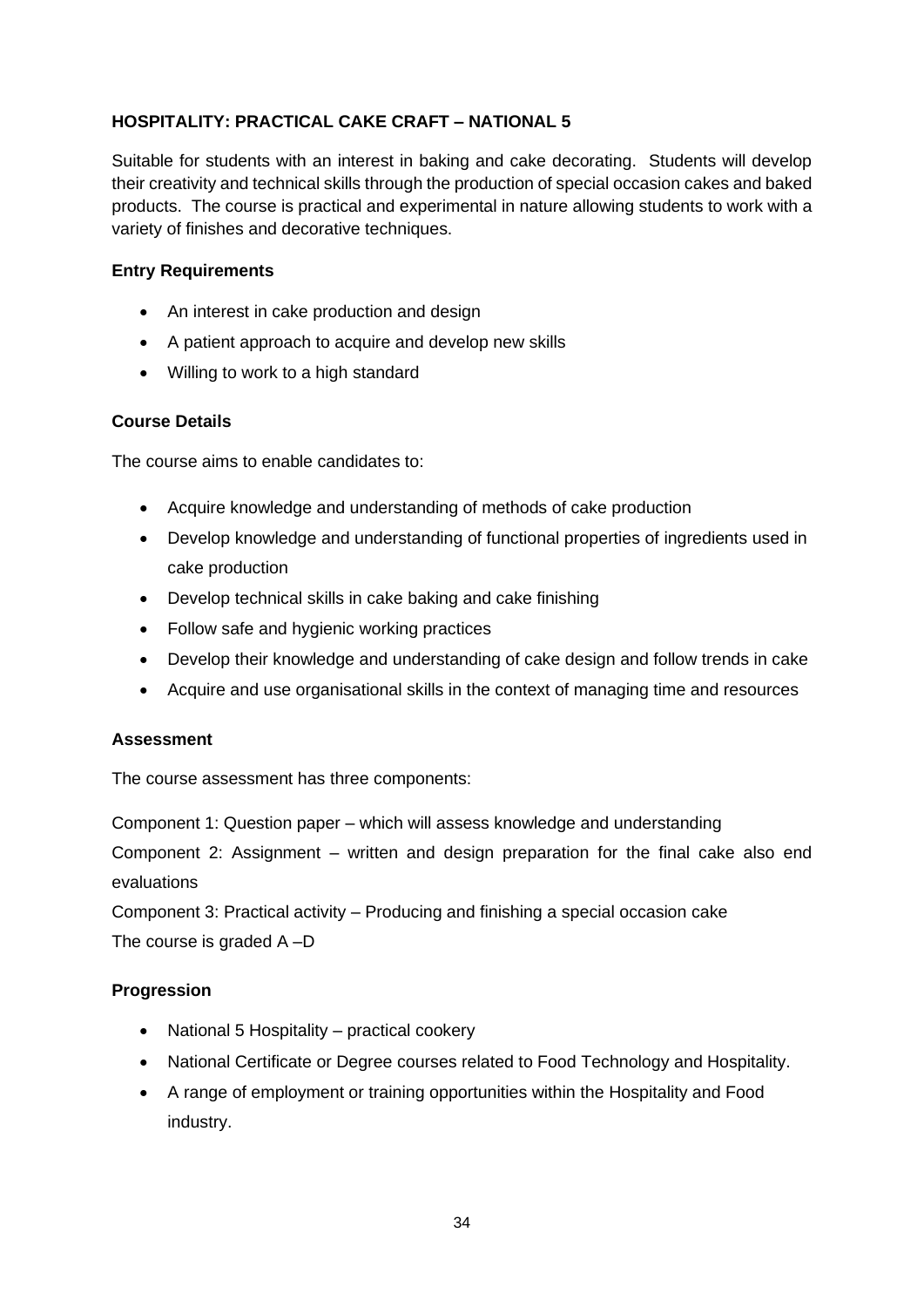# **MATHEMATICS**

Students in S5 and S6 may select to study mathematics courses at either: National 5, Higher or Advanced Higher Levels. Further information on each course, including details on entry requirements, course content, assessment and progression is provided below.

# **MATHEMATICS – NATIONAL 5**

This is a one year course to enable students to continue their study of Mathematics beyond National 4 level. This is a challenging course for students who have been successful at National 4. It demands a very high level of commitment throughout the session both in class and at home.

#### **Entry Level Required**

National 4 level pass. Please note that candidates who have struggled to pass the Nat 4 units or Added Value may be less likely to achieve at National 5.

#### **Course Content**

The National 5 Mathematics course consists of a course assessment comprising a final exam and covers the main maths topics of

- Algebra
- Geometry
- Trigonometry

#### **Assessment**

The final course assessment is set by the SQA and consists of two papers (non-calculator and calculator). Successful completion of the final exam provides the candidate with certification of the qualification of National 5 Mathematics. As with all subjects, courses at National 5 level are graded A-D. Pupils will also complete internal assessments to monitor progress throughout the year.

#### **Progression**

Pupils achieving a pass at National 5 Mathematics in S5 may progress to Higher in S6.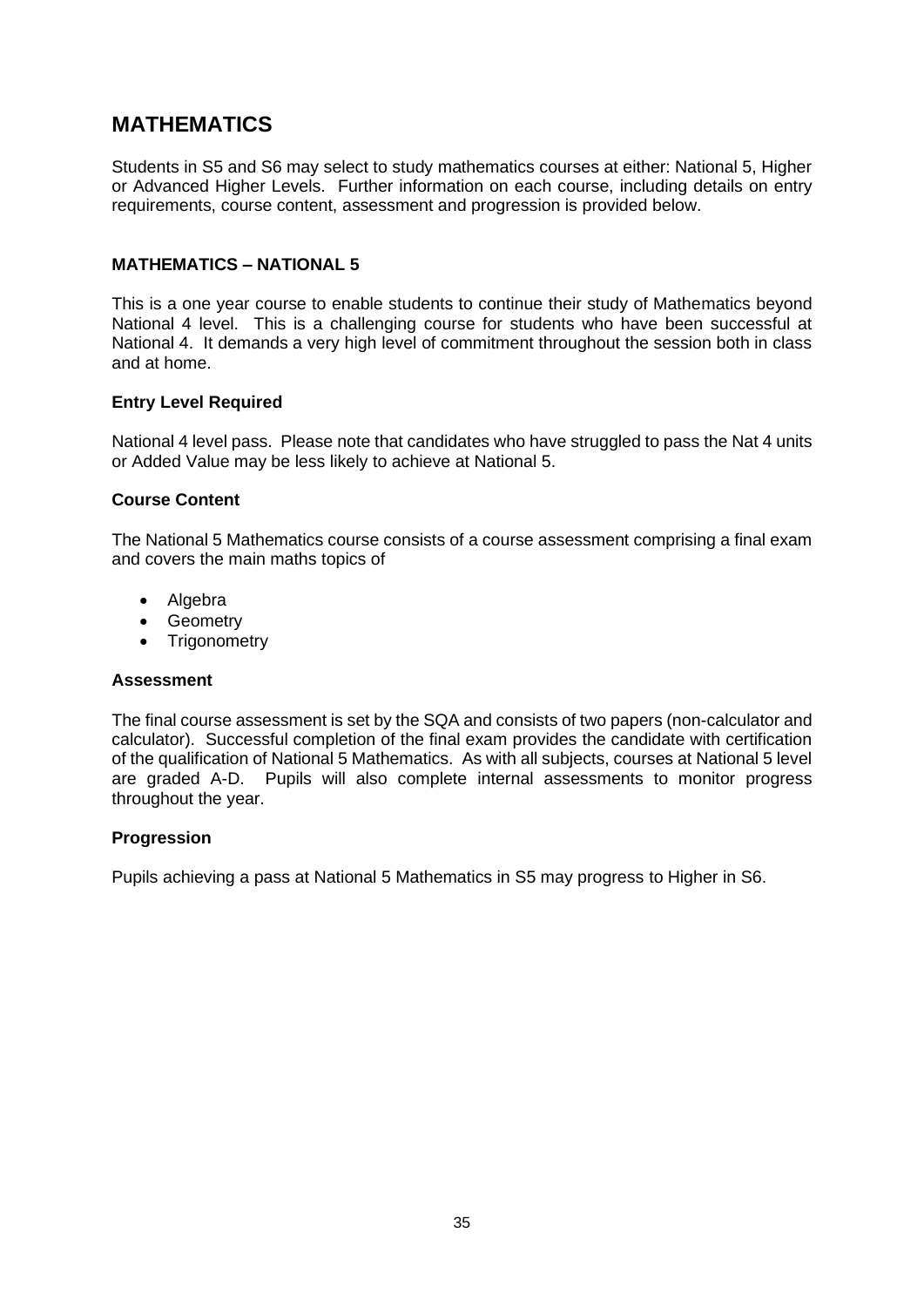#### **MATHEMATICS - HIGHER**

This is a one year course to enable students to continue their study of Mathematics beyond National 5 level. This is a challenging course for students who have been successful at National 5. It demands a very high level of commitment throughout the session both in class and at home. Much of the course depends upon a sound knowledge of National 5 level work.

#### **Entry Level Required**

National 5 level pass  $(A - C)$ . Note however that pupils with Grade C, at National 5 are unlikely to cope with the demands of the course.

#### **Course Content**

The Higher Mathematics course consists of a course assessment comprising a final exam. Four branches of mathematics are studied:

- Algebra
- Calculus
- Geometry
- Trigonometry

#### **Assessment**

Assessment of the Higher course consists of a final exam. The exam consists of two papers, non-calculator (70 marks) and calculator allowed (80 marks). Both papers include a selection of short and extended response questions.

#### **Progression**

Pupils achieving a pass at Higher may progress to Advanced Higher in S6. University courses in Mathematics, Science and Engineering. HND/HNC courses involving mathematics.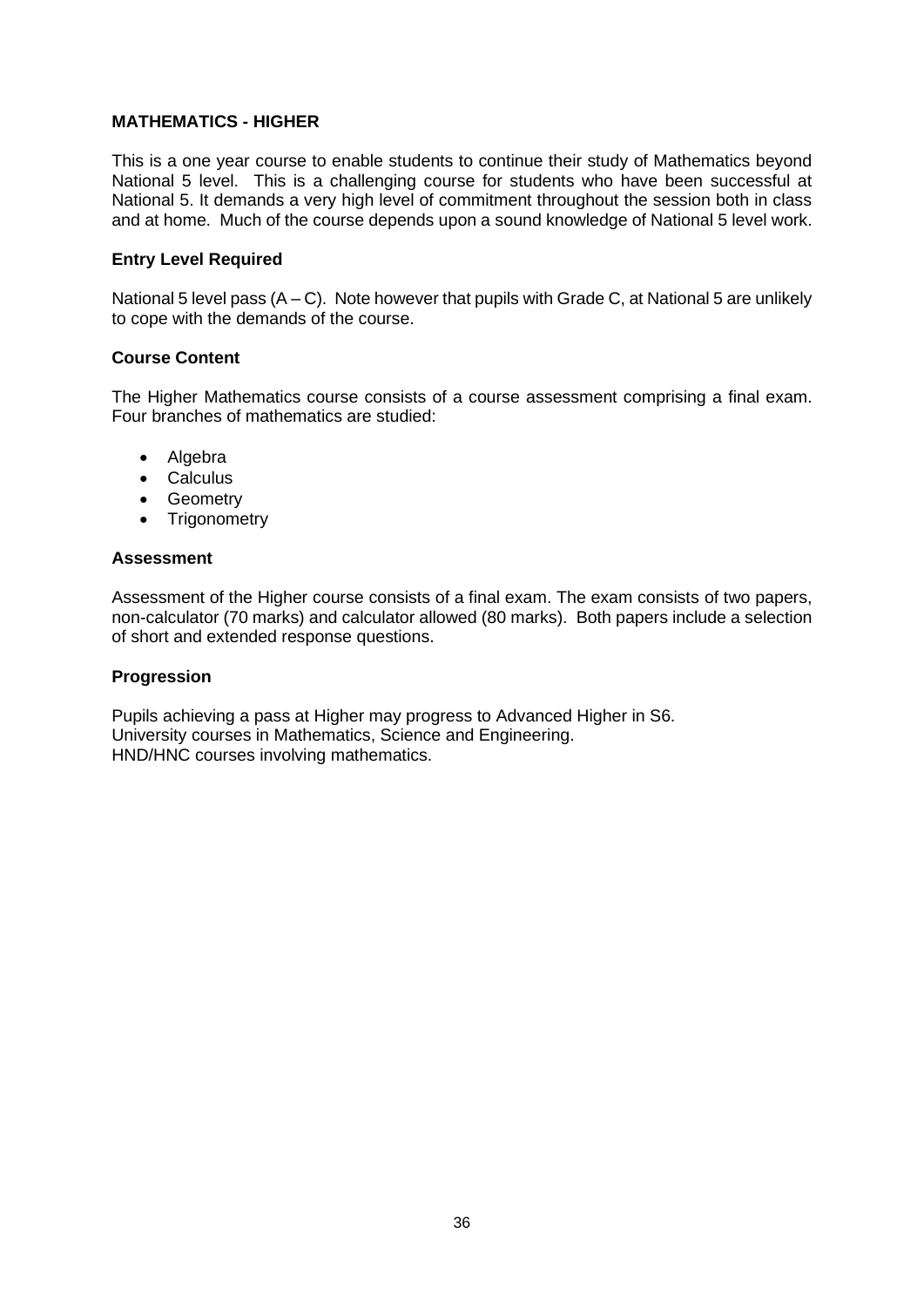# **MATHEMATICS – ADVANCED HIGHER**

This is a one year course for those students who coped comfortably with the Higher course in S5 and who wish to "advance" their mathematics beyond this level. This is a challenging course for students who have been successful at Higher. It demands a very high level of commitment throughout the session both in class and at home.

# **Entry Level Required**

Higher pass at grades A, B or C. Note however that pupils with Grade C in Higher are unlikely to cope with the demands of the course.

### **Course Content**

The Advanced Higher Mathematics course consists of three units, and a course assessment consisting of a final exam:

- Methods in Algebra and Calculus
- Applications of Algebra and Calculus
- Geometry, Proof and Systems of Equations

#### **Assessment**

Assessment of the Advanced Higher course consists of an external final exam. The final exam consists of two papers with a non-calculator element lasting one hour and a calculator element lasting 2hrs 30 mins.

### **Progression**

University courses in Mathematics, Science, Technology and Engineering. HND/HNC courses involving mathematics.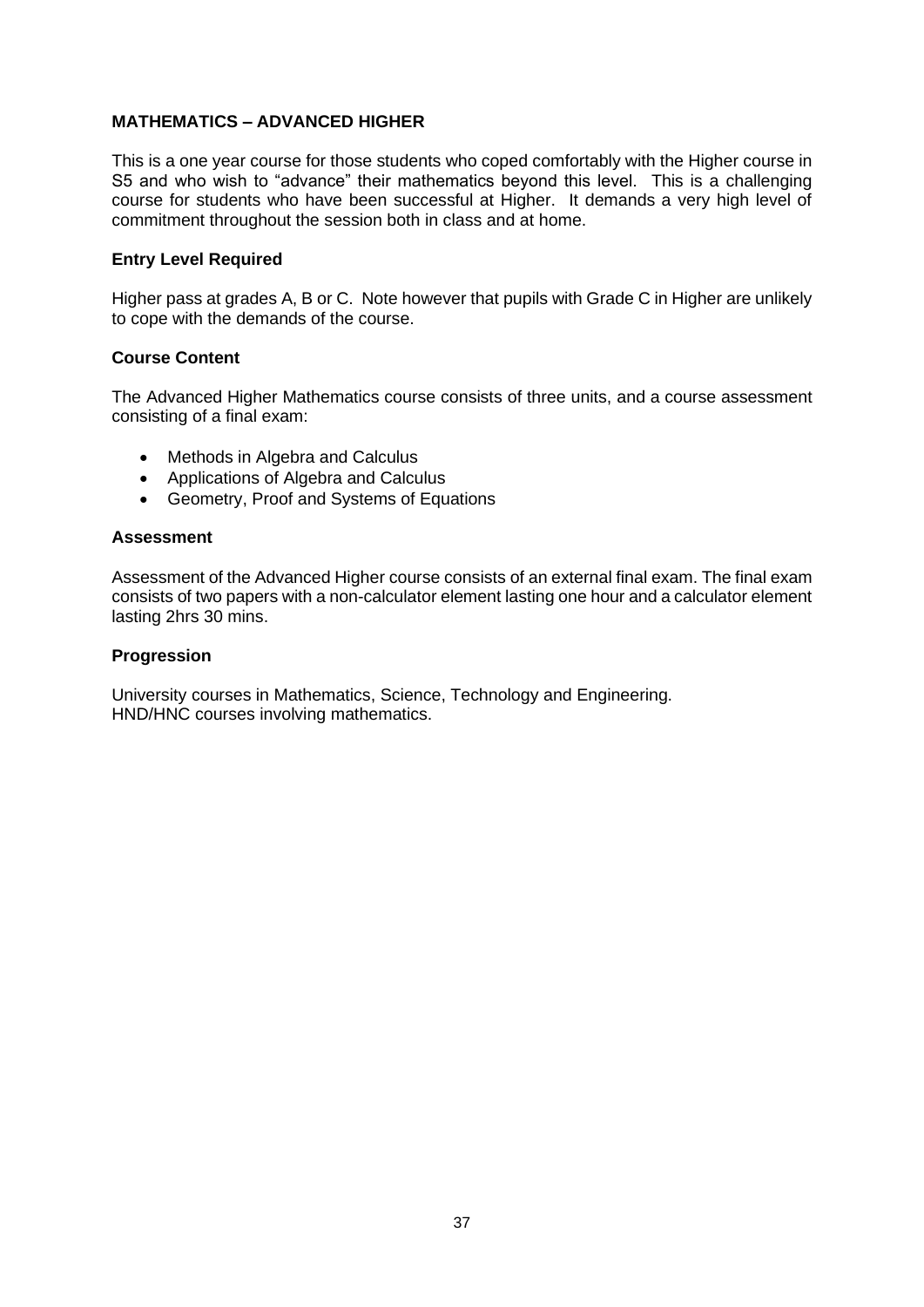### **PERSONAL FINANCE AWARD – NATIONAL 5 LEVEL**

This is a one year course aimed at covering a range of financial topics and issues that young adults may become aware of as they move into the world of work or further study.

Pupils may also have the opportunity to progress with Numeracy or Mathematics beyond National 4.

#### **Entry Level required**

Pupils must have a pass at Mathematics – National 4 and English – National 4 is also recommended.

#### **Course content**

- Financial risk and security
- Income and deductions
- Bank accounts and borrowing
- Household budgeting
- Interest rates and the effect of fluctuations

### **Assessment**

All assessments are conducted electronically and continuously throughout the year.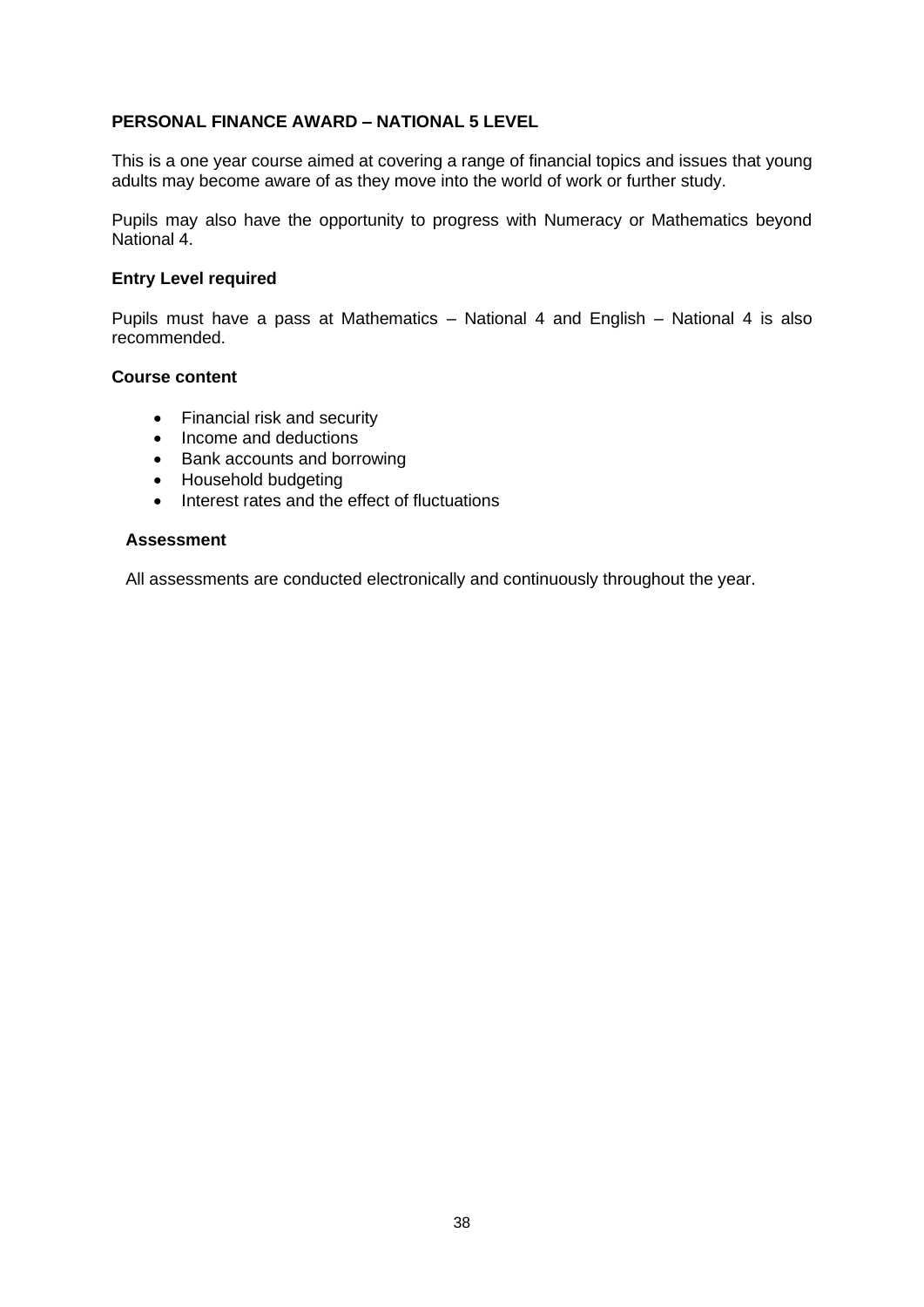# **MUSIC**

# **MUSIC – ADVANCED HIGHER**

# **Entry Requirements**

This course is suitable for pupils at Grade 5 and above in 2 instruments. The course has a degree of self-learning and research and is therefore more suited to an independent learner. Outside of taught periods candidates will receive individual tutorial style sessions with the teacher. A good level of work in English is advised to be able to complete the Coursework Assignment. Higher English and Music would be a good benchmark.

### **Recommended that candidates have, where possible, their chosen instrument at home for practice and homework for best attainment.**

# **Course Details**

The course consists of 4 components:

- An Understanding Music unit, which consists of recognition of instruments/styles/forms as well as musical concepts, literacy and short essays detailing understanding of cultural and social links within particular styles or periods of music. This leads to the question paper which is sat during the exam diet and contributes to 35% of the final mark.
- An externally assessed coursework assignment which consists of one composition between 1 minute and 4 minutes 30 and an analytical essay. The essay will which explores the key features and compositional methods of one piece of music, demonstrating evidence of in-depth study and the ability to display critical thinking. The coursework assignment contributes to 15% of the final mark.
- 50% of the Advanced Higher course consists of practical work on 2 instruments (or 1 instrument and voice), leading to a practical program of 18 minutes which will be externally assessed. The practical requirements look at your ability to both perform on your chosen instruments/voice and also your ability to plan a program of appropriate length. Each term all pupils are required to give live performances in front of the class and/or staff members as part of the self-evaluation and target setting process. All performances for internal assessment must include an 'audience' of a least 1 person (in addition to the assessor) and candidates should provide a critical self-reflection (without prompt) of their performance.
- If a candidate chooses not to perform on a second instrument, they can choose the portfolio option. This requires a minimum of two compositions with a minimum total duration of 6 minutes. Portfolio candidates will also be required to complete the composition which forms part of the coursework assignment task.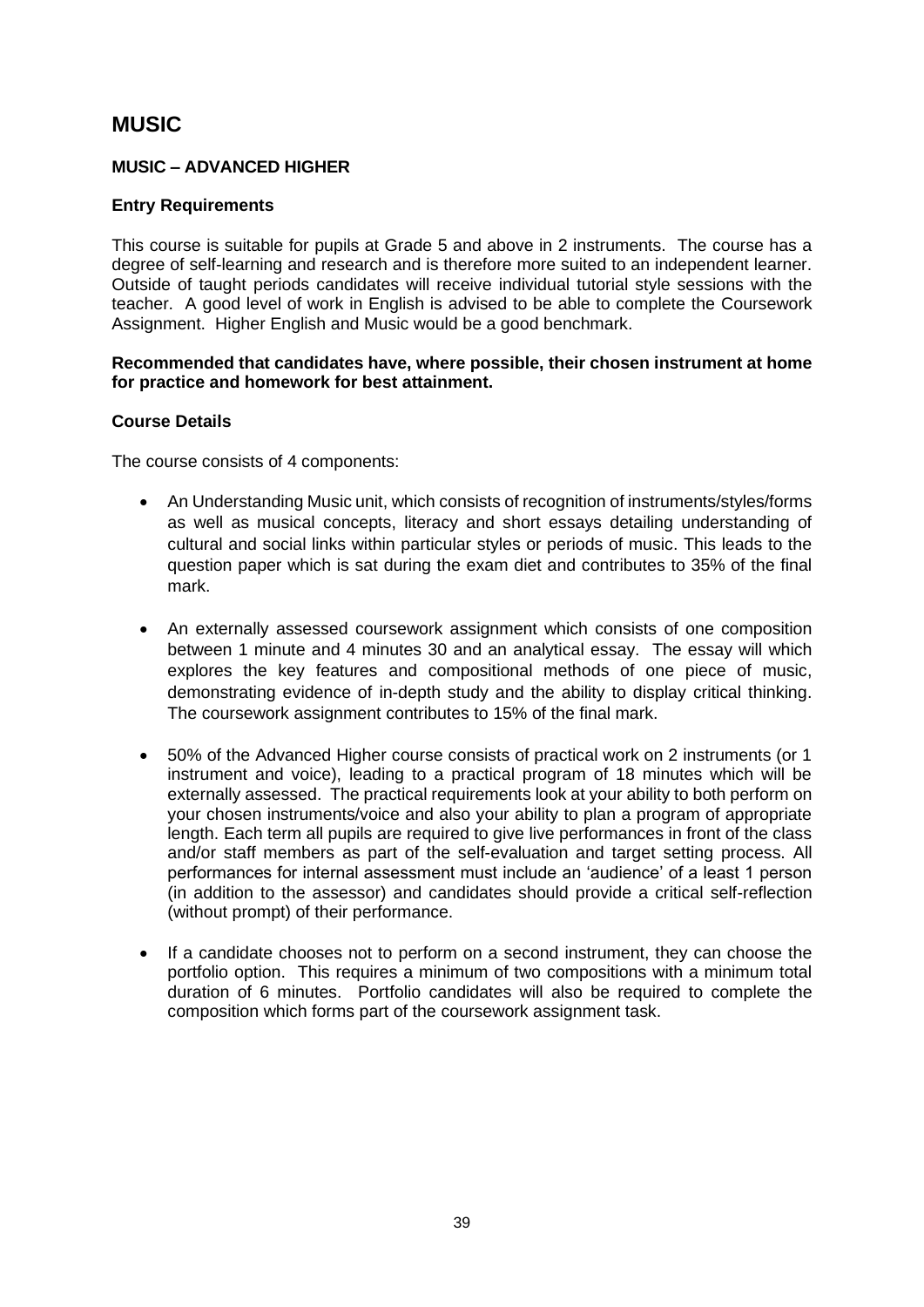# **MUSIC - HIGHER**

### **Entry Requirements**

This course is suitable for pupil at Grade 4 standard on 2 instruments. Ability to engage in independent practice and set short-term targets is essential.

### **Recommended that candidates have, where possible, their chosen instrument at home for practice and homework for best attainment.**

The Higher course consists of 3 components:

- 50% is built up of practical work on 2 instruments (or 1 instrument and voice), leading to a practical program of 12 minutes, which will be externally assessed. The practical requirements look at your ability to both perform on your chosen instruments/voice and also your ability to plan a program of appropriate length. Each term all pupils are required to give live performances in front of the class and/or staff members as part of the selfevaluation and target setting process. All performances for internal assessment must include an 'audience' of a least 1 person (in addition to the assessor) and candidates should provide a critical self-reflection (without prompt) of their performance.
- An externally assessed composition of between 1 minute and 3 minutes 30, which contributes to 15% of the final mark. Small composition tasks are completed throughout the year to build skills and repertoire.
- An Understanding Music unit, which consists of recognition of instruments/styles/forms as well as musical vocabulary, literacy and short essays/presentations detailing your understanding of the cultural and social links within particular styles and or periods. The question paper will contribute to 35% of the final mark.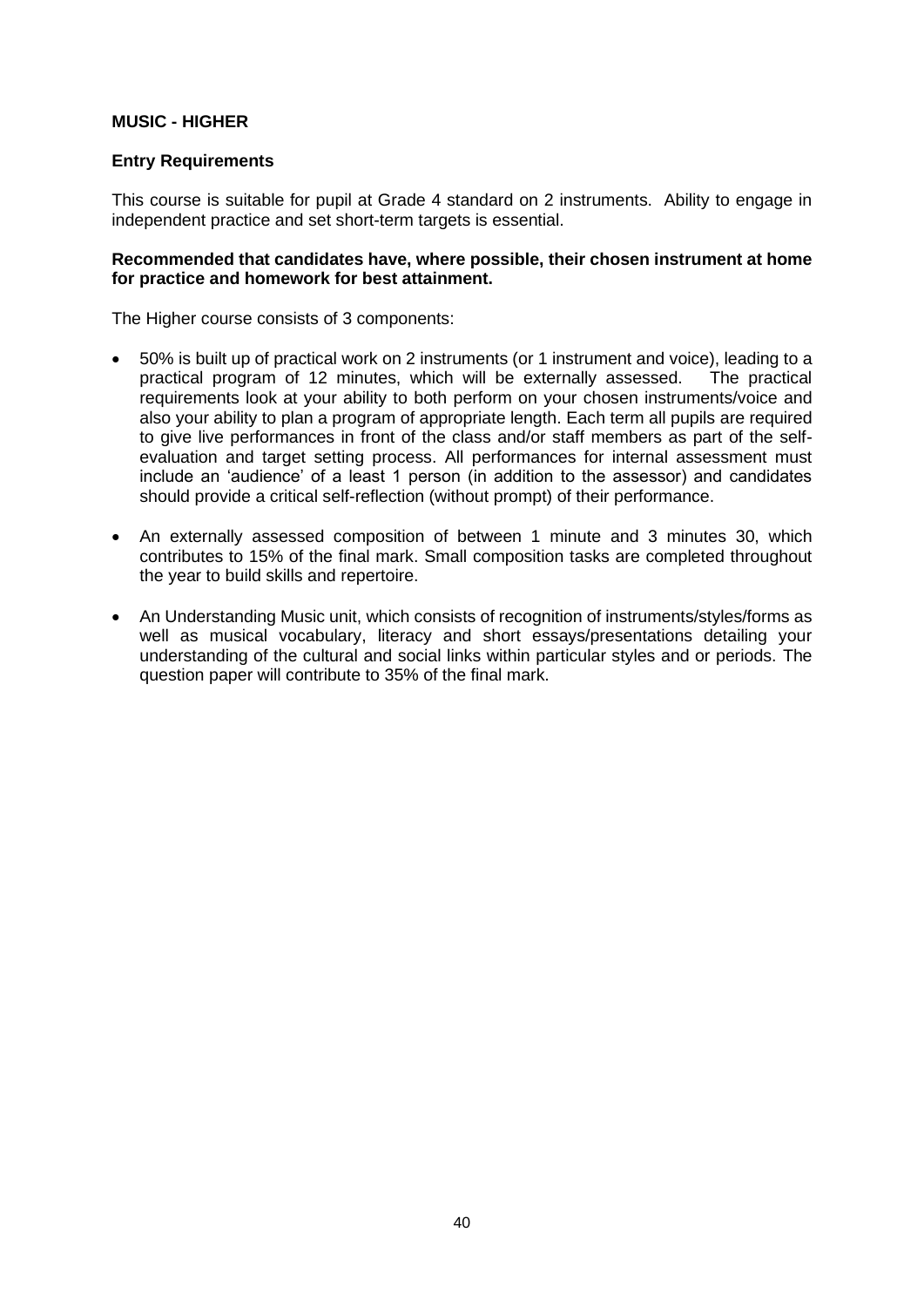# **MUSIC - NATIONAL 4/5**

### **Entry Requirements**

This course is suitable for pupil at Grade 3 standard on 2 instruments or those capable of reaching this standard within a 6 month period. Ability to engage in independent practice and set short-term targets is recommended.

#### **Recommended that candidates have, where possible, their chosen instrument at home for practice and homework for best attainment.**

The National 4/5 course consists of 3 components:

- 50% is built up of practical work on 2 instruments (or 1 instrument and voice), leading to a practical program of 8 minutes, which will be externally assessed by the visiting SQA Assessor in term 3. The practical requirements look at your ability to both perform on your chosen instruments/voice and also your ability to plan a program of appropriate length. Each term all pupils are required to give live performances in front of the class and/or staff members as part of the self-evaluation and target setting process. At **National 4** the performing unit is not externally assessed. All performances for internal assessment must include an 'audience' of a least 1 person (in addition to the assessor) and candidates should provide a critical self-reflection (without prompt) of their performance.
- An externally assessed composition of between 1 minute and 2 minutes 30. This contributes to 15% of the final mark. Small composition tasks are completed throughout the year to build skills and repertoire.
- An Understanding Music unit, which consists of recognition of instruments/styles/forms as well as musical vocabulary, literacy and short essays/presentations detailing your understanding of the cultural and social links within particular styles and or periods. This leads to a question paper which is sat during the exam diet and contributes to 35% of the final mark.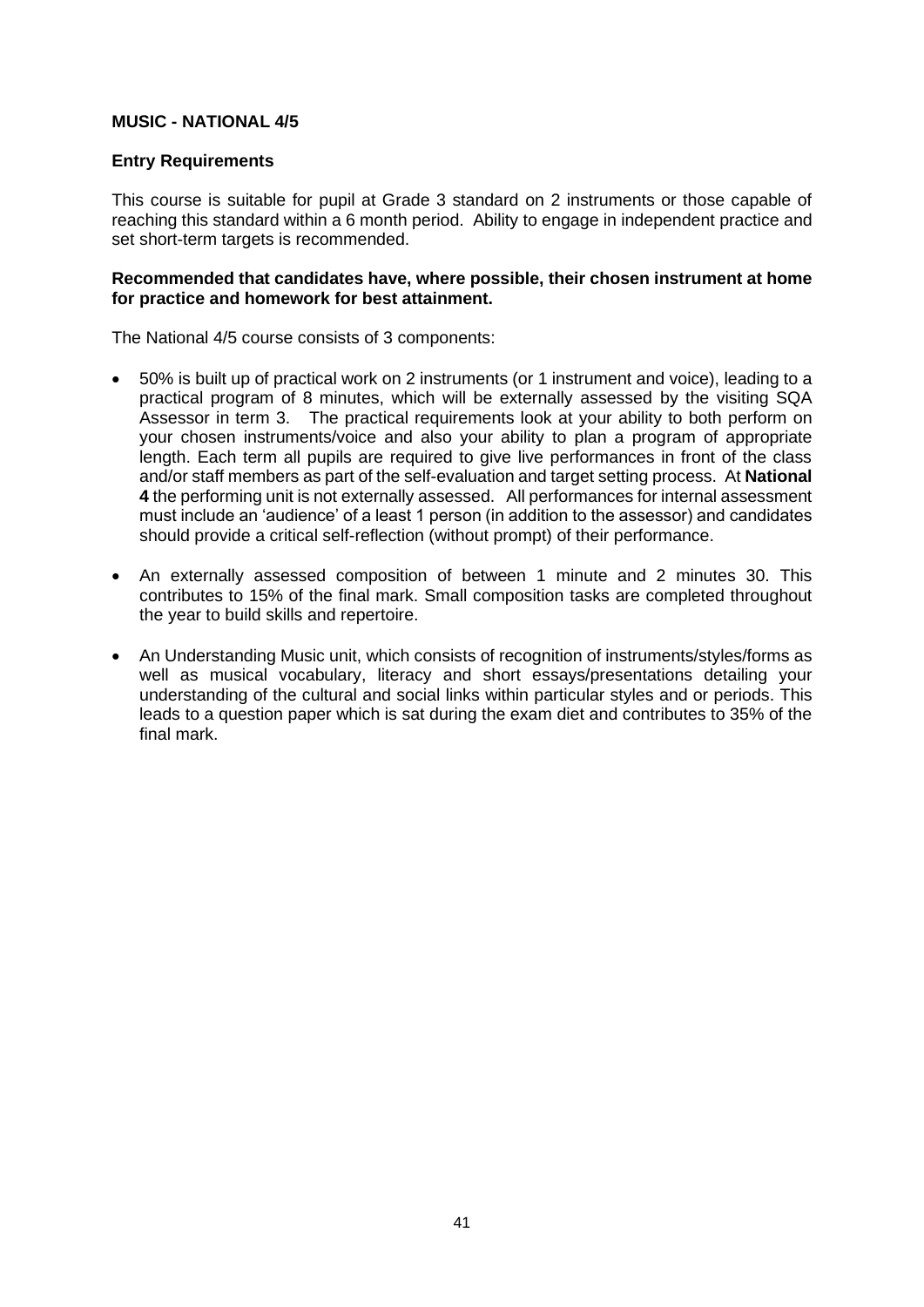# **PHYSICAL EDUCATION**

# **PHYSICAL EDUCATION – HIGHER**

# **Recommended Entry Levels**

National 5 pass in Physical Education  $(A - B)$ National 5 pass in English  $(A - B)$ After agreement with Principal Teacher of HWB, considering:

● Homework records (deadlines met & standard of response)

- Your participation record and level of effort (both in theory & practical elements)
- Your practical performance ability (you must be capable of passing two different activities at Higher level)

# **Course Description**

The course comprises two Mandatory Internal Units and two SQA Assessment Units. The Internal Units are comprised from the two key areas below:

#### 1. Performance

Pupils will have to plan, prepare, perform and evaluate their own personal performance. This could be in a variety of activities covered over the course of the year.

#### 2. Factors Impacting on Performance

Pupils will further investigate all the factors that may impact on performance. These include Physical, Social, Mental and Social factors. This knowledge will be built on and expanded from the National 5 Physical Education course.

# **Assessment**

#### 1. SQA Exam

This paper allows the pupils to demonstrate their knowledge and understanding of investigating, analysing, planning, implementing and re-evaluating the performance development process. As well as testing the pupil's employable skills, pupils will also have to apply their working knowledge of the factors that impact on performance. [50% of course award].

#### 2. Performance – Course Assessment

Pupils will be assessed on their ability to plan, prepare, perform and evaluate a Practical Exam performance. This exam is like any other with pupils performing to the best of their ability during one single performance. Pupils will, where possible, get to choose an activity that they would like to sit their exam through.

[50% of course award]

# **Homework**

Homework will be issued on a weekly basis. These will, mainly, be written tasks but there will be occasions when other tasks are issued. There are strict deadlines for homework and these deadlines are essential to progress in Higher Physical Education.

# **Career Information**

Useful as qualification for:

General Entry Grade for higher education Sports Science PE Teaching **PE Teaching PE Teaching** Physiotherapy Physiotherapy Psychology/Sports Psychology Sports Coaching Sports Journalism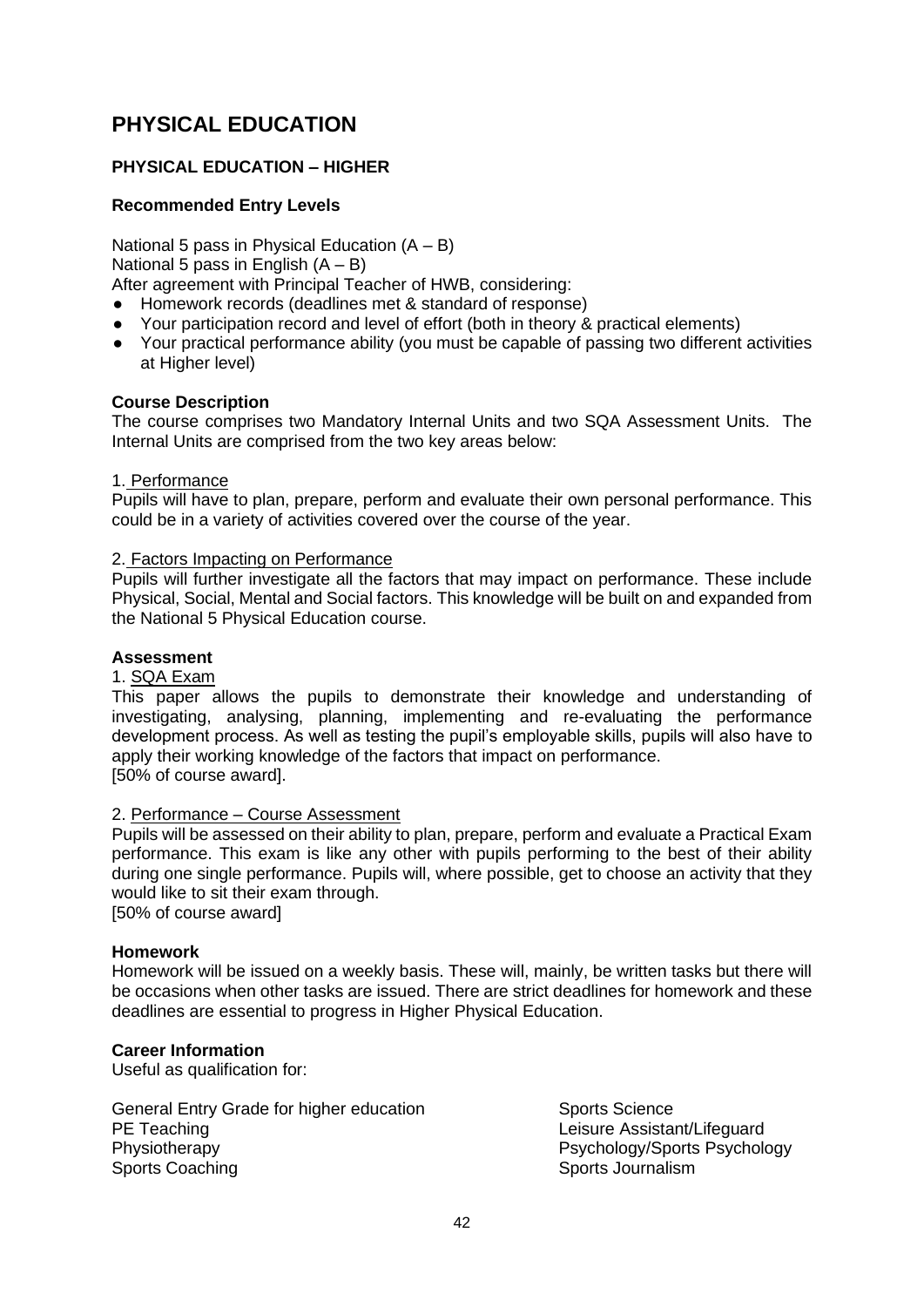# **SKILLS FOR WORK SPORTS AND RECREATION – NATIONAL 5**

### **Recommended Entry Levels**

National 4 or 5 pass in Physical Education Candidate is interested in pursuing a career in the Sport and Recreation Industry.

Candidates should also ensure:

- Their participation record and level of effort both being of an acceptable standard in PE.
- They are willing to take on board feedback and develop their employability skills.

# **Course Description**

The course comprises of four Mandatory Internal Units and seeks to develop a range of employability and life skills that will benefit the candidate. The candidates will develop the skills required to work within the sport and recreation industry, whilst gaining valuable, practical experience both assisting and leading components of the course.

The Internal Units are comprised from the four key areas below:

### **1. Assisting with a Component of Activity Sessions**

The candidates will be tasked with planning and then delivering part of an activity session to younger classes within the school. The Candidates will be working on their communication and organisational skills to ensure that the lessons are delivered effectively. The candidates will then be required to review and carry out emergency procedures, ensuring they can respond appropriately.

#### **2. Employment Opportunities in the Sport and Recreation Industry**

Candidates will be required to research a variety of career prospects within the sport and recreation industry. They will then be tasked with reflecting on their own skills, qualification and experience before mapping out a short and long term career plan on how they can secure employment.

#### **3. Assisting with Fitness Programming**

Within this Unit, Candidates will be required to carefully design a fitness programme to meet the needs of someone else. They will learn skills such as how to profile an individual, how to plan a fitness programme appropriately, and how to monitor and evaluate progress, before planning their client's future training.

#### **4. Assisting with Daily Centre Duties**

The candidates are required to complete the role of working in a sport and leisure centre. Candidates are required to demonstrate that they can set up, dismantle and store equipment safely. They must also keep working areas clean, and complete appropriate forms and paperwork to evidence this.

# **Assessment**

Pupils are continually assessed throughout the units covered, both practically and theoretically. The main source of assessment is the internally assessed NABs. These assessment instruments summarise the course work covered, and assess the knowledge and experience gained by the candidates. These assessments will be completed throughout the year and the candidates will receive ongoing, individualised feedback regarding their progress on the course. All Units must be passed for the full course award to be achieved.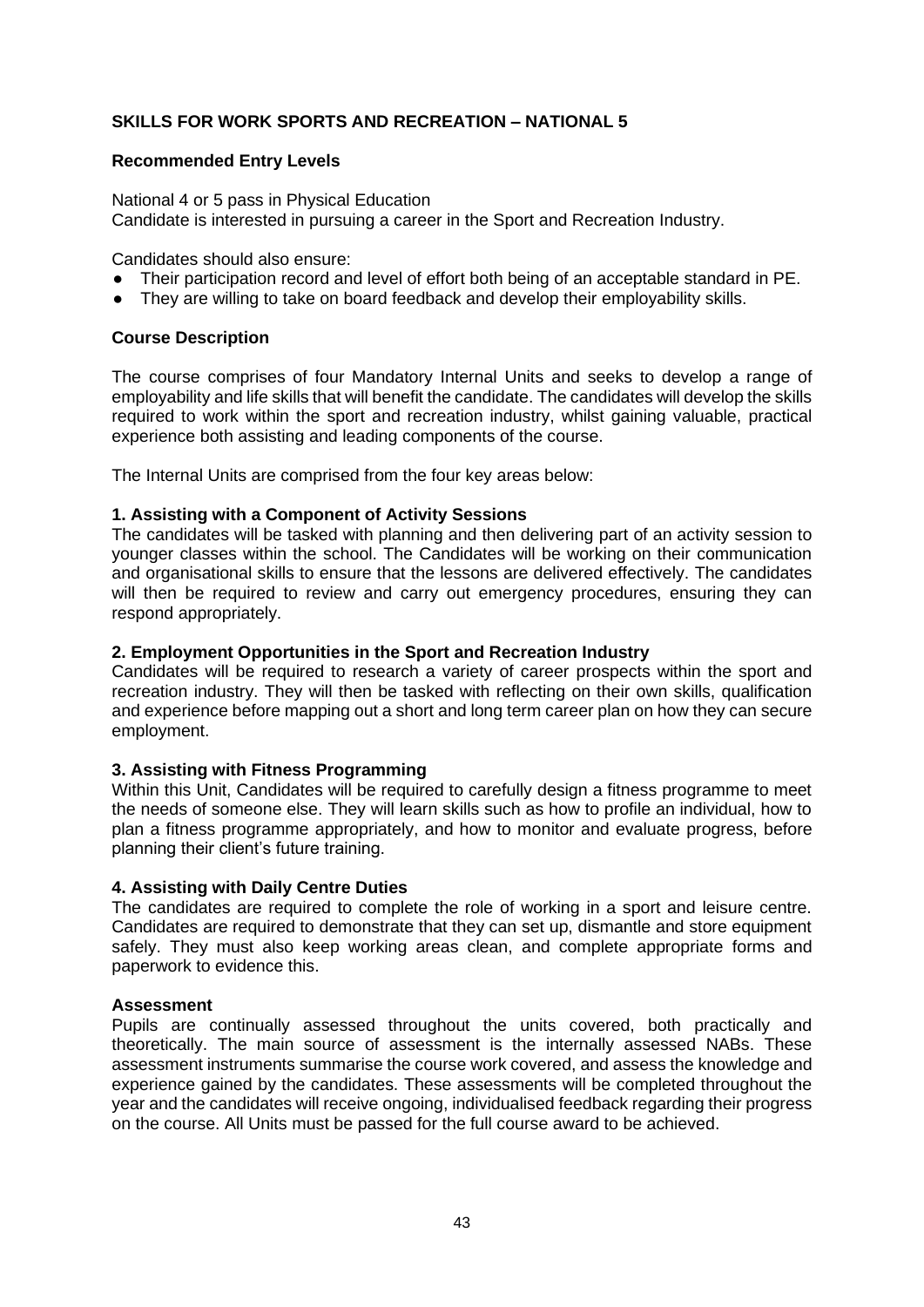# **Homework**

Homework will be issued on a bi-weekly basis. These will, mainly, be written tasks but there will be occasions when other tasks are issued, such as researching job opportunities or personal reflections. There are strict deadlines for homework and these deadlines are essential to progress in Sport and Recreation.

### **Career Information**

Useful as qualification for:

- 1. General Entry Grade for Higher Education
- 2. Leisure Assistant/Lifeguard
- 3. Sports Coaching
- 4. Developing employability skills.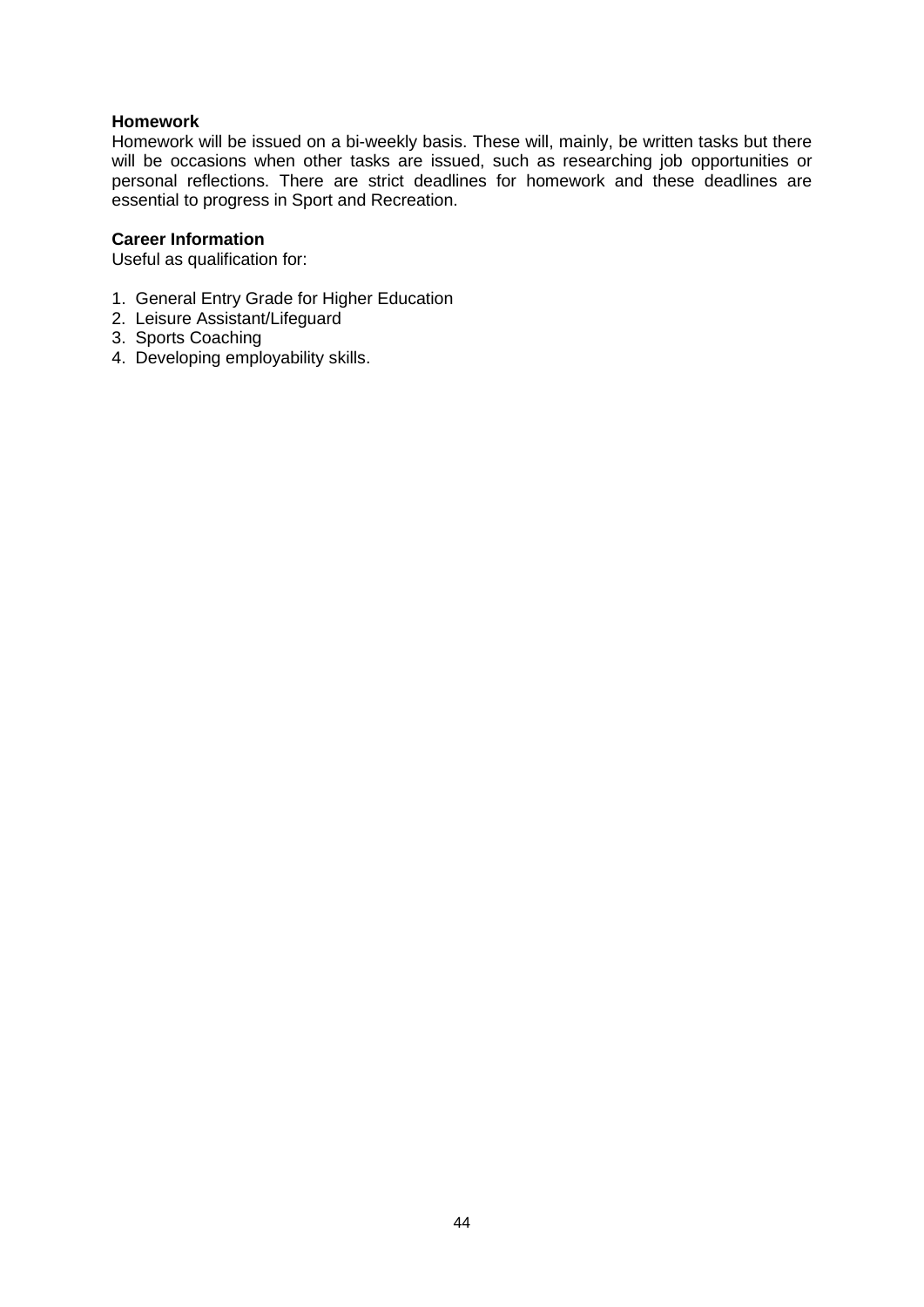# **PHYSICAL EDUCATION – NATIONAL 5**

# **Recommended Entry Levels**

After agreement with Principal Teacher of HWB, considering:

- Homework records (deadlines met and standard of response)
- Your participation record and level of effort (both in theory and practical elements)
- Your practical performance ability (you must be capable of passing two different activities at N5 level)
- Behavioural record within the PE Department has been positive from S1-4

### **Course Description**

The National 5 PE course will teach mandatory knowledge and employable skills to pupils through practical and classroom based sessions. Pupils will then be assessed through Practical Exams and an externally marked written Portfolio. The course content is comprised from two key areas:

- 1. Performance: Pupils will have to plan, prepare, perform and evaluate their own personal performance. This could be in a variety of activities covered over the course of the year. Pupils must show minimum competency within at least 2 activities.
- 2. Factors Impacting on Performance: Pupils will investigate factors that may impact on performance. These include Physical, Social, Mental and Social factors. This knowledge will be built upon and developed through both theoretical and practical contexts.

#### **Assessment**

1. Performance:

Pupils will be assessed on their practical ability within two separate Practical Exam performances. These exams are like any other with pupils performing to the best of their ability during single performance sittings, there are no re-sits. Pupils will, where possible, get to choose activities that they would like to sit these practical exams through.

[50% of course award]

2. SQA Portfolio:

The portfolio is a set of questions answered under exam conditions over a number of months in lesson time. The portfolio allows pupils to demonstrate their knowledge and understanding of investigating, analysing, planning, implementing and re-evaluating the performance development process.

[50% of course award]

#### **Homework**

Homework will be issued on a weekly basis. These will be written tasks but there will be occasions when other tasks are issued. There are strict deadlines for homework and these are essential to progress through National 5 Physical Education.

#### **Progression**

Pupils can progress onto Higher PE, Advanced Higher PE and various Further Education courses.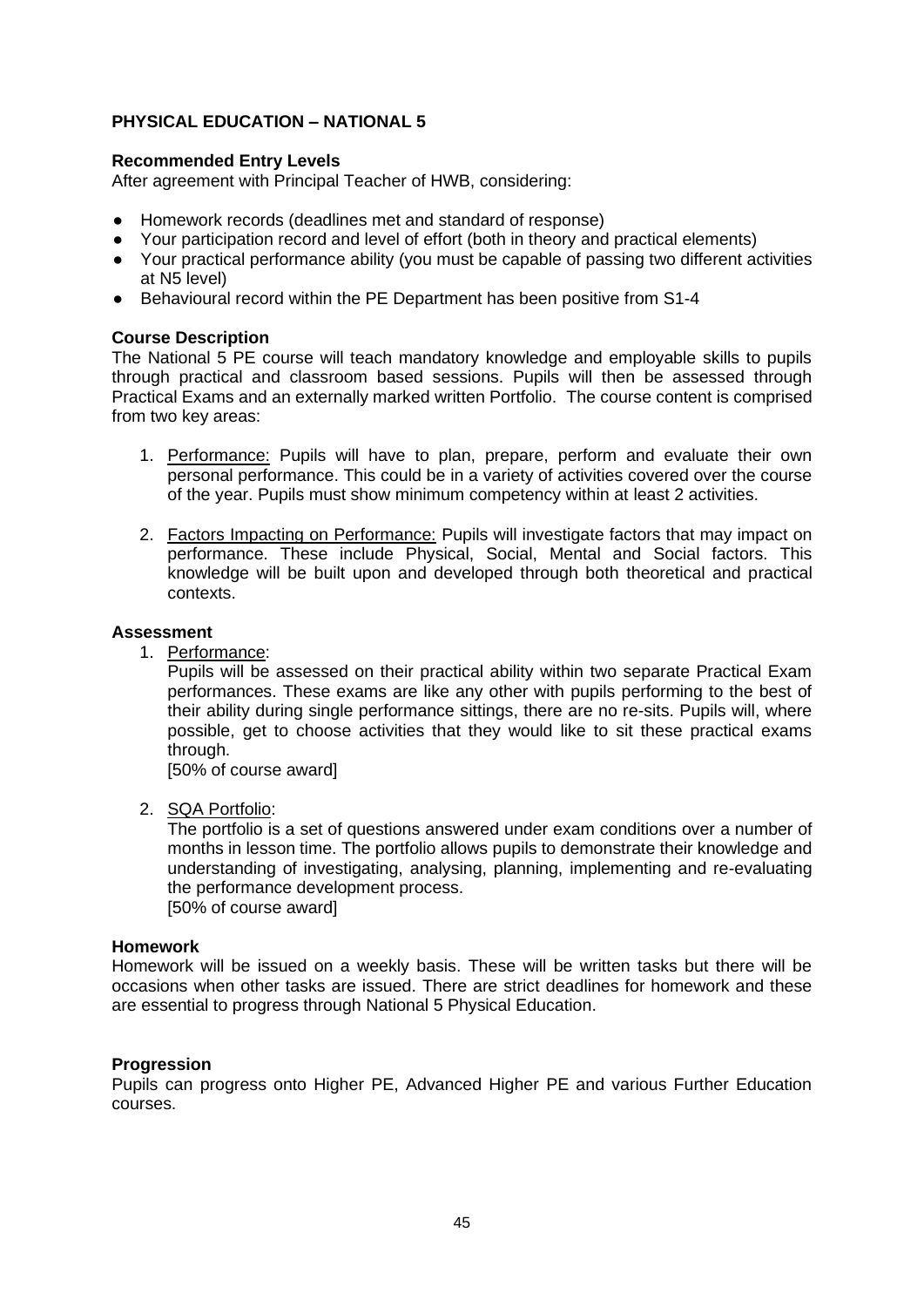# **RELIGIOUS, MORAL AND PHILOSOPICAL STUDIES**

# **HIGHER RMPS**

# **Course Description**

RMPS is one of the oldest subjects studied at University and is seen as key to critical thinking which will be helpful in the study of any subject. RMPS equips you with the skills and knowledge for many different careers, including: politics, business, teaching, writing, news and journalism and law. The main purpose of the course is to challenge you to think in a critical way about a number of different aspects of the world. We live in a dynamic and ever-changing society of various perspectives and because of this tolerance and acceptance are vital –RMPS is the subject to help nourish these values and skills.

# **Entry Requirements**

Higher: A National 5 pass in English, a Social Subject and/or RMPS National 5: A National 4 pass in English, a Social Subject and/or RMPS

# **Section 1 – World Religion: Islam**

What do Muslims believe about evil and sin? What about how we should live our lives and life after death? You will learn about the nature of God, nature of humans and the role of free will, the Five Pillars and what happens in the afterlife. Learn about the fastest growing religion in the world today – Islam.

# **Section 2 – Morality and Belief: Morality and Justice**

Why do some people commit crimes and others don't? What are the reasons for committing a crime? Should we use death as the ultimate punishment for criminal activity? These are just some of the questions you will consider in this unit. You will learn about the reasons why people commit crime, the reasons why we punish criminals, sentencing in the UK and the death penalty. You will look at moral questions that people have about crime and punishment and give your opinion about the topic. Let us know what you think!

# **Section 3 – Religious and Philosophical Questions: Origins**

How did the Universe begin? Was it a God? Was it science? Is it possible to believe in both? In this section you will be focusing on possible answers to these questions, as well as exploring various sources to provide possible evidence for these theories. You will also focus on the origins of human life- evolution and the Big Bang- compare and contrast them with religious accounts.

# **Internal Assessment**

Assessment will be continuous throughout the year and will consist of extended questions and essays.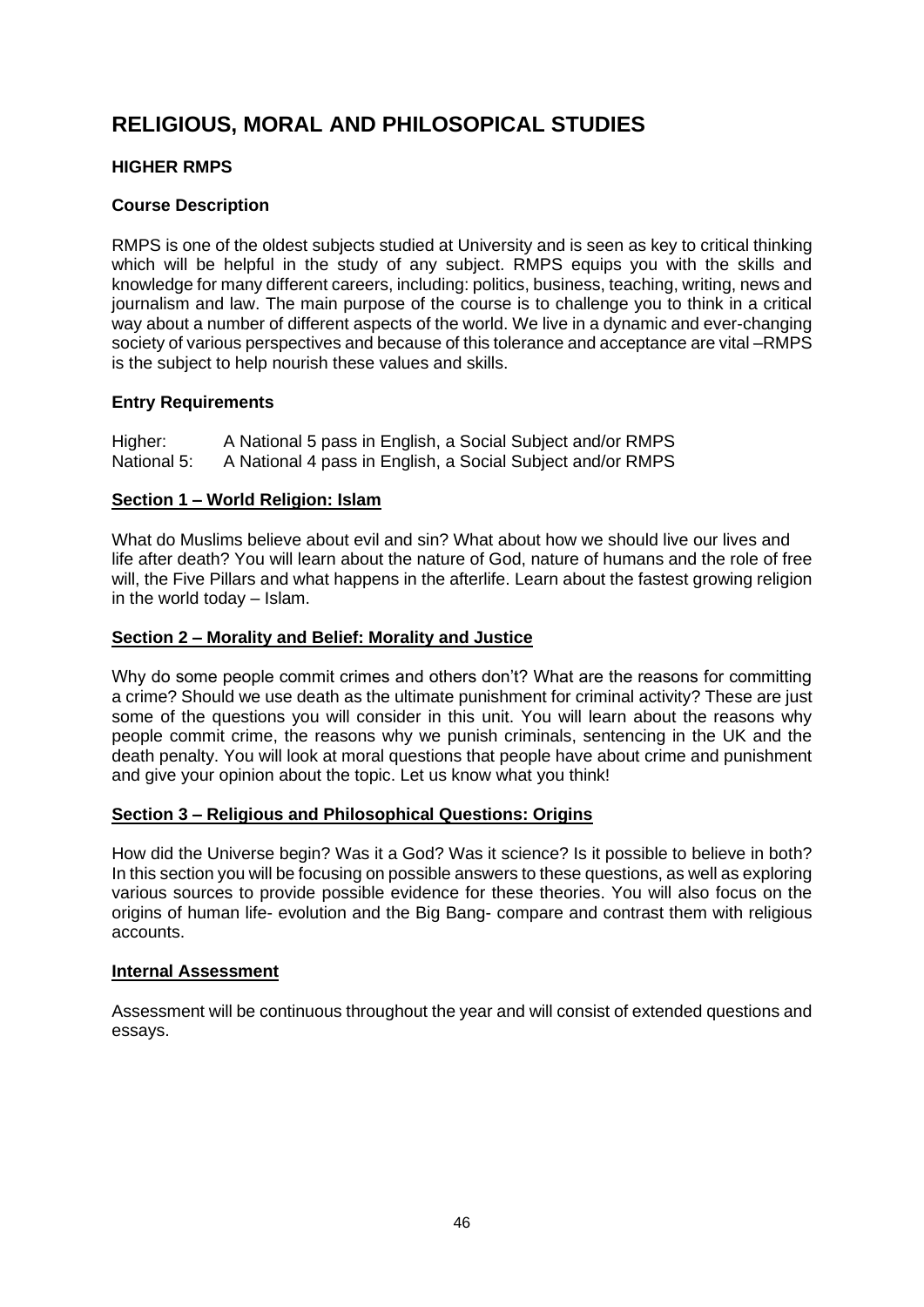# **External Assessment**

#### **Assignment**

You will be completing an assignment on an issue of your choice within RMPS. This means that you can focus on a topic that you have particular interest in that we may not be able to cover in class, completing your own research and writing up an essay. This assignment is sent to the SQA and is worth 30% of the overall grade.

# **Exam**

The exam is worth 70% of the overall grade and consists of two question papers. Paper one is worth 60 marks and Paper 2 is worth 20 marks.

### **Assessment**

Assessment will take place throughout the course and will be carried out in a number of different ways to reflect strengths and abilities. The external assessment comprises of assignment 30% and the final exam 70% of the overall grade.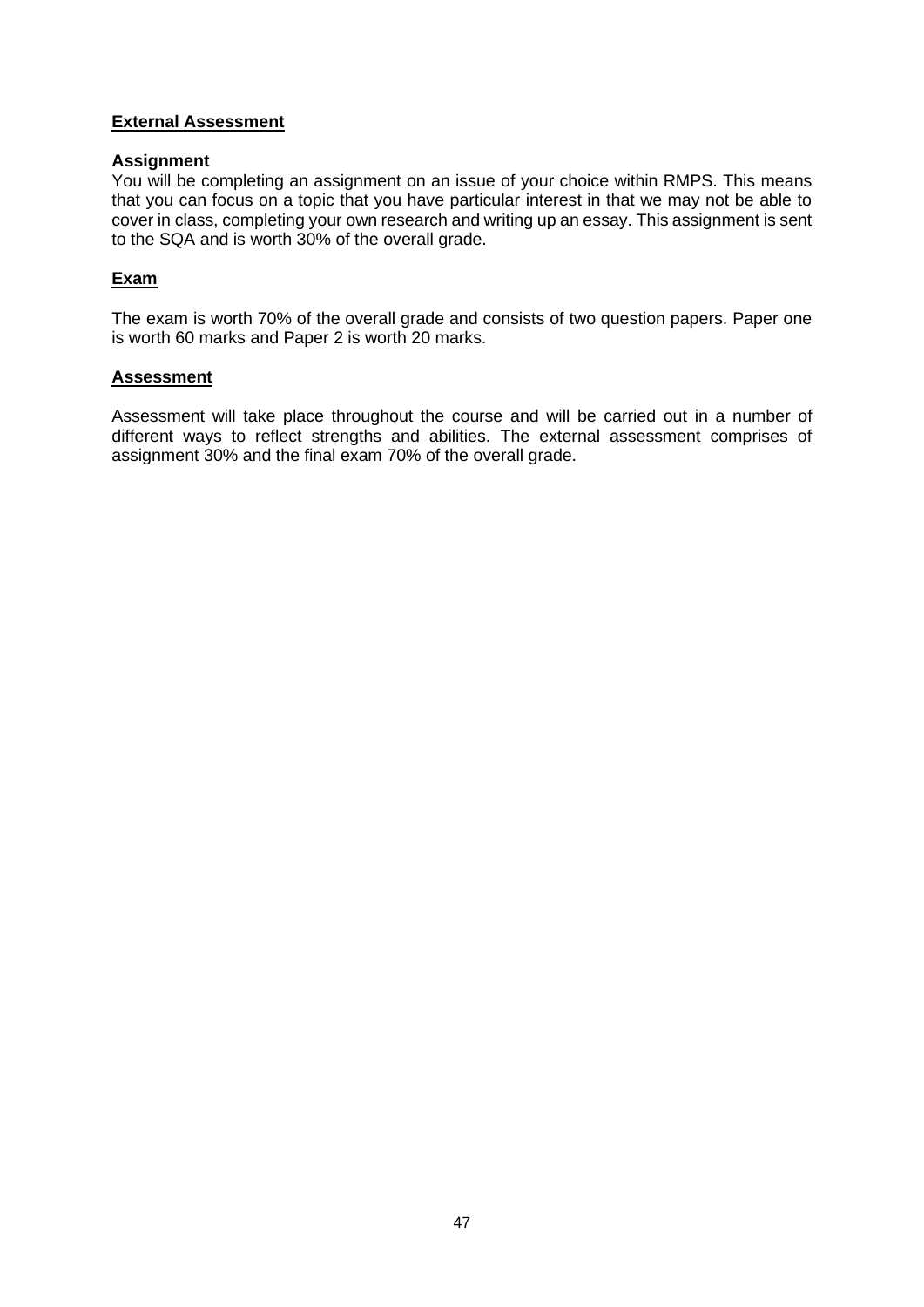# **SCIENCE**

# **BIOLOGY – ADVANCED HIGHER**

Recommended Entry Level is Higher Biology at A-C.

# **Course Content**

This course is composed of the following three Units:

- Cells and Proteins: This includes laboratory techniques for biologists, proteins, membrane proteins, communication & signalling and protein control of all division.
- Organisms and Evolution: This includes field techniques for biologists, evolution, variation and sexual reproduction, sex and behaviour and parasitism.
- Investigative Biology: principles and practice of investigative biology and its communication. The Unit covers scientific principles and processes, experimentation and critical evaluation of biological research.

# **Assessment**

How is your work assessed? At Advanced Higher the course is assessed by an external examination, set and marked by the SQA. A project is completed in school time, marked by the SQA and contributes towards the final grade.

Presentation at the appropriate level will be advised based on evidence from classwork, homework, assignment, unit assessment and other appropriate assessment.

#### **Homework**

Minimum three hours per week. Homework is an integral part of the course and regular written homework will be set based on the work done in class and making extensive use of example exam paper questions. Self study and some research are also required.

# **Career Information**

On successful completion of this Course, the learner could progress to:

- A biology-based HND/degree programme or one from a wide range of related areas, such as medicine, dentistry, veterinary medicine, professions allied to medicine, horticulture, pharmacology, environmental science and health.
- Careers in a biology-based or related area including the health sector, agricultural science, education, environmental services.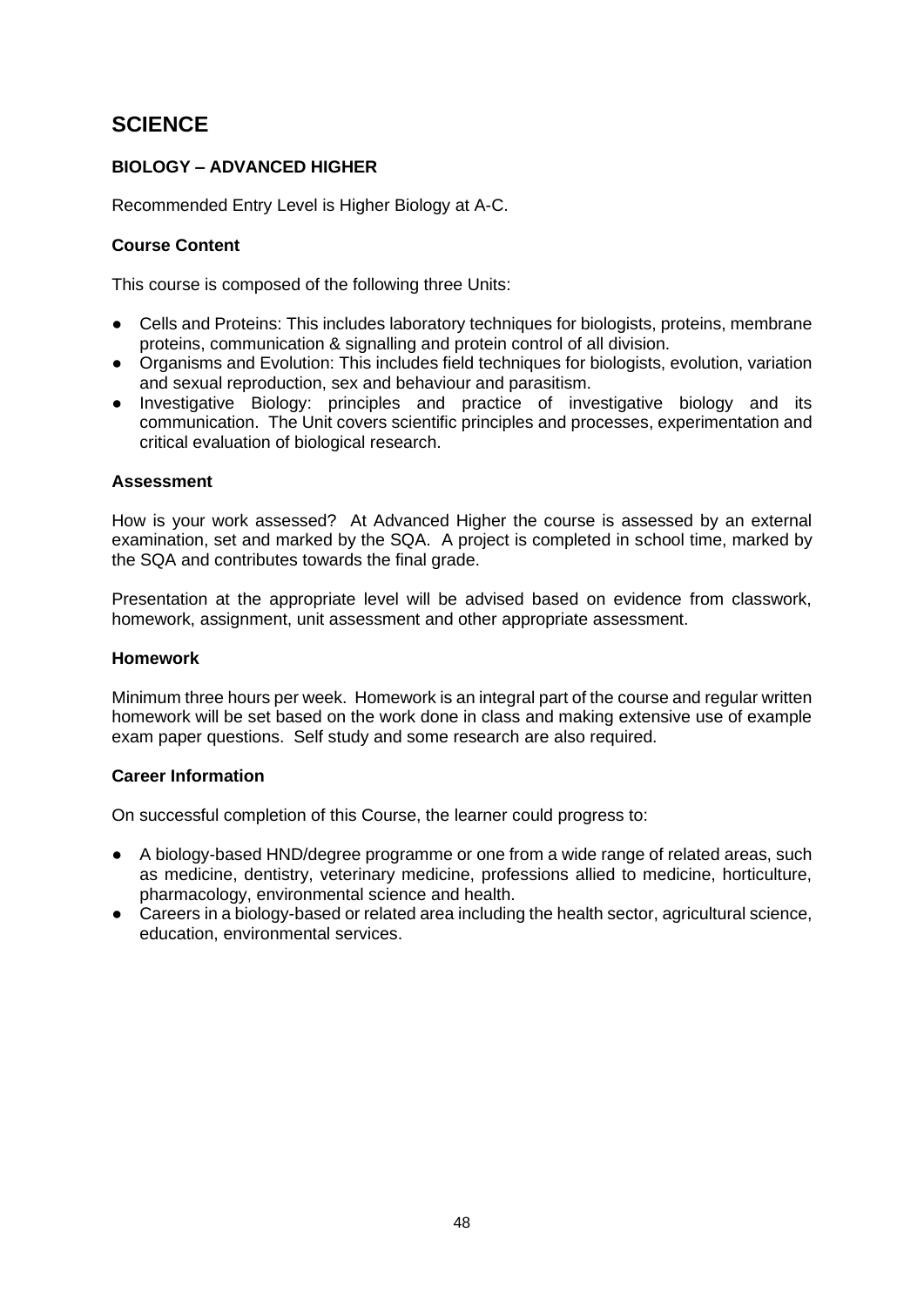# **BIOLOGY – HIGHER**

Biology Higher covers all of the major themes of biology (cells, evolution, genetics, homeostasis, energy and ecosystems) and builds on previous learning. It allows learners to develop a deeper understanding of the underlying themes of biology: evolution and adaptation, structure and function, genotype and niche.

The course aims to:

- develop and apply knowledge and understanding of biology
- develop an understanding of biology's role in scientific issues and relevant applications of biology, including the impact these could make in society and the environment
- develop scientific inquiry and investigative skills
- develop scientific analytical thinking skills, including scientific evaluation, in a biology context
- develop the skills to use technology, equipment and materials safely in practical scientific activities
- develop planning skills
- develop problem-solving skills in a biology context
- use and understand scientific literacy to communicate ideas and issues and to make scientifically informed choices
- develop the knowledge and skills for more advanced learning in biology
- develop skills of independent working

#### **Entry Requirements**

Students opting for this course should have:

- 1 National 5 Biology pass A-C (preferably A or B).
- 2 National 5 passes in English and Maths, while not a requirement, will be needed to support the work in the course.

#### **Course Structure**

There are 3 Units:

| DNA and the Genome:      | through the study of DNA and the genome, this Unit<br>explores the molecular basis of evolution and<br>biodiversity.                                                                                           |
|--------------------------|----------------------------------------------------------------------------------------------------------------------------------------------------------------------------------------------------------------|
| Metabolism and Survival: | the central metabolic pathways of ATP synthesis by<br>respiration, Adaptations for maintaining metabolism in<br>widely different niches. Environmental and genetic<br>control of metabolism in microorganisms. |
|                          | Sustainability and Interdependence: the complex interdependence between organisms is<br>explored through food production, interrelationships<br>and biodiversity.                                              |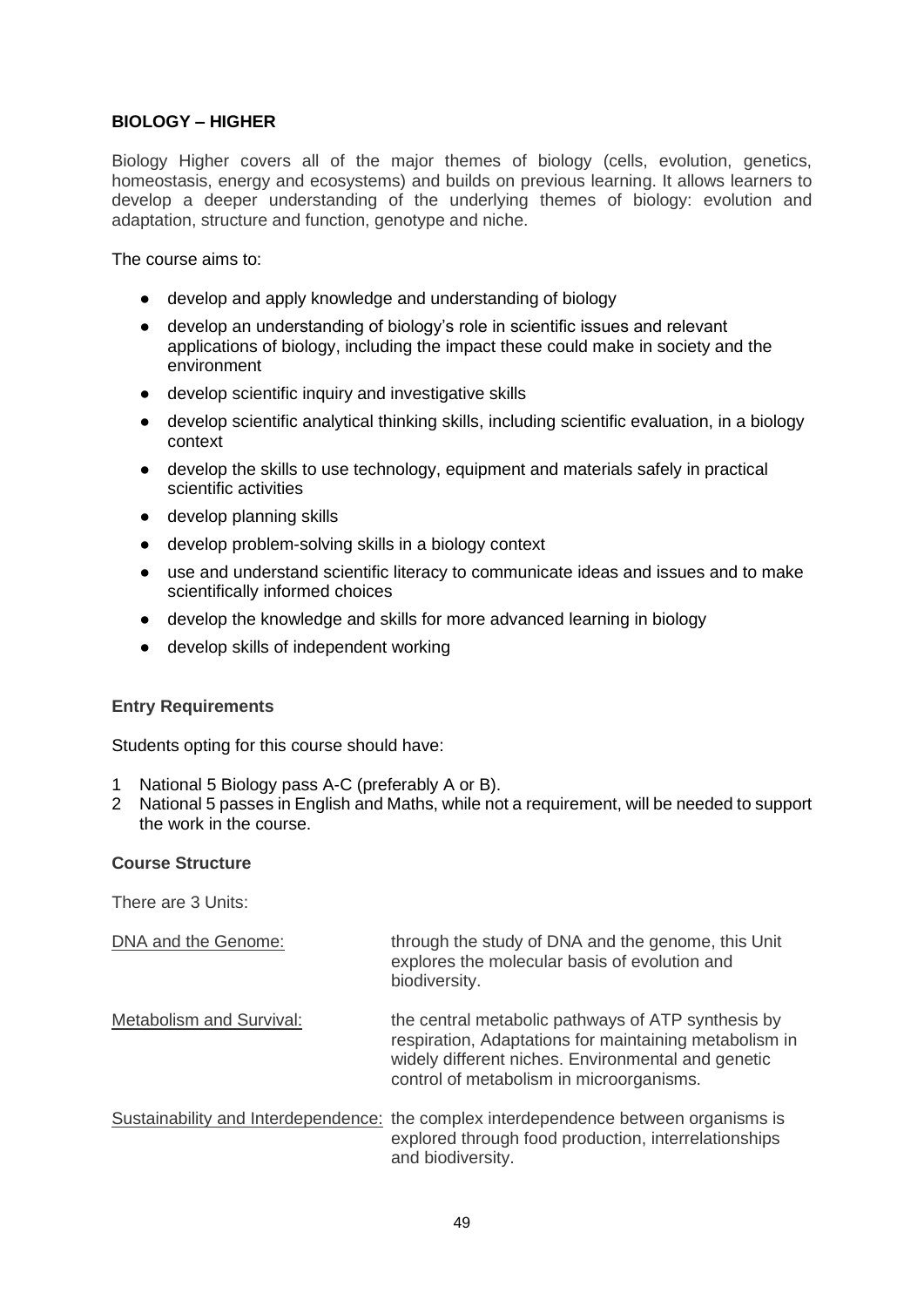# **Assessment**

How is your work assessed? At Higher the course is assessed by an external examination, set and marked by the SQA. An assignment is completed in school time, marked by the SQA and contributes towards the final grade.

Presentation at the appropriate level will be advised based on evidence from classwork, homework, assignment, unit assessment and other appropriate assessment.

# **Homework**

Minimum two hours per week. Homework is an integral part of the course and regular written homework will be set based on the work done in class and making extensive use of example exam paper questions. Self study and some research are also required.

#### **Progression**

A pass at Higher Biology in S5 allows students to progress to the Advanced Higher course in S6 or entry into many Higher Education courses. It offers a good grounding for science -related careers.

Further information on this course can be found on the following links: <http://www.sqa.org.uk/sqa/47912.html> <http://www.educationscotland.gov.uk/highersciences/biology/index.asp>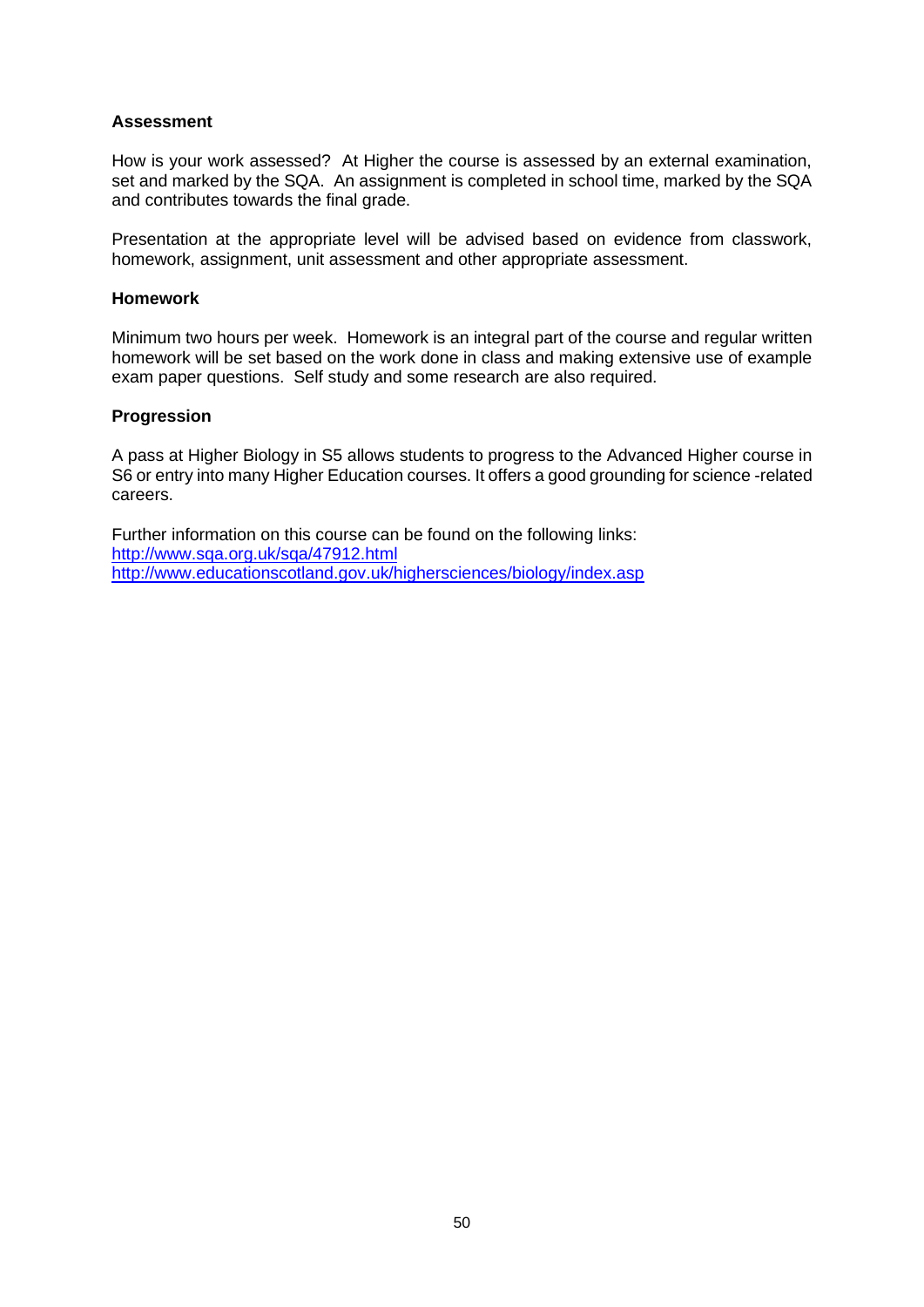# **CHEMISTRY - ADVANCED HIGHER**

# **Entry requirements**

- Higher Chemistry at A-C and
- Higher Maths at A-C

# **Course Details**

This course is composed of the following three Units:

- Inorganic and Physical Chemistry: electromagnetic radiation; atomic structure; electron pair theory; physical and chemical properties of transition metals and their compounds. Chemical equilibria; factors which influence the feasibility of chemical reactions and reaction kinetics.
- Organic Chemistry and Instrumental Analysis: Structure, chemical and physical properties of organic compounds. Organic reaction types and mechanisms, linked to synthesis of organic chemicals. Origin of colour in organic compounds' elemental analysis and spectroscopic techniques; use of medicines.
- Researching Chemistry: Stoichiometric calculations; knowledge of practical techniques and apparatus. Identification, researching, planning and safely carrying out a practical investigation. Analysis of scientific articles.

# **Assessment**

How is your work assessed? At Advanced Higher the course is assessed by an external examination, set and marked by the SQA. A project is completed in school time, marked by the SQA and contributes towards the final grade.

Presentation at the appropriate level will be advised based on evidence from classwork, homework, assignment, unit assessment and other appropriate assessment.

#### **Homework**

Minimum three hours per week. Homework is an integral part of the course and regular written homework will be set based on the work done in class and making extensive use of example exam paper questions. Self study and some research are also required.

#### Career Information

On successful completion of this Course, learners could progress to:

- HND/degree programmes in a chemistry-based course or a related area, such as medicine, law, dentistry, veterinary medicine, engineering, environmental and health sciences.
- Careers in a chemistry-based discipline or related area, or in a wide range of other areas, such as oil and gas exploration, renewable energy development, engineering, development, management, civil service and education.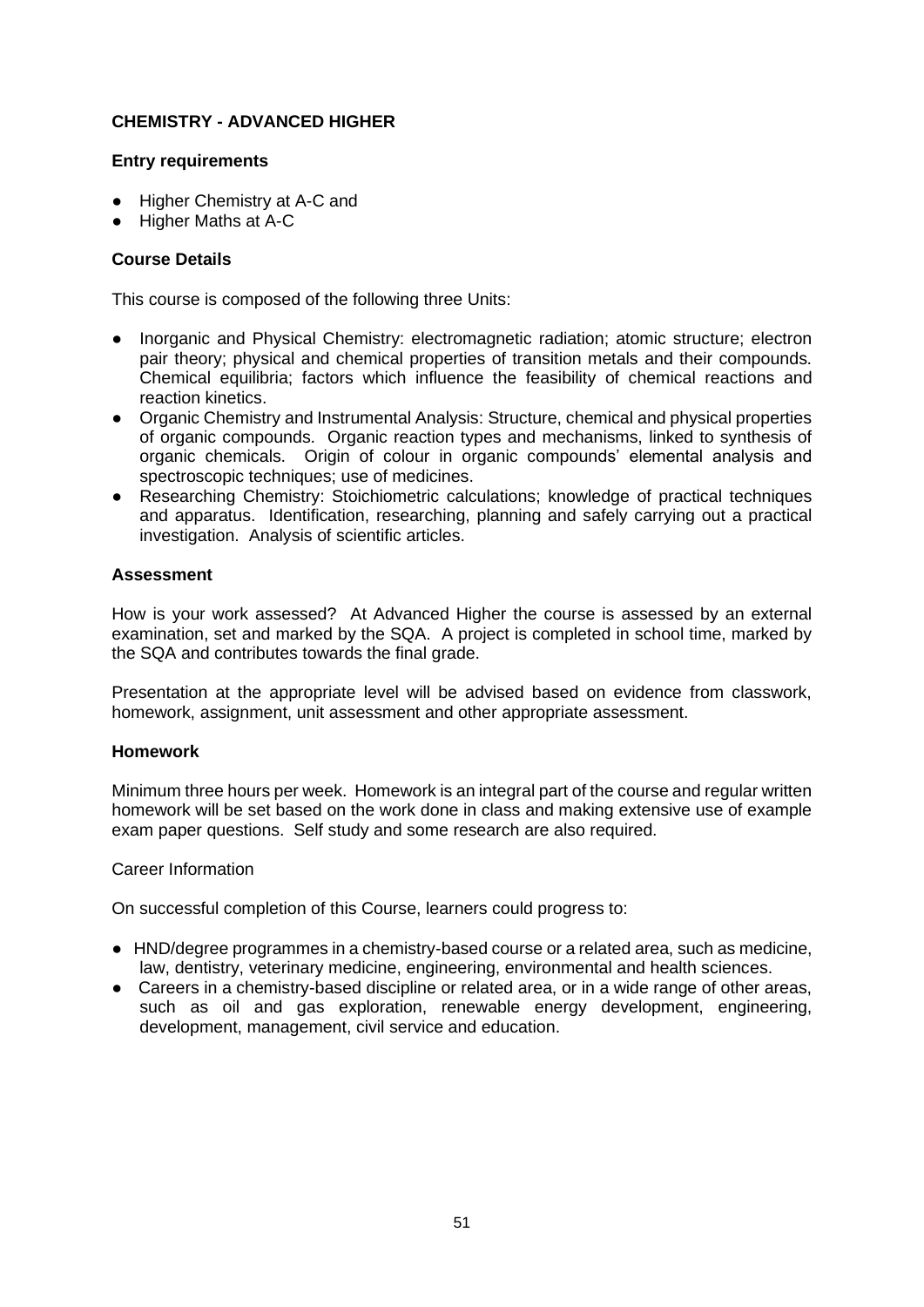# **CHEMISTRY - HIGHER**

The course aims to:

- develop and apply knowledge and understanding of chemistry
- develop an understanding of chemistry's role in scientific issues and relevant applications of chemistry, including the impact these could make in society and the environment
- develop scientific inquiry and investigative skills
- develop scientific analytical thinking skills, including scientific evaluation, in a chemistry context
- develop the use of technology, equipment and materials safely in practical scientific activities, including using risk assessment
- develop planning skills
- develop problem-solving skills in a chemistry context
- use and understand scientific literacy to communicate ideas and issues and to make scientifically informed choices
- develop the knowledge and skills for more advanced learning in chemistry
- develop skills of independent working

# **Entry Requirements**

Students opting for this course should have:

- 1 National 5 pass A-C (preferably A or B).
- 2 National 5 passes in English and Maths, while not a requirement, will be needed to support the work in the course.

# **Course Details**

The course content includes the following areas of chemistry:

| Chemical changes and Structure - | Learn about fundamental aspects of chemistry including:<br>trends in the periodic table, structure and bonding.<br>Controlling the rates of reaction.                                                                    |
|----------------------------------|--------------------------------------------------------------------------------------------------------------------------------------------------------------------------------------------------------------------------|
| Nature's Chemistry -             | Study the key principles of organic chemistry through the<br>context of a range of everyday consumer goods.                                                                                                              |
| Chemistry in Society -           | Find out how the chemical industry principles in order to<br>turn research ideas into profitable products, without<br>harming the environment, equilibrium, redox chemistry,<br>enthalpy of reaction, chemical analysis. |
| Researching Chemistry -          | Topics covered: Common chemical apparatus, general<br>practical techniques, reporting experimental work.                                                                                                                 |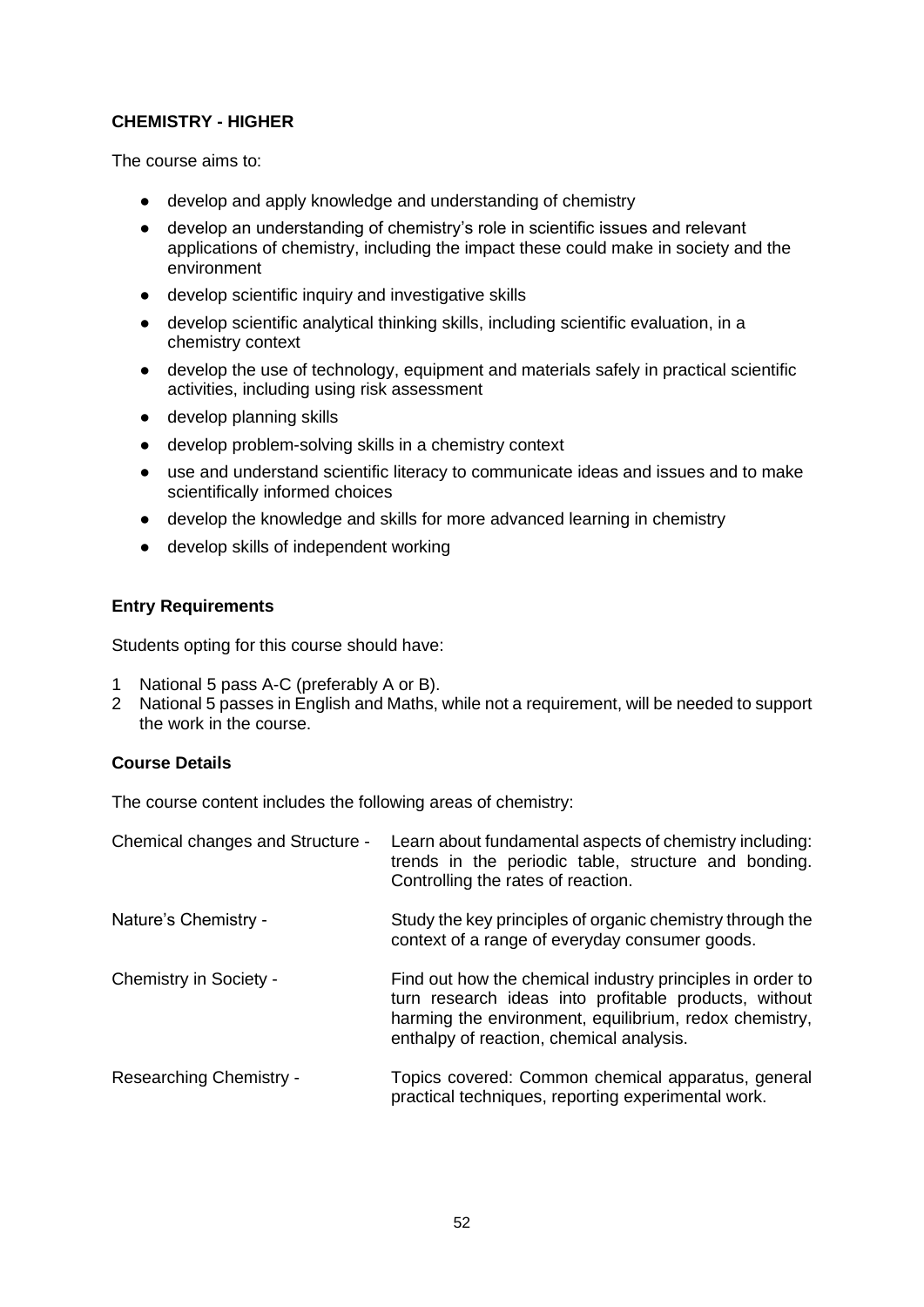# **Assessment**

How is your work assessed? At Higher the course is assessed by an external examination, set and marked by the SQA. An assignment is completed in school time, marked by the SQA and contributes towards the final grade.

Presentation at the appropriate level will be advised based on evidence from classwork, homework, assignment, unit assessment and other appropriate assessment.

# **Homework**

Minimum two hours per week. Homework is an integral part of the course and regular written homework will be set based on the work done in class and making extensive use of example exam paper questions. Self study and some research are also required.

#### **Progression**

Successful completion of the course allows for progression into Advanced Higher Chemistry or entry into many Higher Education courses.

It offers a good grounding for science-related careers.

Further information on this course can be found on the following links:

<http://www.educationscotland.gov.uk/highersciences/chemistry/index.asp> <http://www.sqa.org.uk/sqa/47913.html>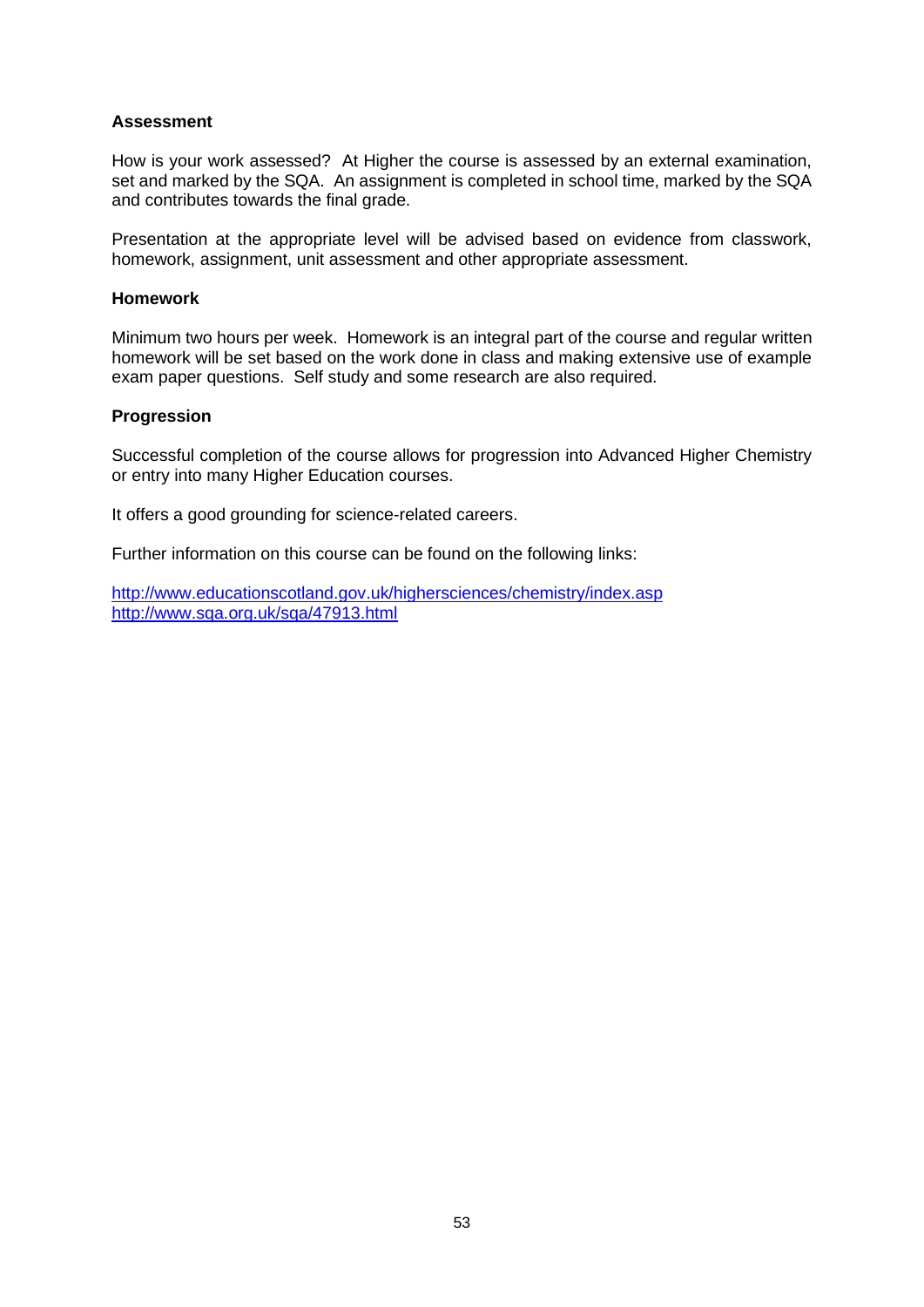# **PHYSICS – ADVANCED HIGHER**

# **Entry Requirements**

Higher Physics at A-C and Higher Maths at A-C

# **Course Structure**

This course is composed of the following four Units:

- Rotational Motion and Astrophysics: develop and apply concepts and principles in a wide variety of situations involving angular motion. An astronomical perspective is developed through a study of gravitation; general relativity and stellar physics.
- Quanta and Waves: quantum theory and waves; non-classical physics and consideration of the origin and composition of cosmic radiation. Simple harmonic motion and wave theory.
- Physics: Electromagnetism (half-unit): develop and apply concepts and principles in a wide variety of situations involving electromagnetism. Electric and magnetic fields and capacitors and inductors used in dc and ac circuits.
- Units; prefixes and uncertainties: uncertainties, data analysis and evaluation and significance of experimental uncertainties.

# **Assessment**

How is your work assessed? At Advanced Higher the course is assessed by an external examination, set and marked by the SQA. A project is completed in school time, marked by the SQA and contributes towards the final grade.

Presentation at the appropriate level will be advised based on evidence from classwork, homework, assignment, unit assessment and other appropriate assessment.

#### **Homework**

Minimum three hours per week. Homework is an integral part of the course and regular written homework will be set based on the work done in class and making extensive use of example exam paper questions. Self study and some research are also required.

#### Career Information

On successful completion of this Course, learners could progress to:

- HND/degree programmes in a physics-based course or related area, such as engineering, electronics, computing, design, architecture or medicine.
- Careers in a physics-based discipline or related area, or in a wide range of other areas, such as oil and gas exploration, renewable energy, construction, transport or telecommunications.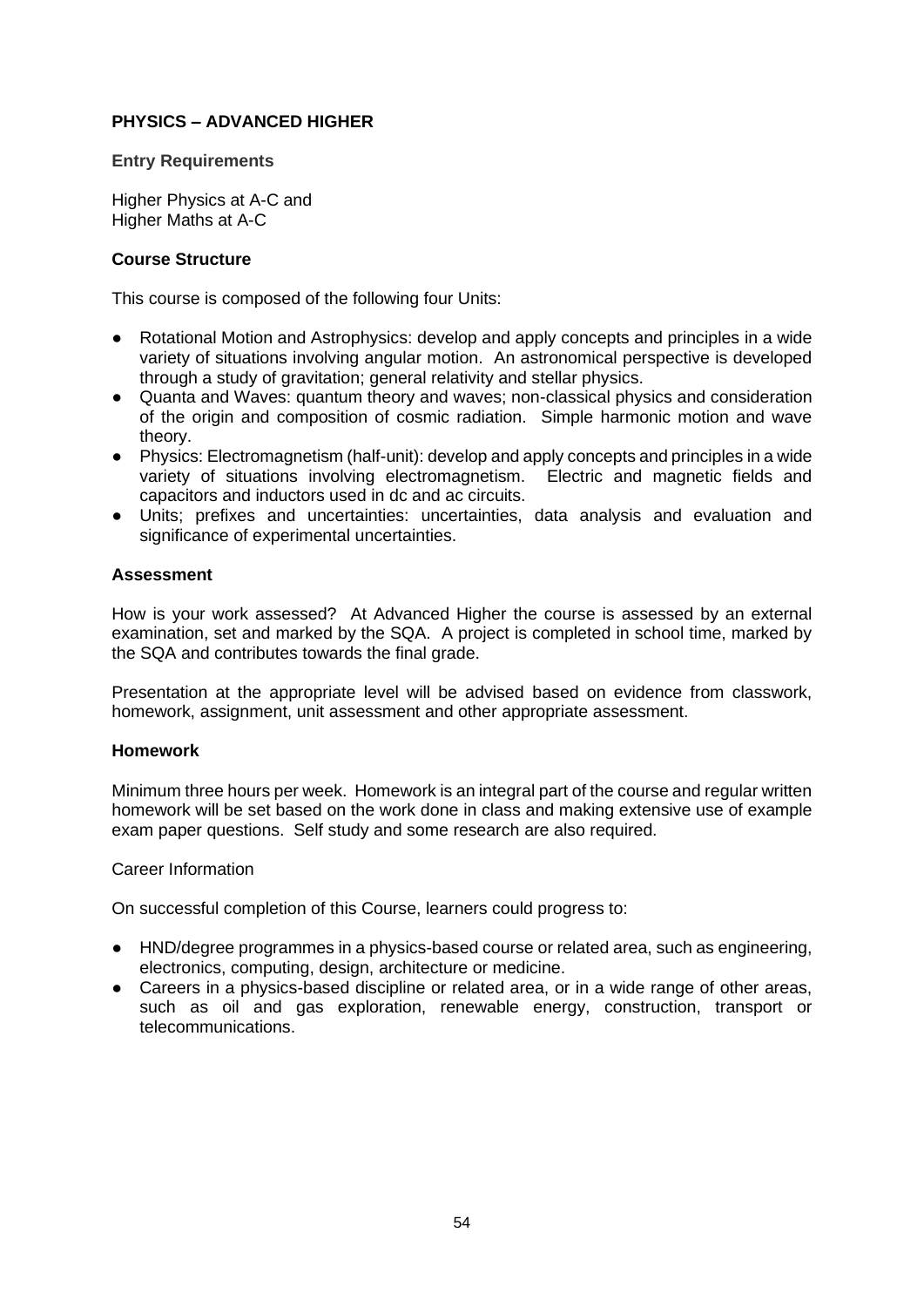# **PHYSICS – HIGHER**

The Physics course is made up of three mandatory Units: Our Dynamic Universe, Particles and Waves and Electricity. The concepts, principles and theories are often set in a relevant context, by making reference to applications of Physics and to real-world situations.

The students will further develop the following skills from National 5 Physics:

The course aims to:

- develop and apply knowledge and understanding of physics
- develop an understanding of the role of physics in scientific issues and relevant applications of physics
- develop scientific inquiry and investigative skills
- develop scientific analytical thinking skills, including scientific evaluation, in a physics context
- develop the skills to use technology, equipment and materials safely, in practical scientific activities
- develop planning skills
- develop problem-solving skills in a physics context
- use and understand scientific literacy to communicate ideas and issues and to make scientifically informed choices
- develop the knowledge and skills for more advanced learning in physics
- develop skills of independent working

#### **Entry Requirements**

Students opting for this course should have:

- 1 National 5 pass A-C (preferably A or B).
- 2 National 5 passes in English and Maths, while not a requirement, will be needed to support the work in the course.

#### **Course Structure**

There are 3 Units are:

| <b>Our Dynamic Universe:</b> | study of our current understanding of the universe.                                          |
|------------------------------|----------------------------------------------------------------------------------------------|
| Electricity:                 | take a deeper look at electricity and investigate an introduction<br>to semiconductors.      |
| Particles and Waves:         | investigating fundamental particles, nuclear reactions and the<br>wave properties of matter. |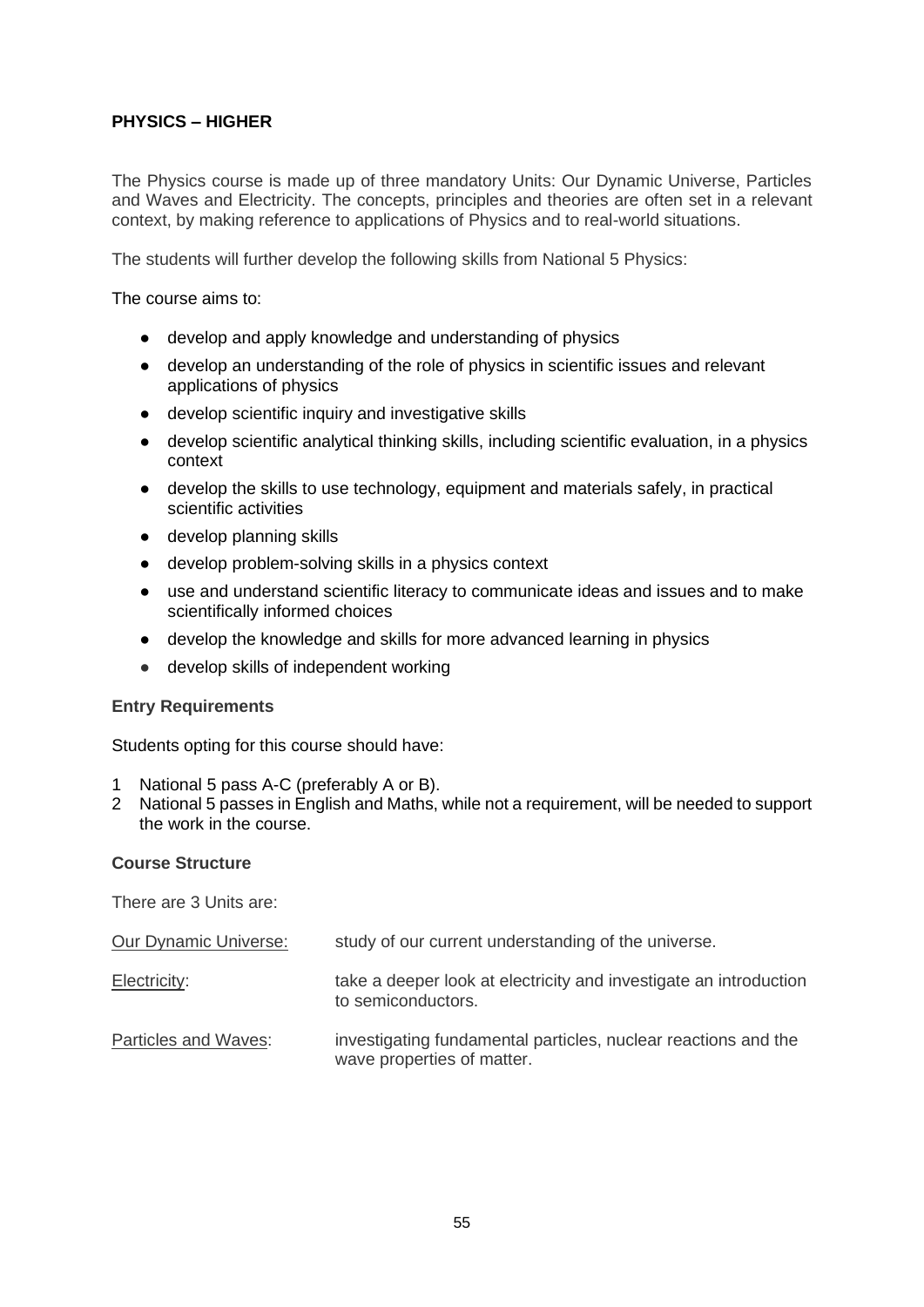# **Assessment**

How is your work assessed? At Higher the course is assessed by an external examination, set and marked by the SQA. An assignment is completed in school time, marked by the SQA and contributes towards the final grade.

Presentation at the appropriate level will be advised based on evidence from classwork, homework, assignment, unit assessment and other appropriate assessment.

# **Homework**

Minimum two hours per week. Homework is an integral part of the course and regular written homework will be set based on the work done in class and making extensive use of example exam paper questions. Self study and some research are also required.

#### **Progression**

A pass at Higher Physics in S5 allows students to progress to the Advance Higher course in S6 or entry into many Higher Education course. It offers a good grounding for science -related careers.

Further information on this course can be found on the following links:

**<http://www.sqa.org.uk/sqa/47916.html> <http://www.educationscotland.gov.uk/highersciences/physics/index.asp>**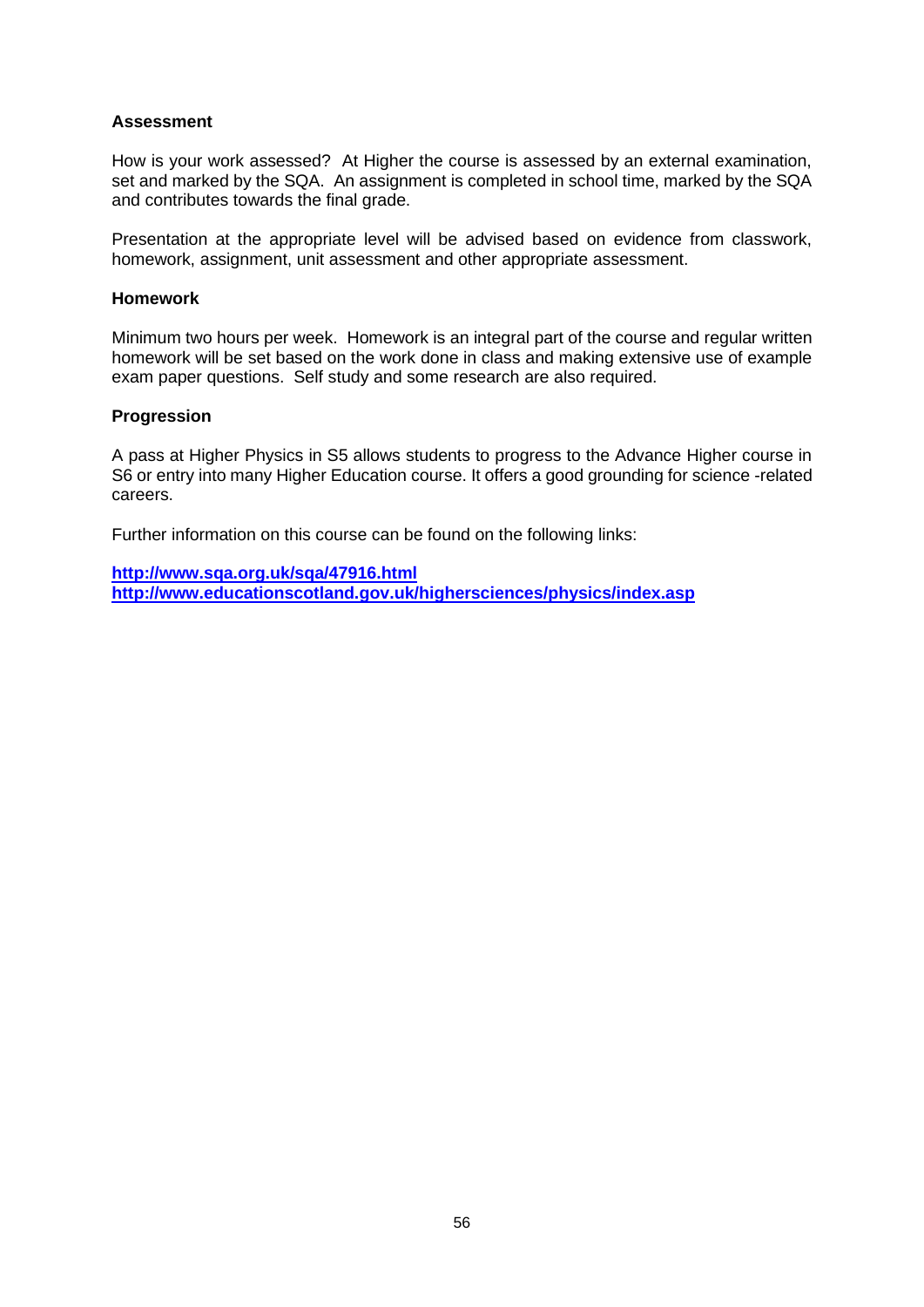# **LABORATORY SCIENCE SKILLS - NATIONAL 5**

### **Recommended entry level is**

Learners would normally be expected to have attained the skills, knowledge and understanding required by the following or equivalent qualifications and/or experience:

- National 4 Science
- National 4 or 5 in Biology, Chemistry or Physics

Learners should also have attained a National 4 Maths and working towards a National 5 Maths is desirable.

### **What does the Course involve?**

The Laboratory Science Course is designed to introduce you to the knowledge and skills required for employment in a wide range of industries and services with laboratory science requirements. Examples include work in oil and gas, the NHS, food and drink manufacture, research institutes, water authorities, public analysts, education, and more!

Throughout the course you will undertake a broad range of advanced laboratory techniques, deploying modern analytical instruments and methods similar to those used in modern commercial laboratories. Within this course you will also explore a variety of industries and career opportunities and evaluate and develop your own employability skills. The development of team working skills will also feature strongly in the program.

The course is made up of four units:

- 1. Laboratory Science: Careers using Laboratory Science
- 2. Laboratory Science: Working in a Laboratory
- 3. Laboratory Science: Practical Skills
- 4. Laboratory Science: Practical Investigation

During the course you will build a range of technical knowledge and skills on industrially relevant laboratory techniques.

For the most part the course will involve learning through hands-on practical work. However, there will also be short lectures, computer simulations and activities, researching, group work and class visits. Throughout the course you will be offered an opportunity to review and identify how your skills are developing.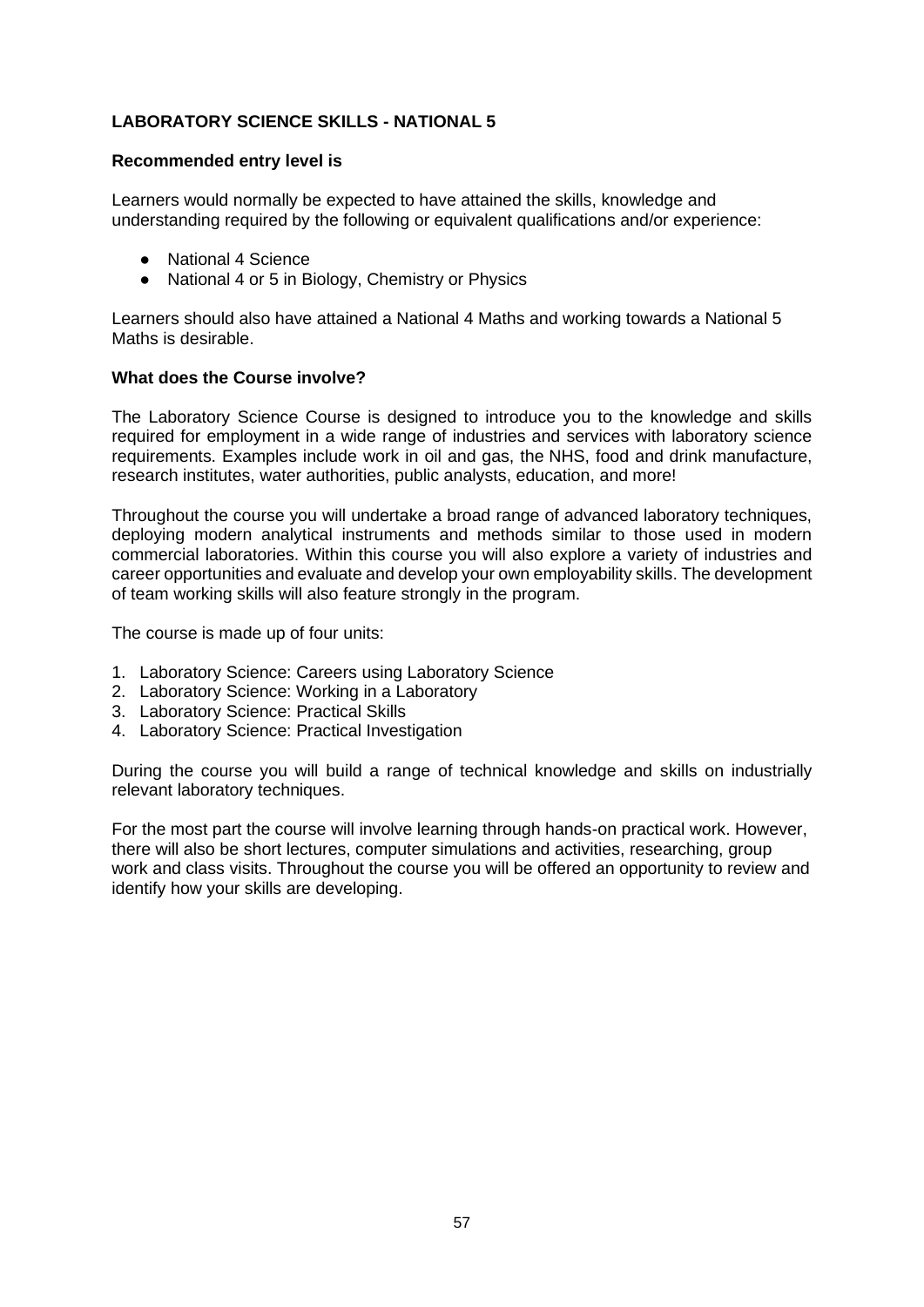# **SOCIAL SUBJECTS**

# **NATIONAL GEOGRAPHY**

By choosing to study Geography you will develop analytical, spatial, reasoning and communication skills using a variety of contexts which will explore the way in which Human and Physical Environments interact with each other.

Areas covered in the National course are:

### **Physical Environments**

Learners will learn about the location of landscapes and the formation of key landforms; landscape types will be chosen from either glaciated upland areas and coastlines of erosion and deposition; or rivers and their valleys and upland limestone. Learners will also study land use and sustainability and weather.

### **Human Environments**

Learners will study and compare developed and developing countries. Topics included in this section will be: Contrasts in development; World population distribution and change. Finally, learners will study changing urban and rural landscapes.

#### Global Issues

Learners will develop knowledge and understanding of significant global geographical issues. Two topics will be selected from: climate change; the impact of human activity on the natural environment; environmental hazards; development and health and finally tourism.

The National 5 Geography course is assessed through the following components:

| Course examination               | 80% of the total mark |
|----------------------------------|-----------------------|
| Controlled assessment assignment | 20% of the total mark |

The Controlled assessment assignment will give pupils the opportunity to:

- Research an appropriate geographical/environmental topic through fieldwork
- Process the information gathered
- Show knowledge and understanding of the topic or the issue studied
- Present a reasoned and well-balanced conclusion, supported by evidence

# **Progression**

Candidates who are successful at National 5 will be able to progress to Higher Geography or National 5 in another Social Subject. Candidates who are successful at National 4 could progress to Geography at National % or another Social Subject.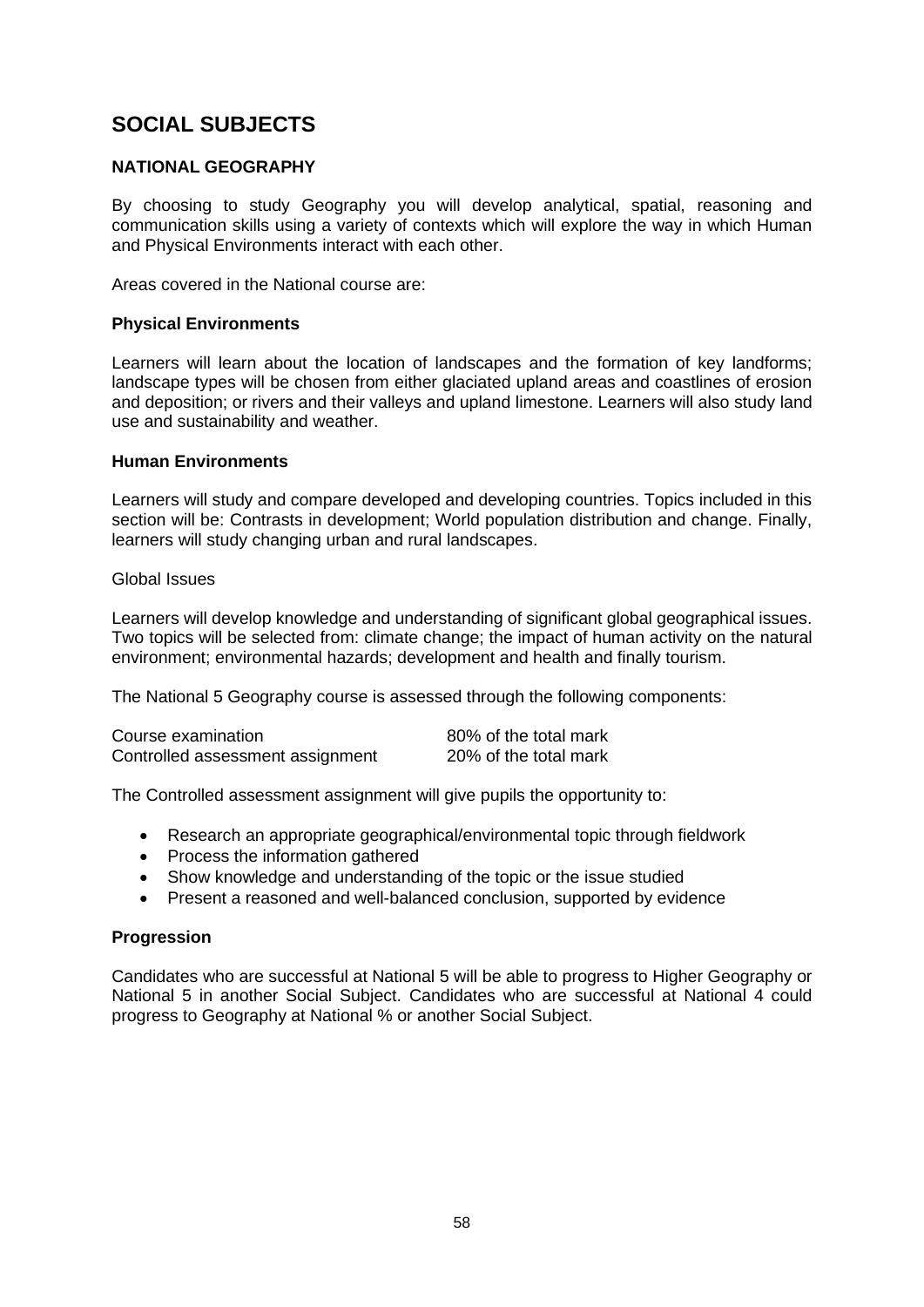# **GEOGRAPHY - HIGHER**

The course aims:

- To develop breadth and depth to the skills and knowledge in physical and human geography attained at National 5.
- To develop the student's ability to evaluate
- To increase the students knowledge of geographical methods and techniques.

### **Entry Requirements**

The students should have passed at least a B pass at National 5 and National 5 English is essential.

Students with a Higher (A or B) in another Social Subject or Science and English could be considered if sufficient commitment is shown.

#### **Course Details**

The course comprises three components:

- 1 Physical Environments
	- Atmosphere Global patterns
	- Biosphere Soils
	- Hydrosphere Rivers and hydrographs
	- Lithosphere Glaciation and coasts
- 2 Human Environments (Through the study of both developed and developing countries)
	- Population Structure and change
	- Rural Land use changes and conflicts in rural areas
	- Urban Management of recent change
- 3 Global Issues
	- Development and Health
	- Climate change
- 4 An individual assignment based on fieldwork. Fieldwork experiences will be organized.

### **Assessment**

To achieve an award at Higher, course assessment standards must be met in each of the three components. There is an external examination, which comprises two papers:

#### **Question paper 1:**

1 hour 50 minutes worth 100 marks Contains 2 sections (Section 1: Physical Environments – 50 marks; Section 2: Human Environments – 50 marks)

### **Question paper 2:**

1 hour 10 minutes Worth 60 marks - Contains 2 sections (Section 1: Global Issues – 40 marks; Section 2: Application of Geographical Skills – 20 marks)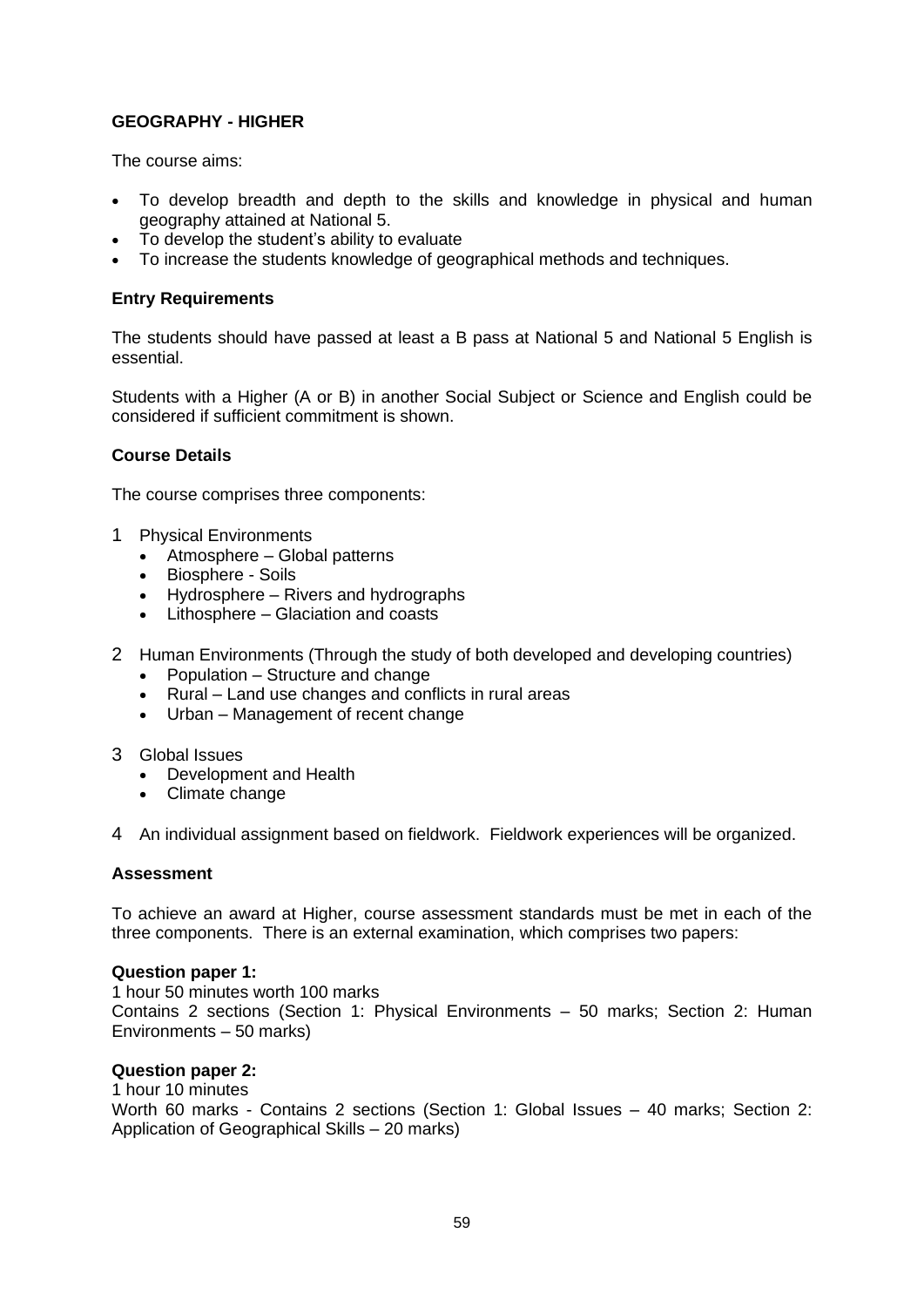In addition, there is fieldwork assignment which comprises 27% of the final mark. (see above).

# **Progression**

From attaining Higher Geography it is possible to progress to Advanced Higher Geography, alternatively students could progress to a course at an appropriate level in another Social Subject.

Students may also progress to further education or employment.

The course **may** be shared between Dyce Academy and Bucksburn Academy. Homework will be set by both schools.

### **National History**

By choosing to study History, you will develop a greater understanding of the world by learning about other people and their values, in different times, places and circumstances. History emphasises the development and application of skills by focusing on evaluating sources and will develop many key skills employers look for in different ways such as critical thinking skills; researching and analysing information.

The National course will be based on the development of skills and knowledge and understanding in three areas of historical study:

- Scottish
- **British**
- European and World

# **Scottish**

Migration and Empire 1830-1939

A study of the causes and results of the movement of population into and away from Scotland during the period 1830s to 1930s, focusing on issues of identity and community and on the experiences of migrants in their new countries or communities.

#### **British**

The Atlantic Slave Trade 1770-1807

Learners will study the nature of the British Atlantic slave trade in the late eighteenth century, changing attitudes towards it in Britain and the pressures that led to its abolition, illustrating the themes of rights, exploitation and culture.

#### **European**

Hitler and Nazi

This is a study of attempts to establish democracy in Weimar Germany, the reasons for its collapse and the nature of the Nazi State.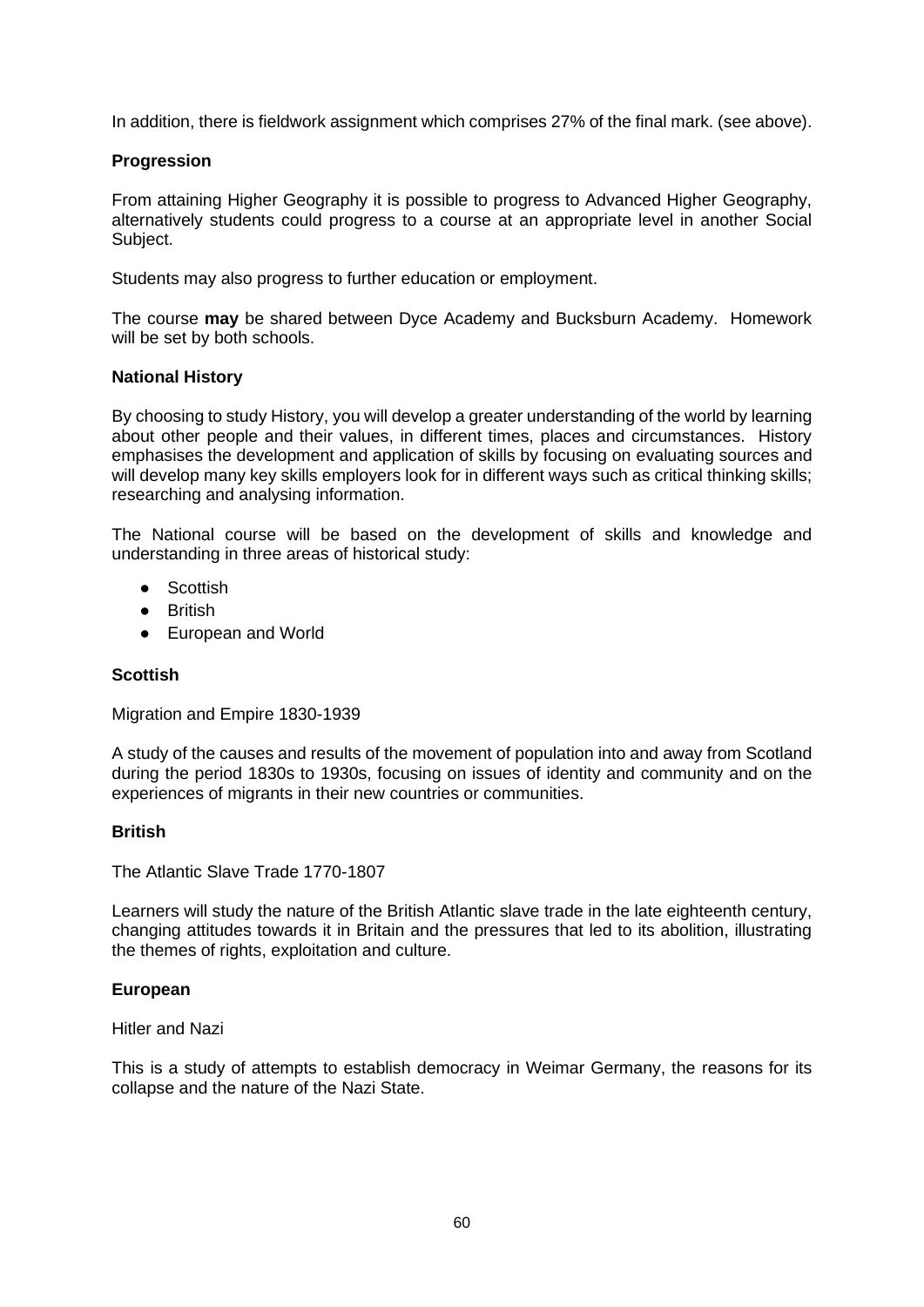### **End of topic assessments**

There will be a timed assessment for each of the three units. These will be internally marked and will assess the learner's ability to use a range of historical skills using primary and secondary sources.

The National 5 History course is assessed through the following components:

| Course examination               | 80% of the total mark |
|----------------------------------|-----------------------|
| Controlled assessment assignment | 20% of the total mark |

The Controlled assessment assignment will give pupils the opportunity to:

- Research an appropriate historical issue of their choice
- Process the information gathered
- Show knowledge and understanding of the topic or the issue studied
- Present a reasoned and well-balanced conclusion, supported by evidence

### **Progression**

Candidates who are successful at National 5 will be able to progress to Higher History or National 5 in another Social Subject. Candidates who are successful at National 4 could progress to History at National % or another Social Subject.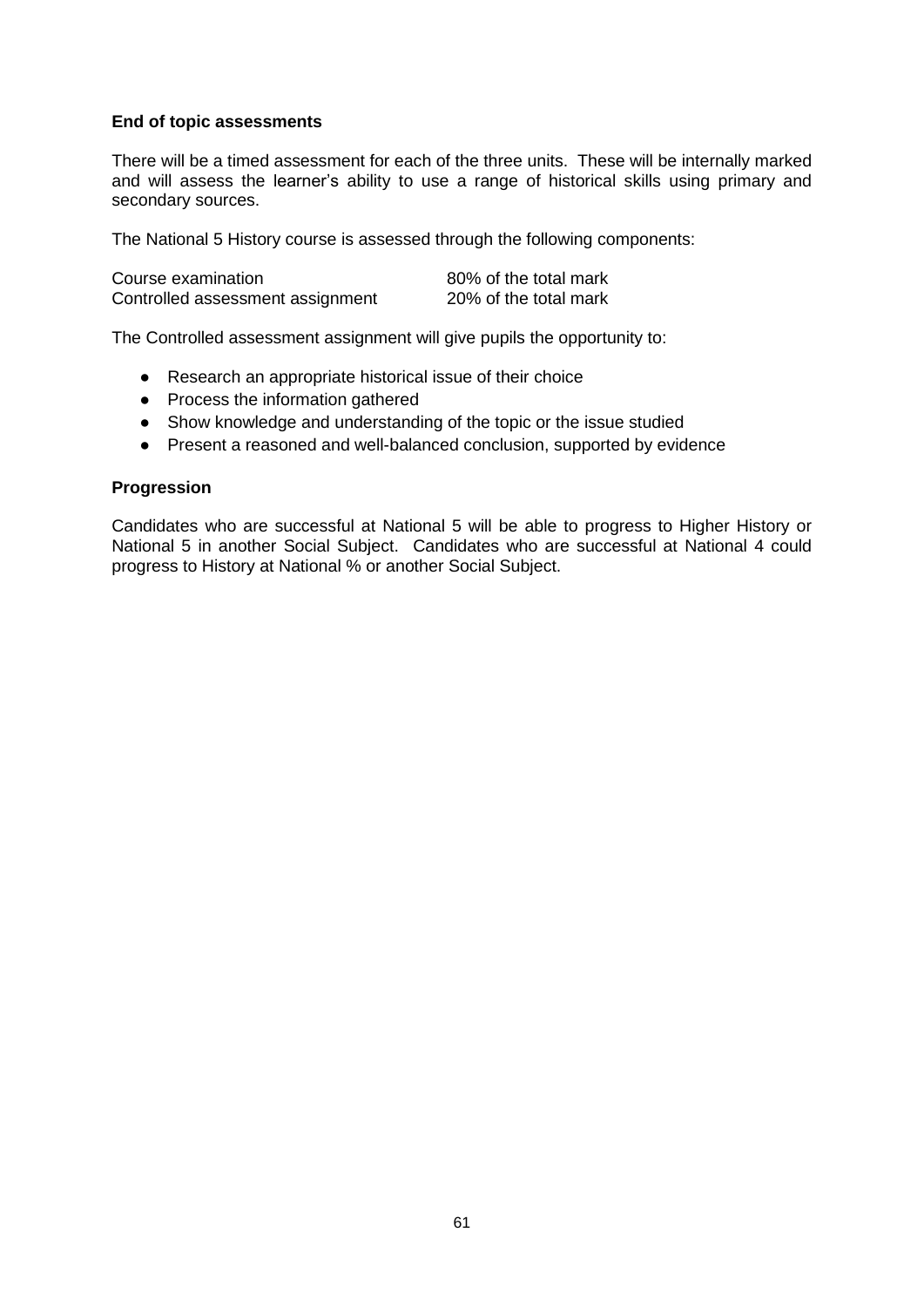# **HISTORY – HIGHER**

History helps you develop an understanding of historical developments and how what has happened in the past has shaped the present. You will develop skills of researching, communication, critical thinking and evaluation which are needed for life and work.

# **Entry Requirements**

The Higher course progresses from concepts learned and skills developed in the National 5.

You must have at least a C pass at National 5 to choose Higher History.

If you have an A or B in another Social Subject at National 5 and/or English or a Higher pass in these subjects you may also be suitable.

# **Course Aims**

- To develop an understanding of the past and an ability to think independently
- To develop the skills of analysing, evaluating and synthesising historical information
- To develop the skills of researching historical issues and drawing well- reasoned conclusions

### **Course Description**

The course is made up of three units:

- **Historical Study – Scottish***:* A study of the experiences of Scots in the Great War and its impact on life in Scotland. This topic considers the impact of technology on the soldiers on the Western Front. It also considers the way in which the war changed life for people at home as the war began to impact on every aspect of life both during and after the war.
- **Historical Study – British***: The Making of Modern Britain 1851 – 1951.* This includes the growth of democracy in Britain including the campaigns for women's suffrage. Also, the introduction of welfare reforms by the Liberals before World War One and Labour after World War Two and assesses how far they helped people.
- **Historical Study – Europe and World***: US*A, 1918-68. Pupils will study of the growing tensions in American society, focusing on racial divisions, economic difficulties, the growth of federal powers and the struggle for civil rights, illustrating the themes of ideology, identity and rights.

#### **Assessment**

• The Exam Paper will consist of two Question papers:

**Question paper 1**: 1 hour 30 minutes duration

- worth 44 marks
- Contains 2 sections (Section 1: British 22 marks; Section 2: European and World: 22 marks)

**Question paper II**: 1 hour 30 minutes duration

- Worth 36 marks
- Contains 1 section (Scottish) (2 x question papers: 80 marks (73%)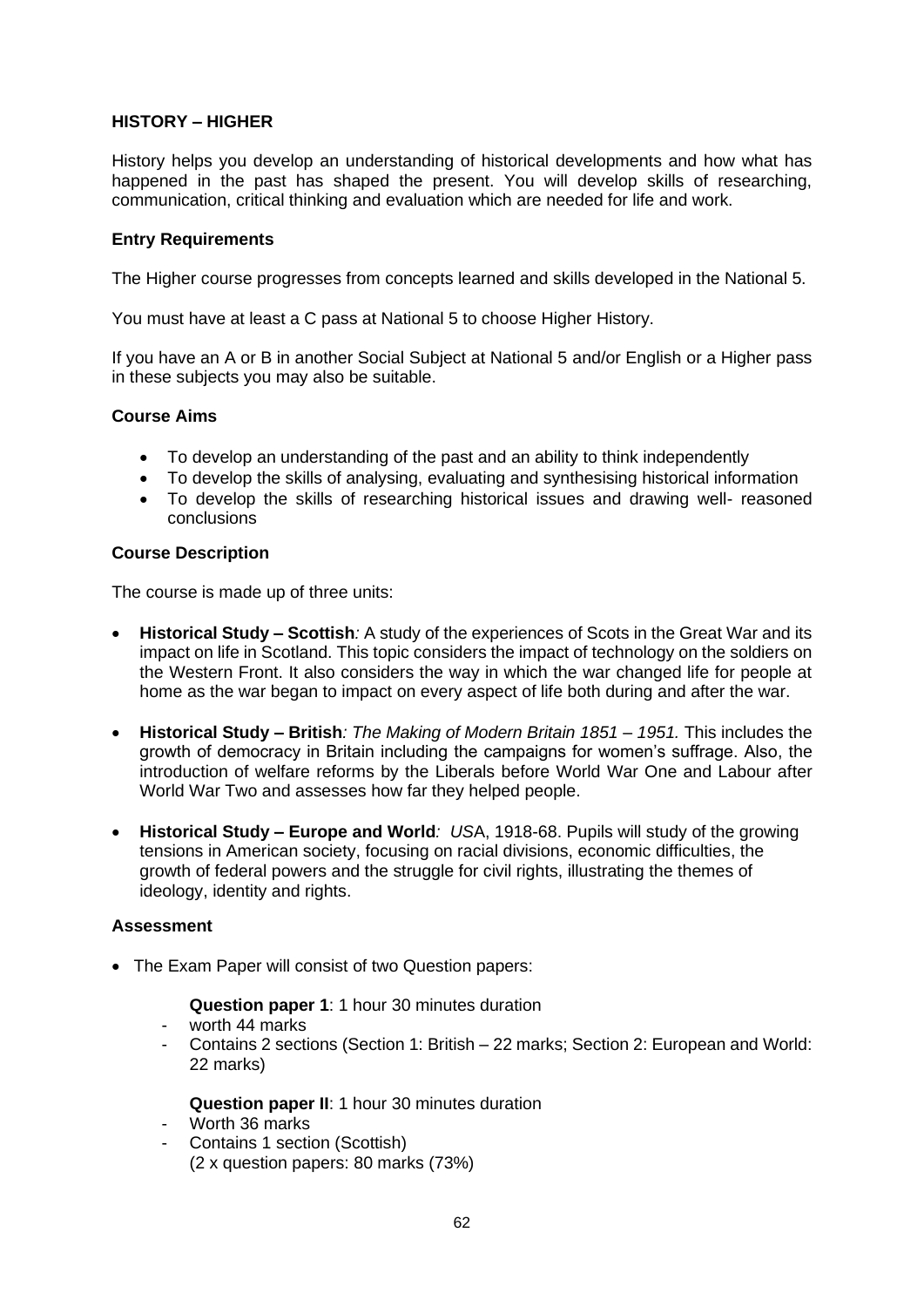• The Assignment essay will be worth 30 marks (27%). This allows you to research a topic of interest in more depth and write an essay on it. This will be done in class time but assessed externally.

### **Progression**

From achieving a pass in Higher History, you can progress to Advanced Higher History or a course at an appropriate level in another Social Subject.

The course may be shared between Dyce Academy and Bucksburn Academy. Homework will be set by both schools.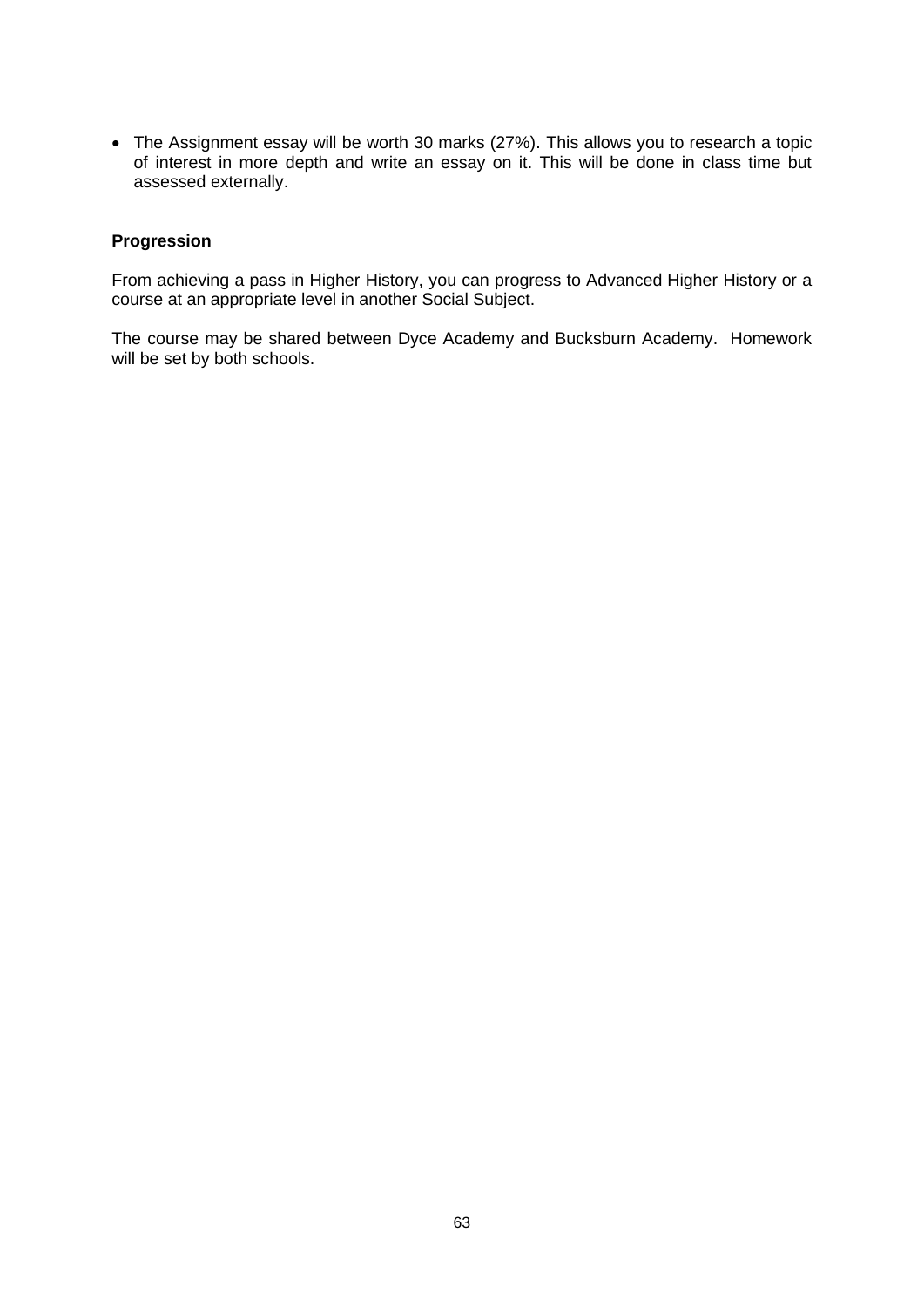# **MODERN STUDIES - NATIONAL**

# **Course Details & Content**

By choosing to study Modern Studies, you will develop a greater understanding of the world by learning about other people and their values, in different places and circumstances around the world. Modern Studies emphasises the development and application of skills by focusing on evaluating sources and will develop many key skills employers look for such as critical thinking, research skills and analysing information.

The National course will focus on developing skills and techniques and building up knowledge and understanding across three different units:

- *Crime and the Law*
- *Democracy in Scotland*
- *International Powers: The United States of America*

### **Unit 1: Crime and the Law**

Learners will study different types of crime that exist, the causes of crime, the consequences of crimes on individuals, communities and society, and responses to crime by the government, police and the court system in Scotland.

### **Unit 2: Democracy in Scotland**

Learners will study power and decision-making in Scotland, participation and representation in Scottish politics, voting systems used in Scottish elections and the influence of the media and pressure groups.

#### **Unit 3: International Powers: The United States of America**

Learners will study the political structures and influences of the USA, the international influence of the USA on other countries, social and economic issues within the USA, and the effectiveness of government measures in tackling these social and economic issues.

In addition to these units of content, learners will consider a number of source-based questions which examine their ability to gather information from primary and secondary sources and to analyse this information.

#### **Assessment & Examination**

The National 5 Modern Studies course is assessed through the following components:

- *Course examination (Two hours and 20 minutes) – worth 80% of the total mark*
- *Controlled assignment (One-hour write-up in class) – worth 20% of the total mark*

Completing the controlled assignment will give learners the opportunity to:

- Research an appropriate political or social topic through gathering primary and secondary information.
- Process the information gathered.
- Show knowledge and understanding of the topic or the issue studied.
- Present a reasoned and well-balanced conclusion, supported by evidence.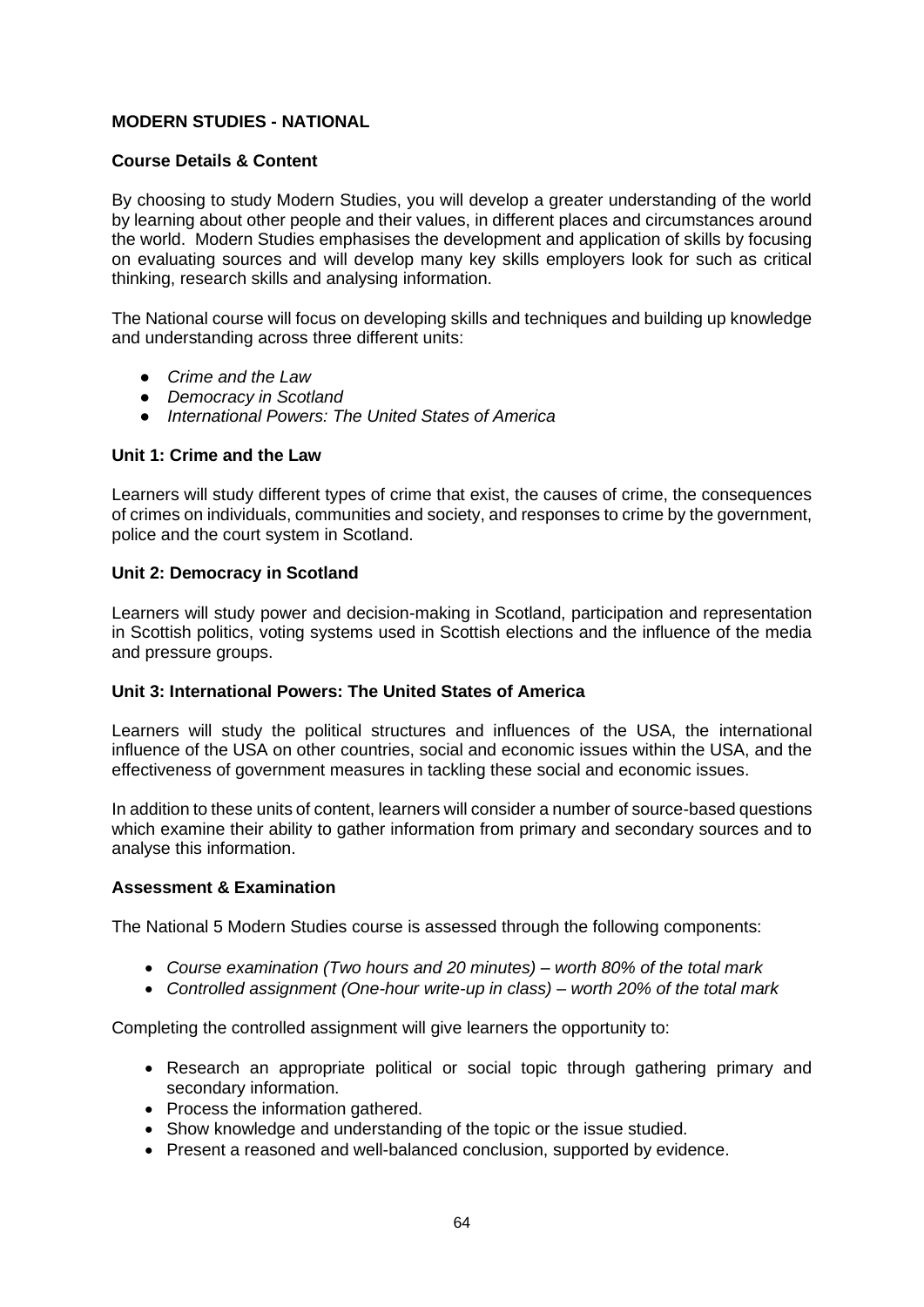# **Progression**

Candidates who are successful at National 5 will be able to progress to Higher Modern Studies or National 5 in another Social Subject. Candidates who are successful at National 4 could progress to National 5 in Modern Studies or another Social Subject.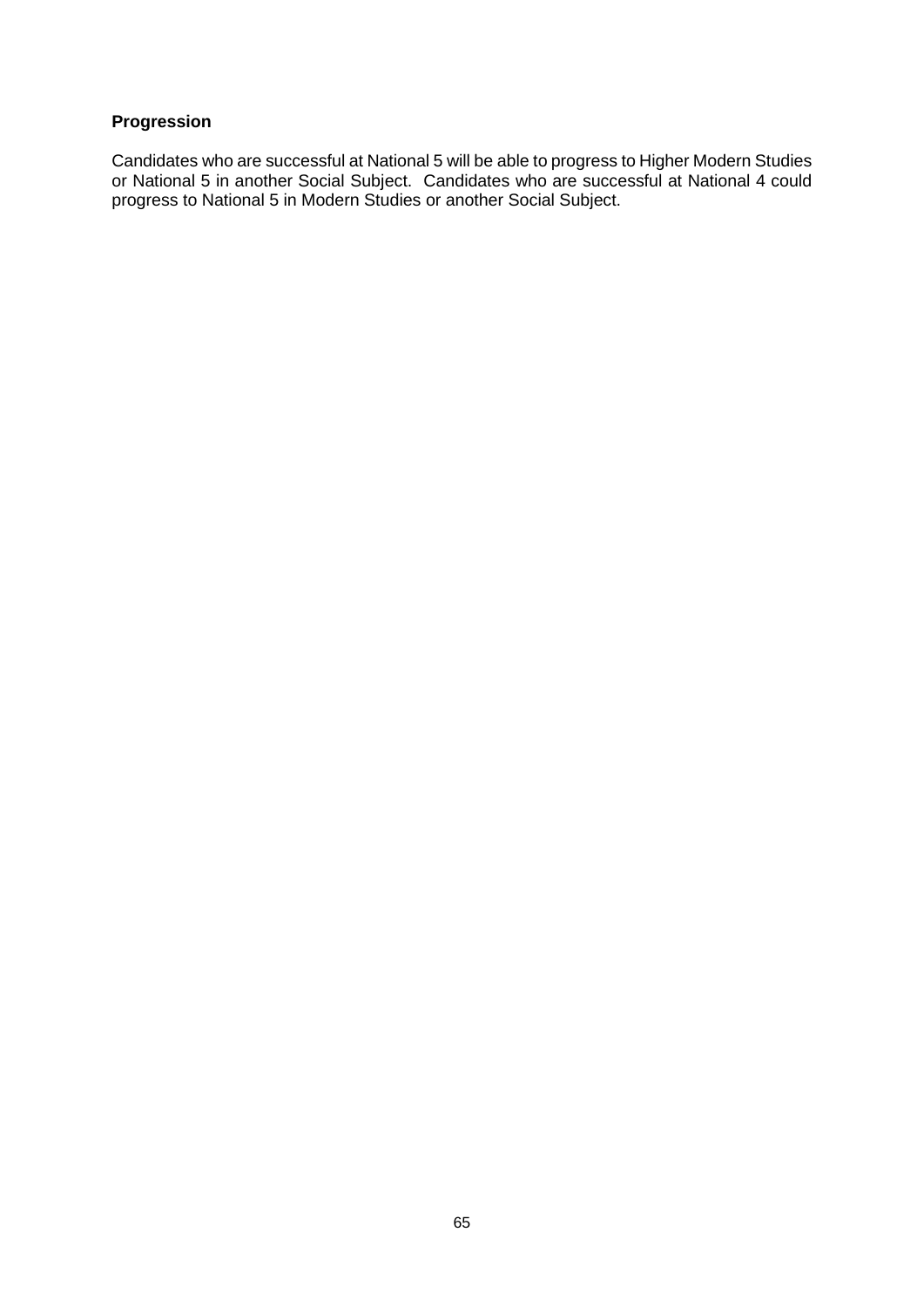# **MODERN STUDIES - HIGHER**

# **Course Details**

By choosing to study Higher Modern Studies, you will strengthen your knowledge and understanding of contemporary political and social issues in a local, national and global context. You will have to opportunity to develop a number of key skills, including written and verbal communication, independent learning, creative thinking, critical evaluation of the media and use of information technology. You will have the opportunity to share your own opinions and learn how to support them with evidence, while analysing other points of view.

# **Entry Requirements**

The Higher course progresses from concepts learned and skills developed at National 5. Therefore, you should have at least a C pass at National 5 in order to choose Higher Modern Studies. However, if you have an A or a B pass at National 5 level in another Social Subject and/or English, or a Higher pass in any of these subjects, that may also make you a suitable candidate.

# **Course Aims & Content**

The aims of the Higher Modern Studies course are to:

- Develop a knowledge and understanding of the ways in which contemporary society is organised.
- Develop the skills of evaluating, applying evidence to support decisions and viewpoints, and analysing complex social and political issues.
- Encourage students to play an active role in contemporary society and to demonstrate the values of democratic debate and attitudes of tolerance, responsibility and critical awareness.

The Higher Modern Studies course at Dyce Academy will cover the follow areas of content:

- *Social Inequalities in Scotland and the UK*
- *Democracy in Scotland and the UK*
- *International Powers: The United States of America*

# **Unit 1: Social Inequalities in Scotland and the UK**

Learners will study causes of wealth and health inequality in Scotland in the UK, the consequences of these inequalities and the responses to these inequalities by the Government and voluntary organisations. Learners will also consider how these inequalities effect particular social groups, and the extent to which the responsibility for dealing with these inequalities should lie with individuals, charities or the Government.

# **Unit 2: Democracy in Scotland and the UK**

Learners will study power and decision-making in Scotland and the UK, including voting systems used in elections, factors that affect how people vote and the role of MPs and Parliament in holding the Prime Minister and Government to account. Learners will also consider the different elements and arguments around key political matters in the UK, including Scottish independence and the decision to leave the European Union.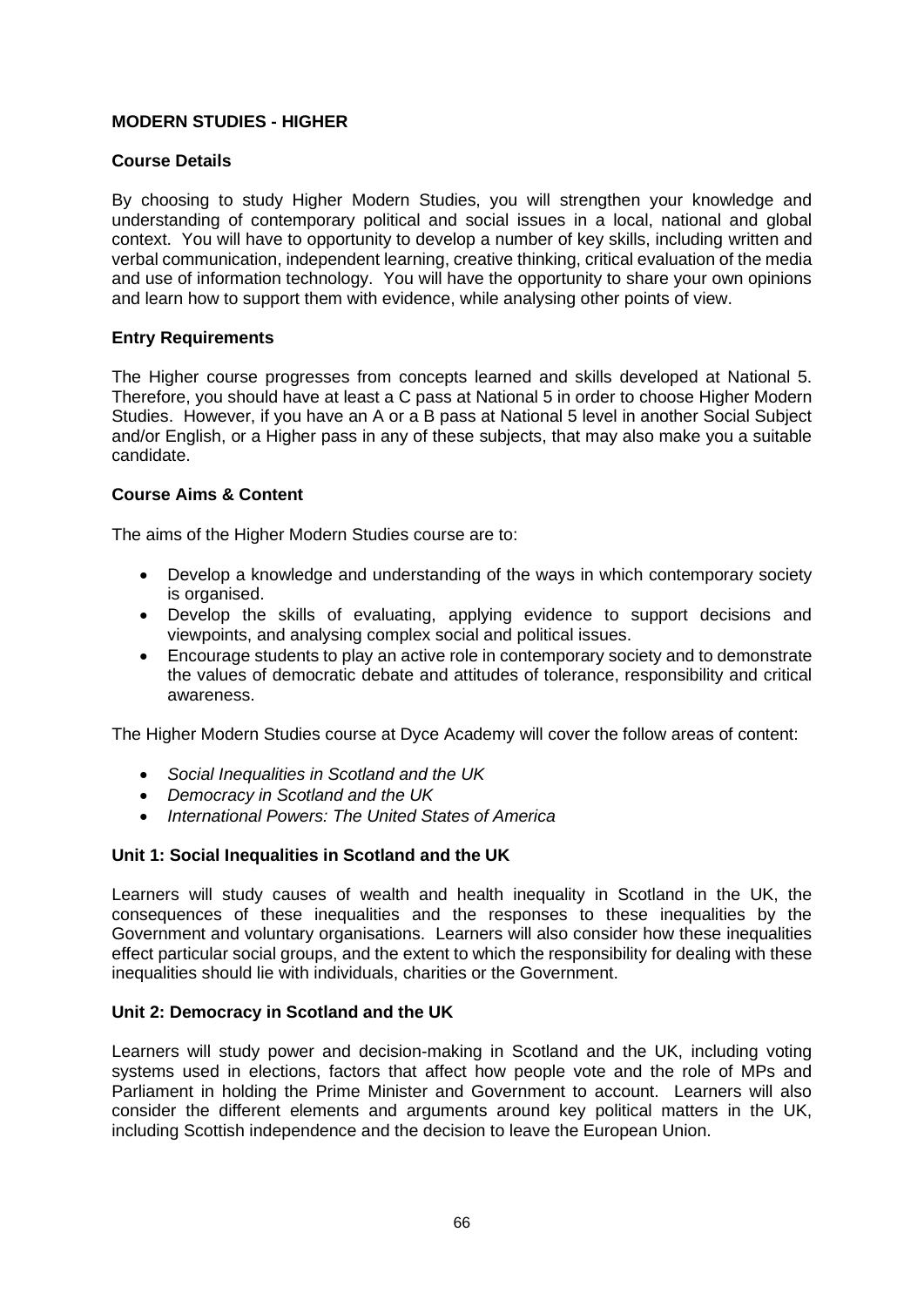# **Unit 3: International Powers: The United States of America**

Learners will study the political structures of the system of Government in the USA, the ability for individuals to democratically take part in decision-making, and the international influence of the USA on other countries around the world. Learners will also consider social and economic inequalities within the USA, and the effectiveness of government measures in tackling these inequalities.

In addition to these units of content, learners will consider a number of source-based questions which examine their ability to gather information from primary and secondary sources and to analyse this information.

# **Assessment & Examination**

Learners will be given timed essays and source questions to complete throughout the year and at the end of each unit in order to monitor and gauge progress.

The external assessment consists of two question papers and an assignment.

### Question Paper 1:

- Candidates will answer two 20-mark extended response questions and one 12-mark extended response question.
- Each question relates to one of our three sections of content. For each of the three questions, learners have at least two options to pick from when choosing which to answer.
- Paper 1 is scheduled to last one hour and 45 minutes.
- Paper 1 is worth 52 marks in total, representing 47% of a learner's total course grade.

Question Paper 2:

- Candidates will answer one 10-mark 'Conclusion' source question, one 10-mark 'Objectivity' source question and one 8-mark 'Reliability' source question.
- Paper 2 is scheduled to last one hour and 15 minutes.
- Paper 2 is worth 28 marks in total, representing 26% of a learner's total course grade.

#### Assignment:

The Assignment essay will be worth 30 marks in total, representing 27% of a learner's total course grade. The assignment allows candidates to research a topic of interest in more depth and write a written report on it. This will be completed in class time but assessed externally.

Completing the controlled assignment will give learners the opportunity to:

- Research an appropriate political or social topic through gathering primary and secondary information.
- Process the information gathered.
- Show knowledge and understanding of the topic or the issue studied.
- Present a reasoned and well-balanced conclusion, supported by evidence.

#### **Progression**

An A or a B pass at Higher would act as an entry qualification for Advanced Higher Modern Studies. Alternatively, all further education and higher education institutions recognise the value of a passing grade in Higher Modern Studies when it comes to course entry requirements.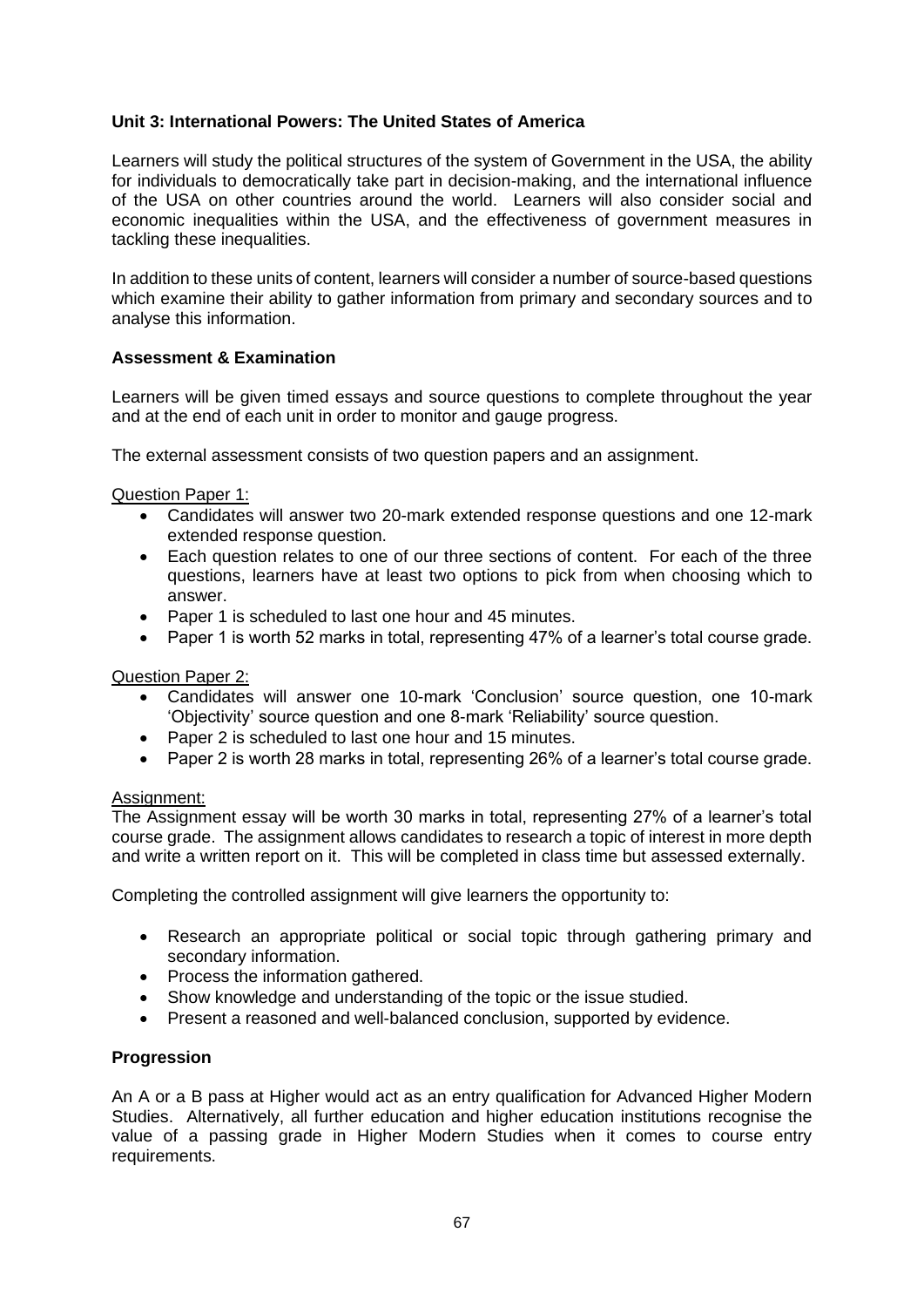# **MODERN STUDIES – ADVANCED HIGHER**

# **Course Details**

By choosing to study Advanced Higher Modern Studies, you will have the opportunity to strengthen and deepen your knowledge and understanding of complex contemporary issues across politics and society, not only in Scotland and the UK, but also in different international contexts. You will also further develop the skills required to interpret and participate in the social and political processes you will encounter in life and be able to explain these processes to others. You will have the opportunity to share your own opinions and support them with evidence and robust argument, while analysing other points of view.

# **Entry Requirements**

This course is suitable for individuals who wish to achieve a greater understanding of modern society and their place within it, and for those who wish to focus on relevant subjects and topics related to politics, sociology or criminology in higher education or future employment.

The Advanced Higher course progresses from concepts learned and skills developed at Higher level. Given the nature of the course, you should have an A or a B pass at Higher Modern Studies in order to move onto Advanced Higher.

# **Course Aims & Content**

The aims of the Advanced Higher Modern Studies course are to:

- Apply knowledge and understanding of complex political or social issues in the United Kingdom and compare these key issues internationally.
- Justify and analyse these complex political or social issues.
- Analyse, evaluate, and synthesize a wide range of evidence and arguments.
- Analyse and evaluate different sources of information and social science research methods.
- Plan, research, collect and record information.
- Explain approaches to organising, presenting and referencing findings.
- Synthesize information in order to develop a sustained and coherent line of argument, leading to a conclusion which is supported by evidence.

There are three sections of content to choose from in Advanced Higher Modern Studies:

- Section 1: Political Issues and Research Methods
- Section 2: Law & Order and Research Methods
- Section 3: Social Inequality and Research Methods.

#### *At Dyce Academy, we choose to focus on Section 2: Law & Order and Research Methods.*

Within Section 2, we will cover two of the three topics from Topics A, B and C below which each cover a different element of Law & Order. We will make use of case studies and examples we see in modern society, findings from academic journals and evidence from our own research methods. *In each of these topics, we will compare similarities and differences between the UK (including Scotland) and other international countries.*

We will also cover Topic D which is focused on Research Methods.

Content will be delivered through a mix of face-to-face teaching and study periods.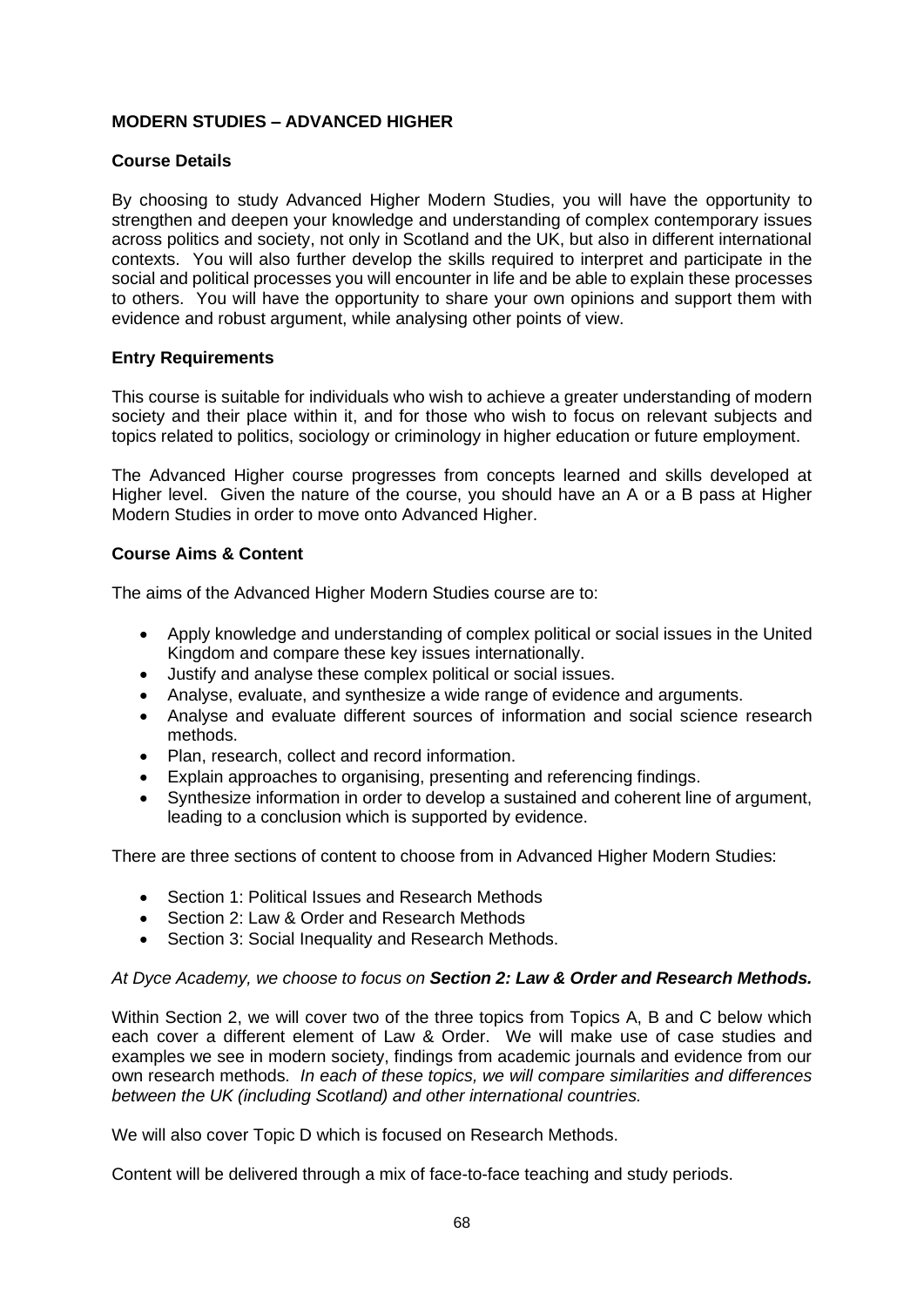# **Topic A: Understanding The Criminal Justice System**

Learners will study the judicial framework that is in place in the UK and in other international countries, and the values that form the basis of that system. Learners will also consider the human rights of individuals and their right to freedom in relation to the need for criminal justice. Finally, learners will consider current criminal justice issues surrounding the framework itself, issues of equality, the role of police and the use of surveillance.

#### Topic B: Understanding Criminal Behaviour

Learners will study definitions of crime, ways in which crime can be measured, and how crime is viewed by society and the media over time. Learners will also consider different theories of criminal behaviour to help explain why people commit crime, including psychological, physiological and sociological theories. Finally, learners will consider the social and economic impacts that criminal behaviour can have on victims, perpetrators, families and wider society.

### Topic C: Responses By Society To Crime

Learners will study different theories that aim to help explain how society ought to respond to criminal behaviour and criminals themselves. Learners will also consider different responses to prevent crime, including responses by the police, early intervention programmes and multiagency approaches. Finally, learners will consider how society currently responds to criminal behaviour, such as the use of prisons, young offenders' institutions and non-custodial responses.

### Topic D: Social Science Research Methods & Issues

Learners will study academic research methods in order to assist in writing their dissertation and to evaluate the research methods used in case studies as part of the final exam. As part of this, learners will study a variety of different research methods, including statistics, surveys, interviews, focus groups, etc. Learners will also consider the reliability and validity of each of these sources of information and the evidence they produce.

#### Assessment & Examination

Learners will be given timed essays and research methods questions to complete throughout the year and at the end of each unit in order to monitor and gauge progress. The external assessment consists of one question paper and a dissertation.

#### Question Paper:

Candidates will answer two 30-mark extended response questions based on the content we cover in class for Topics A-C. Candidates will also answer two 15-mark research methods questions, one based on the effectiveness of a specific research method and the other about the trustworthiness of a specific source of information. The question paper is scheduled to last three hours and is worth 90 marks, representing 64% of the total course grade.

#### Dissertation:

The Dissertation is essentially a 5,000-word essay that will be written and developed throughout the whole year before being submitted to the SQA in April. It is worth 50 marks, representing 36% of the total course grade. Candidates can choose any Modern Studies topic that refers to a complex, contemporary political or social issue. The topic can extend beyond the content mentioned in the course specifications, however, will need SQA approval.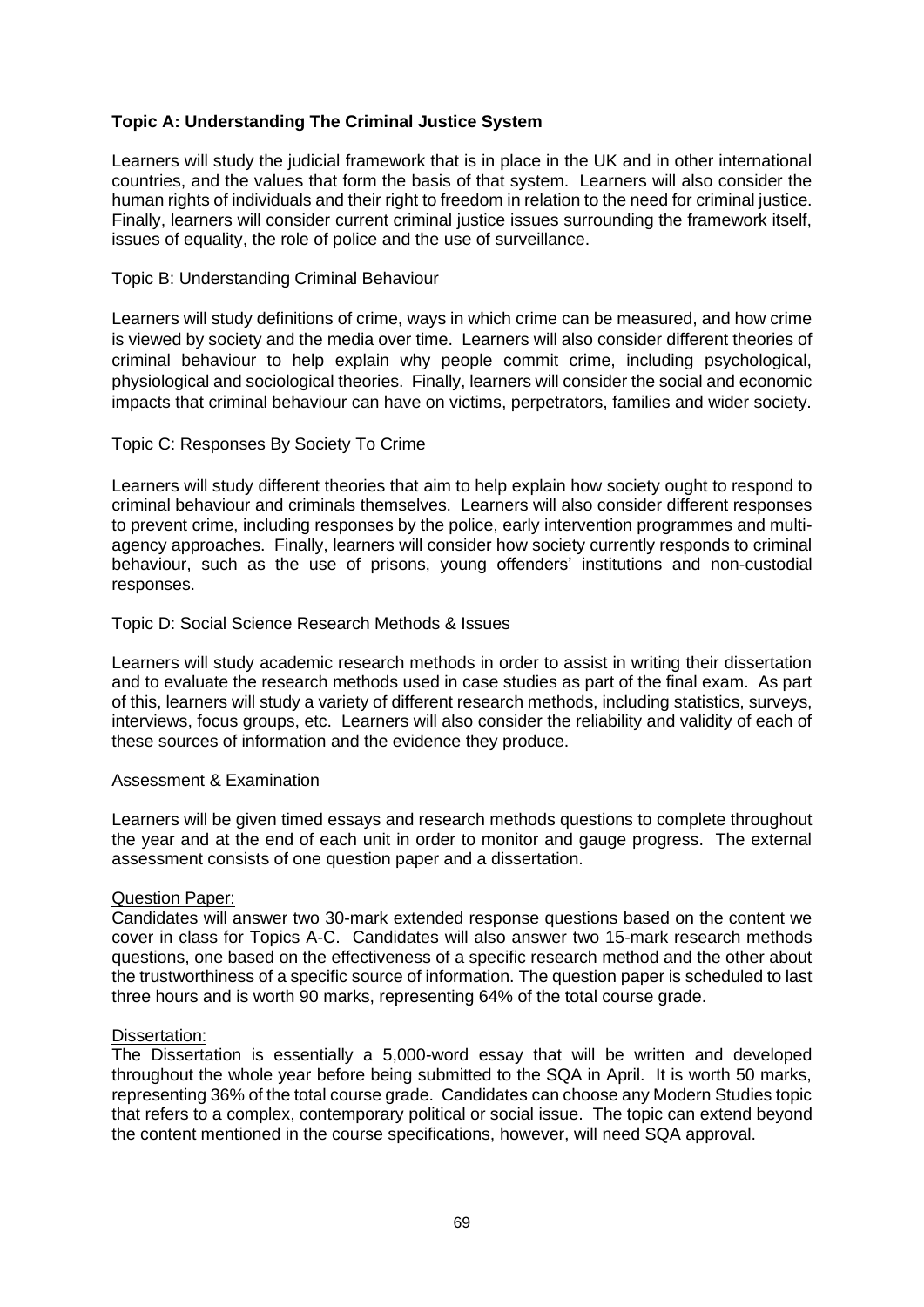Completing the dissertation allows candidates to demonstrate the following skills, knowledge and understanding:

- Justify an appropriate complex, contemporary political or social issue for research.
- Evaluate the use and effectiveness of different research methods.
- Use a wide range of sources of information.
- Analyse the issue they are discussing.
- Evaluate different arguments and pieces of evidence.
- Synthesize information to develop a sustained and coherent line of argument, leading to a conclusion, supported by evidence.
- Organise, present and reference findings using appropriate methods.

### **Progression**

Achieving a pass at Advanced Higher Modern Studies will give the perfect platform for learners pursing a subject-related higher education course, including Law, Criminology, Politics, International Relations, Sociology and Journalism. However, the skills and knowledge that the course develops and builds are transferable and can be used effectively across a variety of subject areas.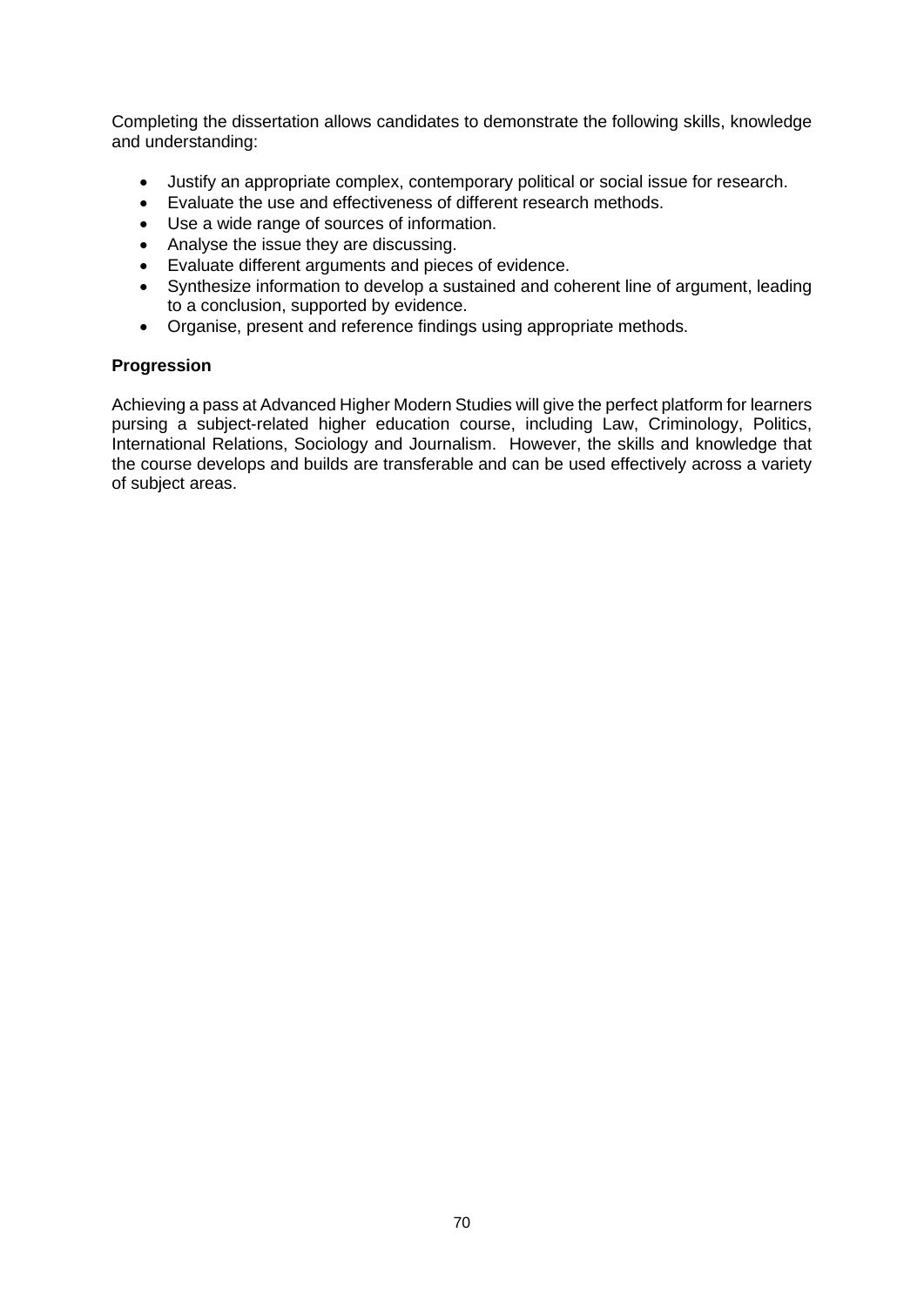# **TRAVEL & TOURISM: NATIONAL 5 SKILLS FOR WORK**

# **Course Aims**

The National 5 Skills for Work: Travel and Tourism Course is an introductory qualification in travel and tourism. It develops the skills, knowledge and attitudes, needed for work in the travel and tourism industry.

# **Recommended Entry Requirements**

Entry to this course is at the discretion of the school. This course is appropriate for a wide range of learners including those who wish to achieve a greater understanding of the travel and tourism industry. The primary target group for the course in 2020/21 is S5 and S6 only.

# **Course Specification**

This course is the base-level vocational course in travel and tourism. It is designed to enable a learner who has little or no experience of travel and tourism to gain the basic skills for work, as an introduction to employment in the industry. Specific employability skills are experienced in the Travel and Tourism: Employability (National 5) unit. All other units have been designed to include skills which are essential for employment in the travel and tourism industry. Customer care and enterprise skills related to selling are included in a second unit Travel and Tourism: Customer Service (National 5). Product knowledge relating to dealing with customer enquiries feature in the remaining two units: Travel Tourism: Scotland (National 5) and Travel and Tourism: UK and Worldwide (National 5).

# **Assessment Specification**

There is no external assessment for this course. Learners must successfully complete each Unit to achieve the Course. Unit specifications provide detailed information on the Evidence Requirements for each Unit. The Unit Support Notes provide information on approaches to assessment for each Unit. The Units are internally assessed by the school and externally verified by SQA.

| <b>Possible Progression Routes</b>                                                                                                                     | <b>Career Opportunities</b>                                                                                                                                      |
|--------------------------------------------------------------------------------------------------------------------------------------------------------|------------------------------------------------------------------------------------------------------------------------------------------------------------------|
| This course may provide progression to:<br>• Other SQA programmes or units in travel<br>and tourism<br>• Further study<br>• Employment and/or training | <b>Travel Agent/Consultant</b><br>• Travel Blogger<br>• Air Cabin Crew<br>• Holiday Representative<br>• Tour Officer/Manager<br>• Ecotourism<br>• Hotel Industry |